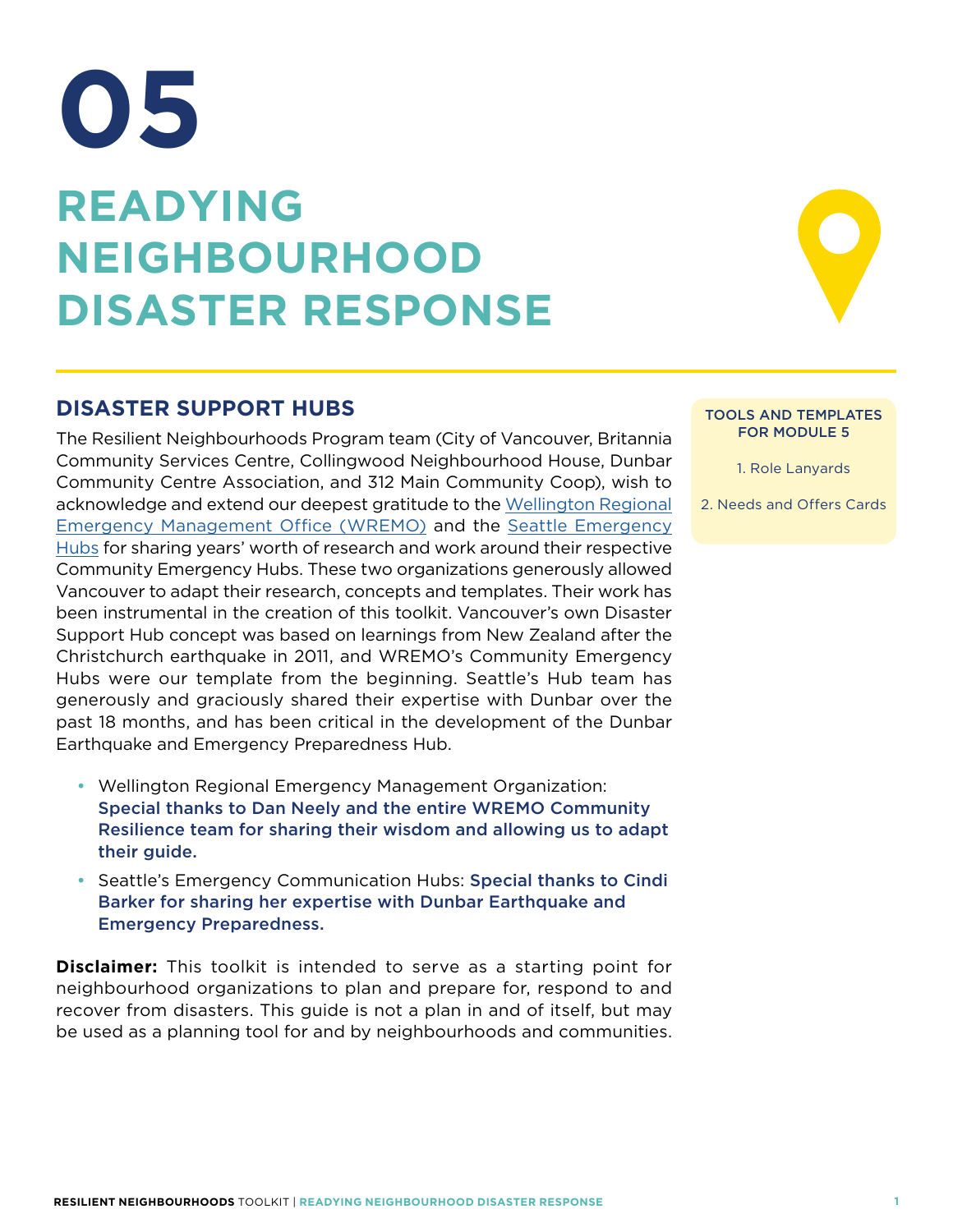

## Plan. Meet. Share. Help.

## **WHAT ARE DISASTER SUPPORT HUBS?**

offer assistance to other members of There are 25 disaster support hubs

## **WHY DO DISASTER SUPPORT HUBS EXIST?**

When disaster strikes, families, neighbours, and community organizations will need to work together to support each other while emergency service personnel are responding to high-priority incidents.

## **HOW TO USE DISASTER SUPPORT HUBS**



HELP Help your community by contributing your unique skills and expertise



**MEET** Meet neighbours and other community members to mobilize response and recovery efforts



**SHARE** Share food, information, tools, and other resources with your community



**PLAN** Plan to use Disaster Support Hubs as a safe meeting location for your family

## **HOW YOU CAN HELP**

You don't have to be a police officer, fire fighter, or paramedic to be useful during a disaster. Everyone has useful knowledge or skills to contribute.

Think about your profession, education, and hobbies: What can you use these for?



**CARPENTER** 

Contribute tools to help repair damage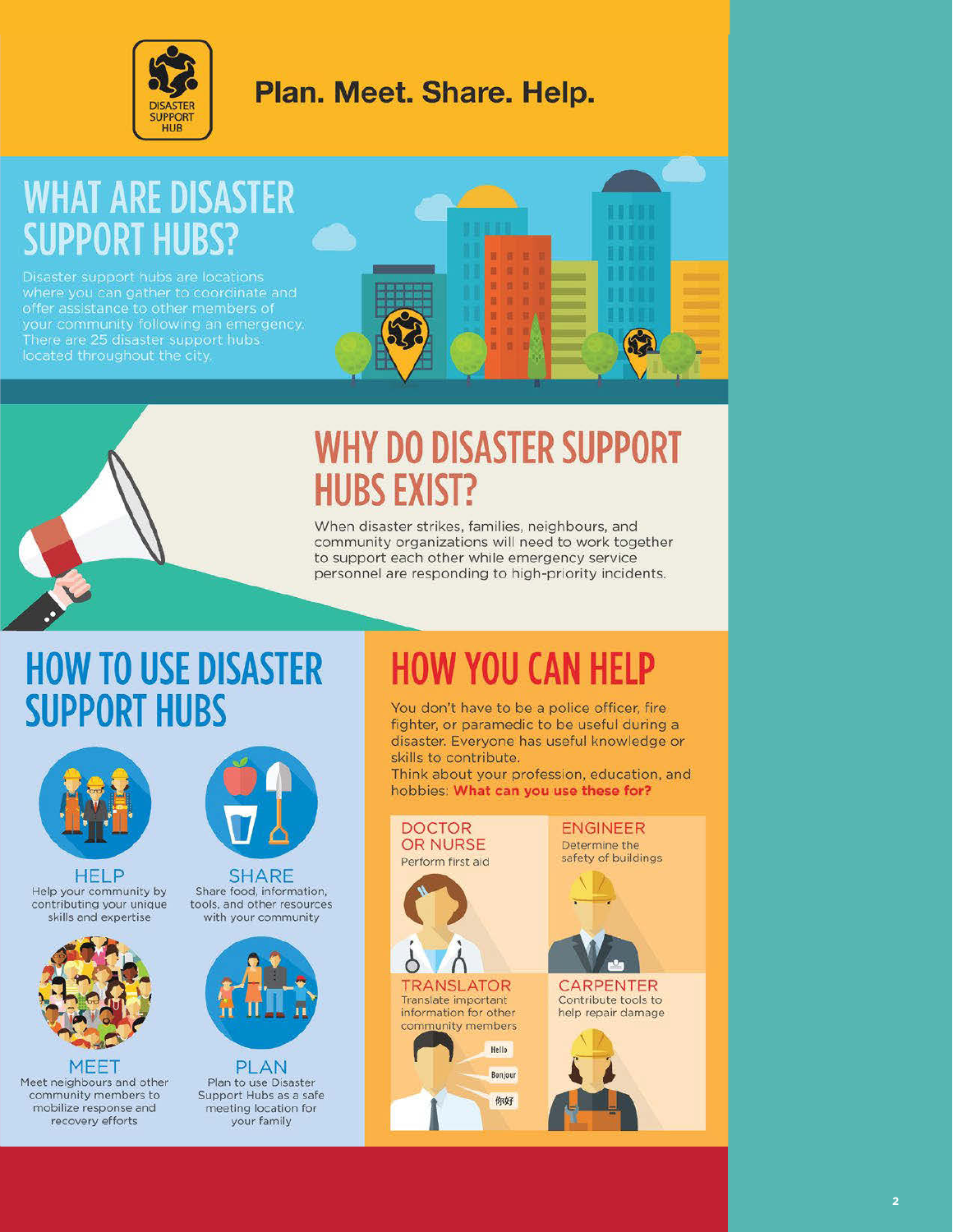## **PART 1: ABOUT DISASTER SUPPORT HUBS**

Disaster Support Hubs are a City of Vancouver initiative launched in April of 2016 in recognition that a major earthquake in Vancouver will impact everyone in our community.

They were created acknowledging that the City of Vancouver's formal response will need to be augmented by grassroots community-response during a disaster. Disaster Support Hubs leverage existing, trusted community spaces as a focal point for communities to plan for, respond to and recover from disasters.

Individuals, families, neighbours, local businesses and community organizations will need to support each other while emergency service personnel are responding to high-priority incidents.

Disaster Support Hubs are designated locations where you can gather to coordinate efforts and offer assistance to other members of your neighbourhood. They are also post-disaster locations in which City staff and trained volunteers will prioritize sharing information and providing services to the public once available. They are also a place where neighbours can convene to recover from emergencies and disasters.

While the City of Vancouver works hard year-round to ensure that staff and departments are ready to respond to disasters and emergencies, such shocks can still have significant, unforeseen impacts that require community-based response and recovery. The City of Vancouver acknowledges that when a major disaster strikes, City staff will be assigned to addressing high-priority incidents involving hospitals, schools, bridges or other critical government services and infrastructure. As such, neighbourhood and community-based organizations, businesses and residents and community members will need to come together to support each other in the interim, until City support is possible. As government services return to normal, Hub functions may change.

Day-to-day, neighbourhood and community-based organizations host a range of programs and services in their communities, and often support the most vulnerable members of the community. During a disaster, the maintenance of these services are as critical as ever, and organizations may play additional roles in facilitating neighbourhood-level response and recovery alongside volunteer community members.

Organizations and neighbours have critical, unique and often flexible skills that can support emergency response and recovery. In disasters all over the world, neighbours and communities are the first to respond to immediate needs of those around them. They come up with creative, grassroots solutions to pressing challenges. In Vancouver, we know that neighbourhoods across Vancouver are diverse, and residents and neighbours will be the first to respond to help each other during a disaster. Neighbourhood and community-based organizations play a crucial role in maintaining vital services to vulnerable community members, and in facilitating response and recovery at the community level.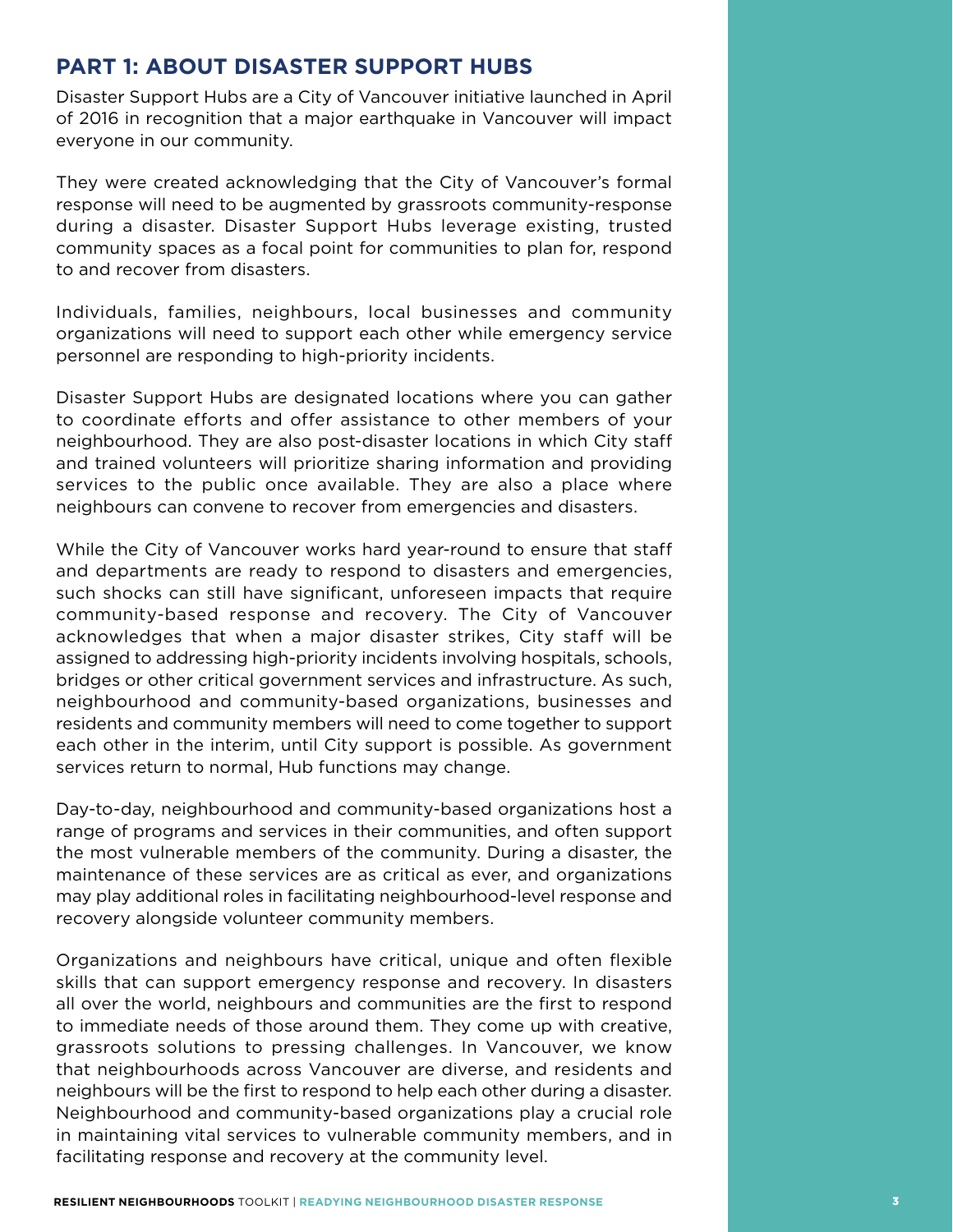Disaster support hubs are a tool that should be incorporated into emergency plans for families, neighbours, and community organizations. Hubs can also be used depending on the specific needs of neighbourhoods and local groups. They are locations where community can meet, plan, share, and help.

#### **ABOUT THIS GUIDE**

This guide provides instructions and templates to use your local Disaster Support Hub location to plan and prepare for, respond to, and recover from disasters in your neighbourhood.

**Please note:** There are no caches of emergency supplies at Disaster Support Hubs. There may be some basic supplies (such as pens, white boards, signage and a tent) located at Hubs, but ultimately the resources of the Disaster Support Hub are the skills, knowledge, and supplies that your organization and neighbours bring to it.

A Disaster Support Hub is not a container of things, it's a group of people in the neighbourhood and the skills they have that can be helpful when a disaster strikes. In addition to asking "What is in our emergency kit?", you should also be asking, "Who is in our emergency kit?"

#### **DISASTER SUPPORT HUB PURPOSE**

Disaster Support Hubs are designated, **community-led** locations established during an emergency, crisis or disaster for community members to share information and connect people who have needs to available support. They act as a focal point for individuals, families, organizations and businesses in a neighbourhood to come together to plan out how they will work together to help each other after a disaster. Neighbourhoods around Vancouver are unique, so the actions people take in operationalizing a Hub may be different. However, there are some key features of Disaster Support Hubs:

- **Safe gathering places:** Hubs are a safe gathering place for people to connect after a disaster and to coordinate response and recovery efforts within their neighbourhood.
- Information exchange: Hubs are meant to facilitate the collection and dissemination of important information after a disaster, so that your neighbourhood knows how to connect with each other and stay safe.
- • **Community engagement:** Hubs are a tool to engage neighbours and community members in emergency preparedness and planning. In order to build community capacity to respond to and recover from disasters, we first need to engage community and provide a forum for discussions and activities.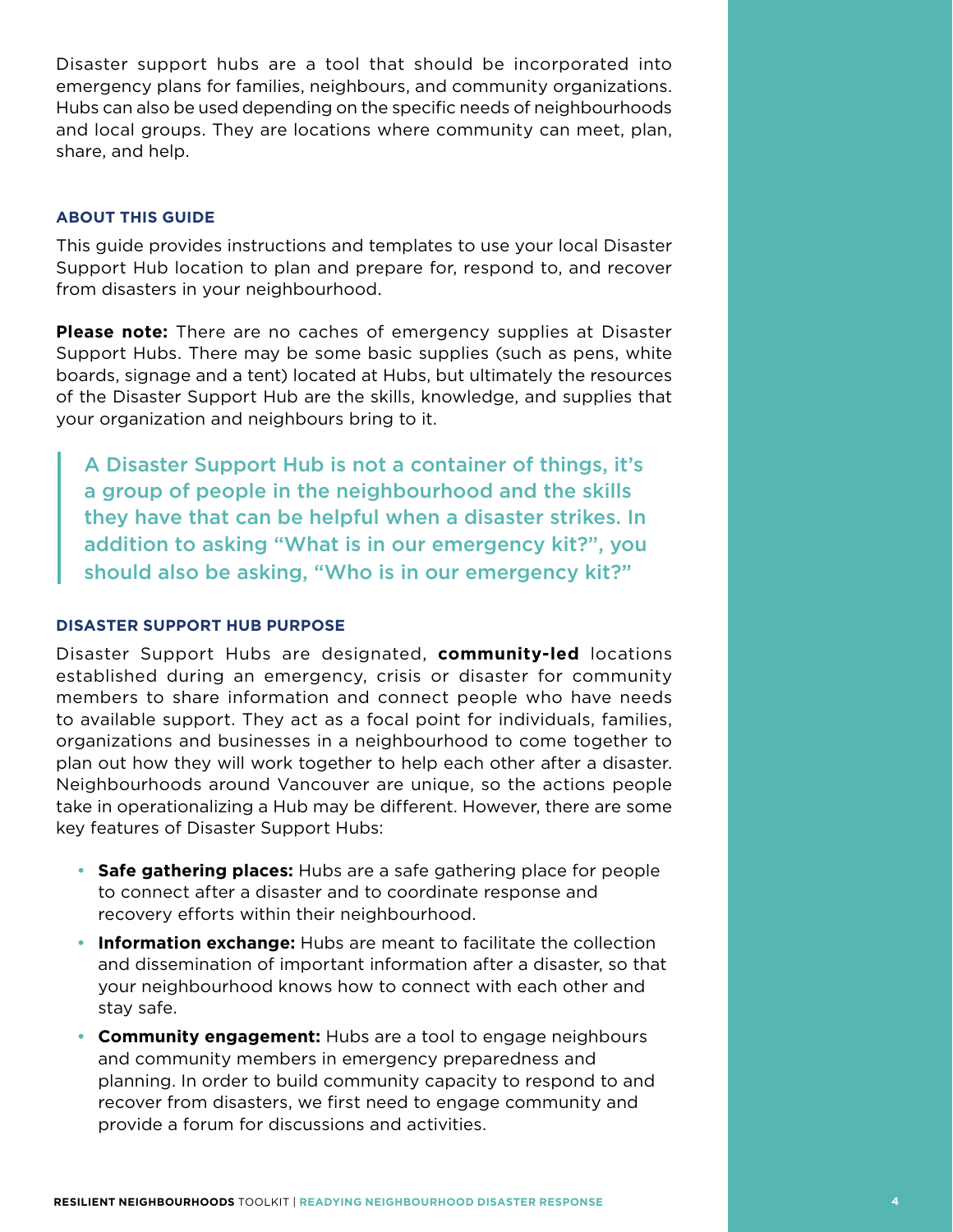- • **Community leadership:** While most emergency response centres around professional first responders, it is critical that Hubs are led by community, for community. They are meant to be selforganized, grassroots initiatives that utilize the leadership of local organizations and community members during an emergency.
- • **Matching needs and offers:** Hubs are about sharing information and connecting people to available support and resources. Hubs may play an active role in receiving, sorting and coordinating the distribution of these resources. This may be on an individual level (one person helping another with a small task), or on an organizational level (a non-profit or business providing hot meals to neighbours who don't have electricity). It is important to avoid over-promising services unless you are prepared to provide them.
- • **Disaster preparedness:** While Hubs are activated after a disaster, planning activities should take place before-hand. Hubs are able to be used faster and more effectively when people know each other and understand neighbourhood skills and resources ahead of time.
- **Supporting vulnerable individuals:** Hub planning can allow neighbours to consider who might need help and how after a disaster. Thinking of potentially vulnerable individuals in advance can save lives.
- Local problem-solving: Resilient communities actively solve emerging problems together. Group problem-solving is a skill that is honed and improved through practice.
- **Network of hubs:** After a disaster, people will go to the places they feel safe. While there are pre-determined Hub locations, people will create ad hoc Hubs during an emergency. When planning a Hub, it is important to consider what other nearby locations people might congregate in and consider coordinating with these.
- • **Low-tech, flexible, and adaptable:** Hubs are meant to be lowtech, simple and adaptable. Each neighbourhood is unique, and each emergency is unique. Hubs may be adapted to the specific needs of the neighbourhood, and should always aim to use simple processes and language that can be understood by everyone in the community.
- **Facilitating recovery:** In addition to supporting community in the immediate aftermath of a disaster, Hubs also serve as an important platform for community-led recovery. Resilient neighbourhoods recover stronger after disasters because the whole community comes together to help one-another, and builds back better.

#### **DISASTER SUPPORT HUB OBJECTIVES INCLUDE:**

- Provide up-to-date information to the public so the community knows how to help each other and stay safe;
- Solve problems using the people, skills and resources available in the neighbourhood;
- Act as a safe gathering place for community members to help each other;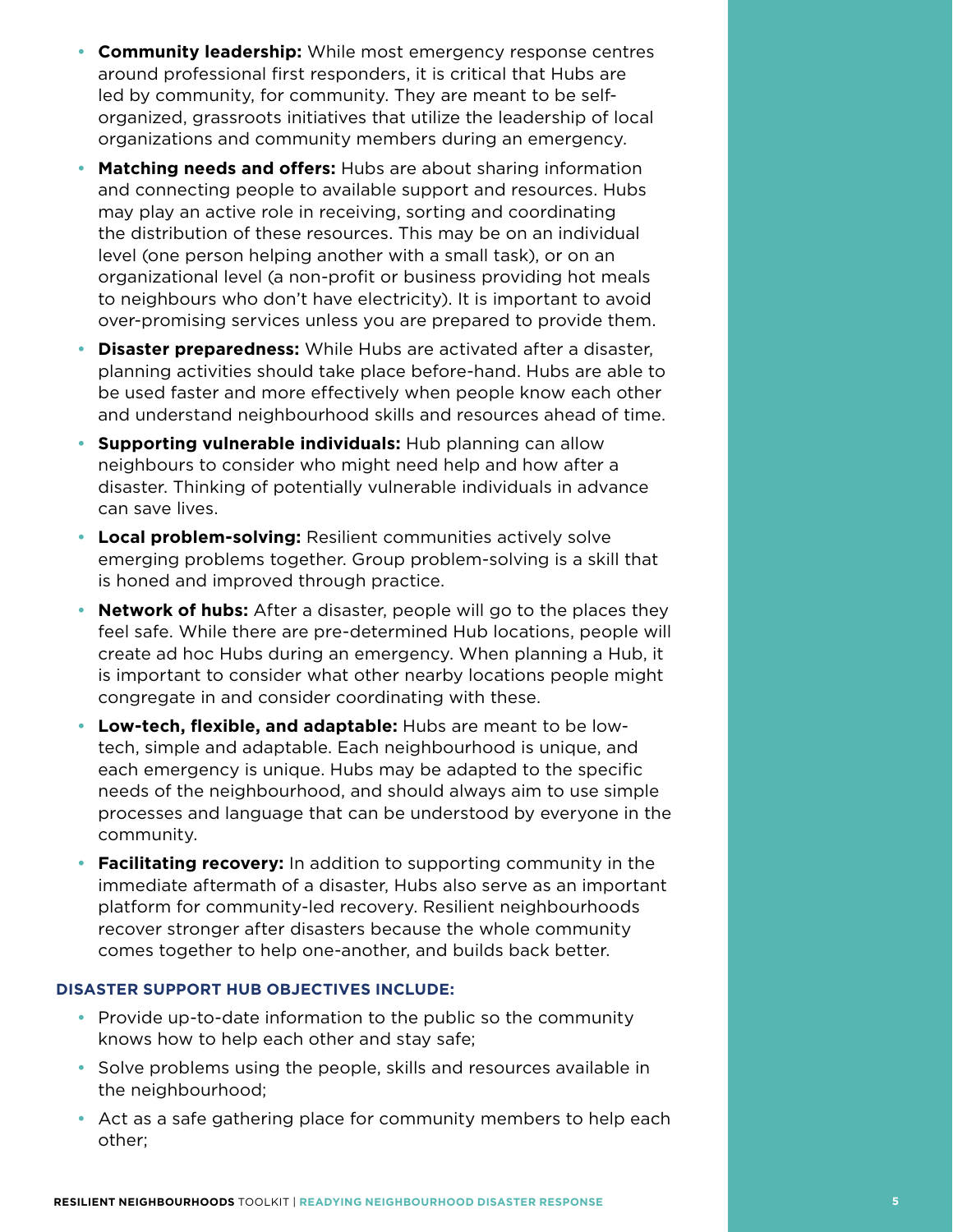• Continue essential day-to-day organizational programs and services and transform to meet acute needs of community in a disaster.

One of the primary roles of Disaster Support Hubs is to facilitate the **flow of information** throughout disaster response and recovery. By providing information to community, you are supporting people to make informed decisions that can keep them safe and help them recovery as quickly as possible. While disasters bring about many unforeseen situations, some of the information that might flow through a Disaster Support Hub could include:

- People asking for / offering assistance including: shelter, food, water, medical
- Lost pets / people
- Updates about neighbourhood  $/$  city  $/$  region
- Localized problems (down powerlines)
- Skills & materials (translation, shovel, radio)
- Volunteer inquiries
- Donations (at Hub and in community)
- Info about how to manage situations (purify water, fix appliances, etc.)
- Inquiries about and support through any services and programs your organization normally provides.

**Remember:** while first responders will be overwhelmed during a disaster and may not be able to respond immediately, you should still call 9-1-1 to seek help for life-threatening situations. Disaster Support Hubs are not field hospitals or medical facilities.

#### **DISASTER SUPPORT HUB CODE OF CONDUCT**

Disaster Support Hubs are intended to be accessible and inclusive for all community members. All individuals working at the Hub should endeavor to abide by the following code of conduct:

- **1. Ensure health and safety:** People working at Hubs are expected to prioritize the health and safety of all staff and volunteers operating the Hub. To foster and contribute to a positive, safe and healthy environment for all users of the Hub and the broader neighbourhood.
- **2. Act lawfully:** People working at Hubs must act lawfully according to the laws of Canada, British Columbia, and City of Vancouver bylaws. Understand that all laws still apply during emergencies and disasters, and that people working at the Hub have no special legal powers.
- 3. **Act with integrity:** People working at Hubs are expected to make decisions that benefit the community and prioritize the needs of the most vulnerable community members.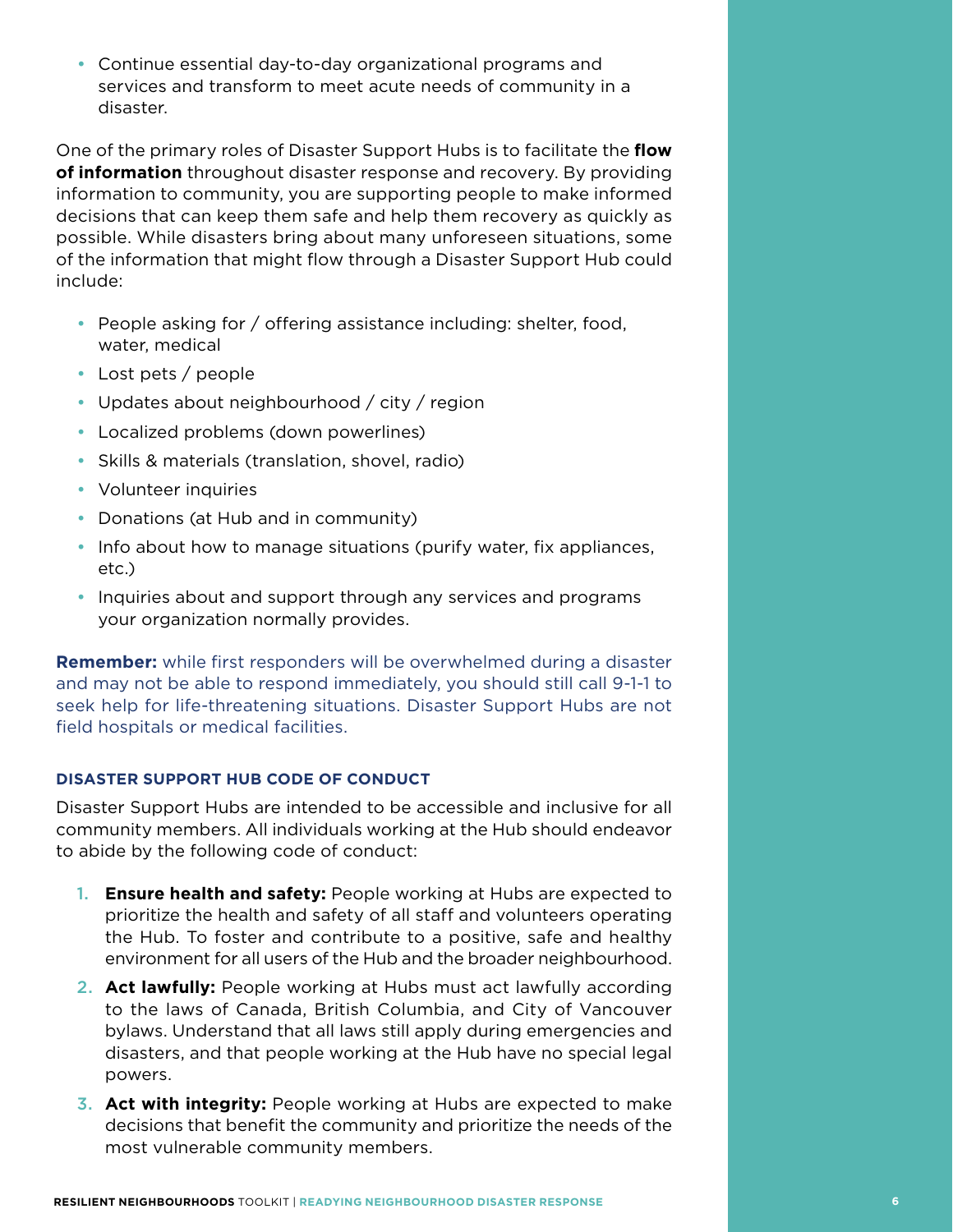- **4. Treat everyone with respect:** People working at Hubs are expected to provide assistance regardless of race, national or ethnic origin, citizenship status, language, age, gender, sexual identity, disability, physical characteristics, religion, political opinions or other grounds of discrimination. Treat volunteers, other Hub workers, community members and staff with respect at all times.
- 5. **Uphold confidentiality:** People working at Hubs are expected to maintain confidentiality of personal and privileged information and not give out any personal or confidential information to the media or other external parties.
- **6. Strive for collaboration:** People working at Hubs are expected to work collaboratively with community members, volunteers and City of Vancouver staff. This includes being as open as possible about decisions and actions, and communicating appropriate information to community members to the best of your ability.

## **PART 2: PLANNING AND PREPAREDNESS (BEFORE DISASTER STRIKES)**

#### **STEP 1: PERSONAL AND BUSINESS PREPAREDNESS**

Your neighbourhood or community-based organization provides valuable and even vital services and programs to support the community dayto-day. In the event of a disaster, it is critical that your organization try, wherever possible, to continue or maintain the programs and services that community members depend on. This is why it is important that your staff and volunteers become personally prepared, and that your organization plans for continuity.

Planning for business interruptions, emergencies and disasters is a crucial aspect of running a business. A plan can help you and your employees:

- Respond and stay safe during an emergency
- Avoid or minimize downtime in the event of a disaster or emergency
- Recover full operations quickly

If your staff and volunteers are not prepared, they will take longer to be able to personally respond and recover from disasters―which will impact your services and programs. Likewise, if your organization has not invested in continuity planning, this may mean that there are significant disruptions in the services that community members depend upon.

The ability to respond quickly to disruptive incidents is important. Having a business continuity plan could make the difference in the long-term to the survival of your organization and service users.

Below are some resources for your organization and staff to prepare at home and in the office.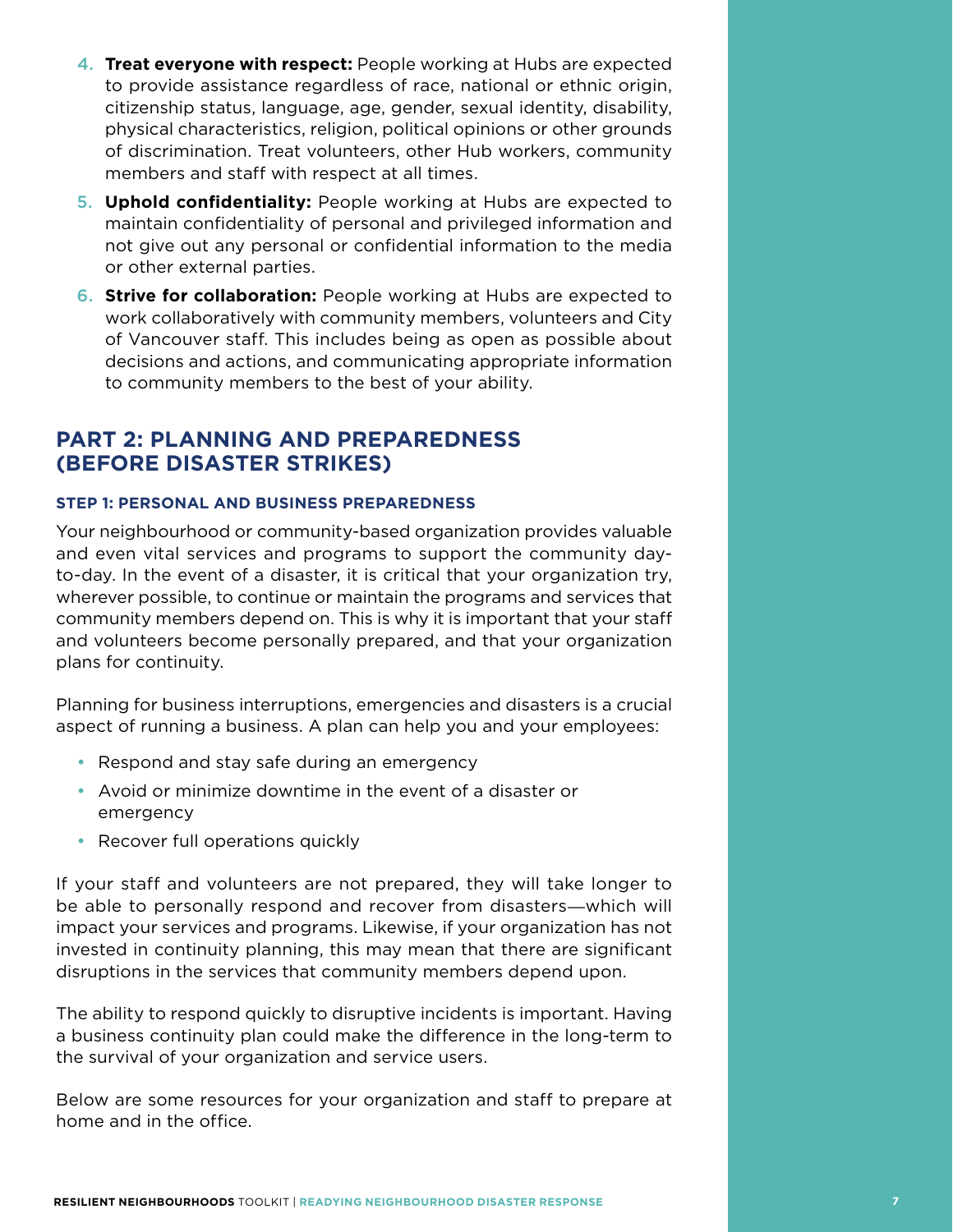#### **PERSONAL AND FAMILY PREPAREDNESS RESOURCES**

#### **PLAN FOR AN EMERGENCY WITH YOUR FAMILY**

Create a family plan so you and your family can stay together and stay safe during an earthquake or other emergency.

#### **EMERGENCY PLANNING FOR PEOPLE WITH DISABILITIES AND SPECIAL NEEDS**

Emergencies can present additional challenges for seniors and people with special needs. By planning ahead, you can be more confident about protecting yourself in any emergency.

#### **PET EMERGENCY PREPAREDNESS**

Prepare your pets for an earthquake or other natural disaster in Vancouver.

#### **VEHICLE EMERGENCY PREPAREDNESS**

How to drive safely in a disaster and what to include in your vehicle emergency kit.

#### **IDENTIFY POSSIBLE HAZARDS IN YOUR HOME**

Identify and remove potential hazards in your home so you stay safe during an earthquake or other disaster.

#### **PREPARE YOUR HOME FOR AN EARTHQUAKE**

Keep yourself, your belongings, and your home safe during an earthquake.

#### **MAKE AN EMERGENCY KIT**

Make evacuation and emergency supply kits, and be self-sufficient for up to 10 days during an emergency.

#### **EMERGENCY FOOD, WATER, AND SANITATION**

Store the food and water you and your family will need if key resources are not readily available after an emergency.

#### **BUSINESS PREPAREDNESS RESOURCES**

Prepare your business for disasters and emergencies: vancouver.ca/homeproperty-development/business-emergency-safety.aspx

Business and Employer Emergency Preparedness Guide: vancouver.ca/files/ cov/business-employer-emergency-preparedness-beep-guide.pdf

Business and Employer Emergency Preparedness Plan: vancouver.ca/files/ cov/business-employer-emergency-preparedness-beep-plan.pdf

Mini Business and Employer Emergency Preparedness Plan: vancouver.ca/ files/cov/business-employer-emergency-preparedness-beep-mini-plan.pdf

#### **STEP 2: CHOOSE A LOCATION**

Decide on a location for the Hub—this will likely be where your organization is located.

There are 25 designated Disaster Support Hubs already located throughout the city. While there are buildings and facilities on these sites, these Disaster Support Hub locations were selected because they have ample outdoor space, acknowledging that we need a low-tech method of community response and recovery that can be set up outside in the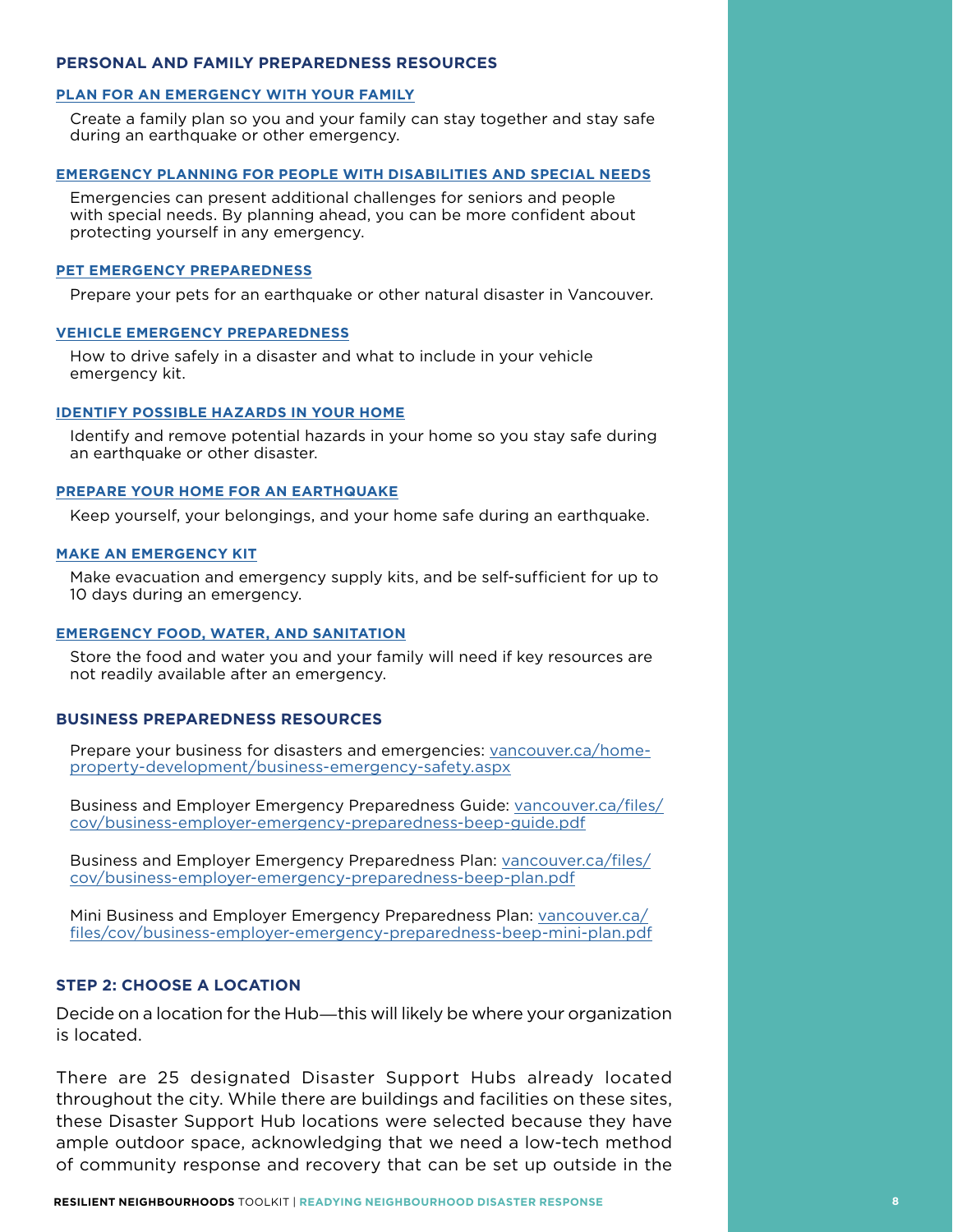event that a building is not safe to enter. Again, a Hub is not a container or things, or a building: it is a group of people to contribute their time, skills, knowledge and resources to help their communities respond to and recover from disasters and emergencies.

While there are pre-designated Disaster Support Hubs at Park Board and Vancouver Public Library facilities, people will ultimately go to locations that are familiar to them, and where they feel safe, including organizations and places that they use and access on a regular basis. This is why it is important for neighbourhood and community-based organizations to plan and prepare to support their communities―no matter what happens.

Your Hub should be located in a central, accessible location that can be reached by community members. Remember, you will be running exercises here, so choose a location that can be accessed both before and after a disaster. If possible, choose a location at a newer building that is more likely to be accessible after an earthquake―this will increase the likelihood you are able to access necessary supplies.



*Below is a map of current designated Disaster Support Hub locations in Vancouver.*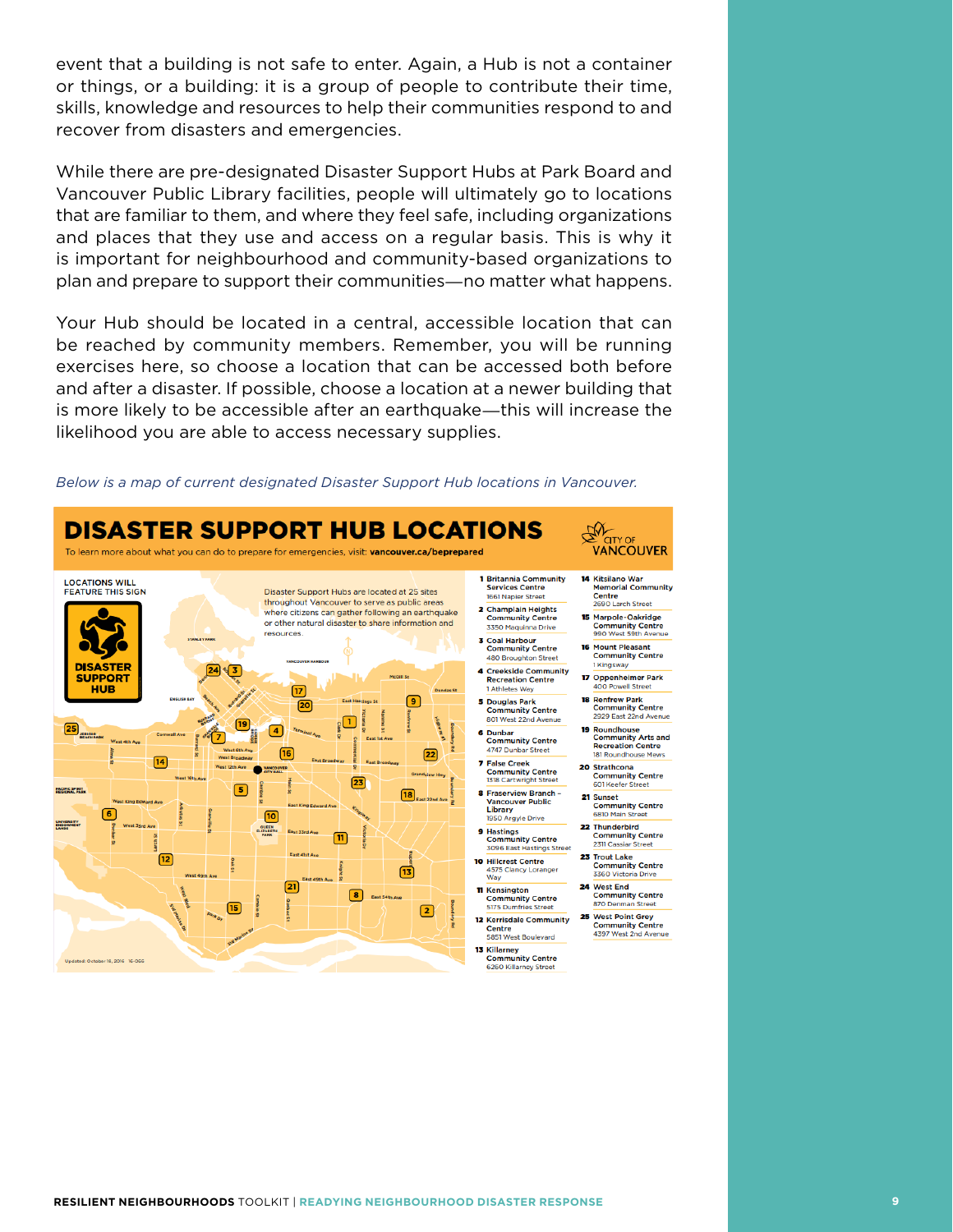#### **STEP 3: GATHER SUPPLIES**

Now that you have selected your location, gather supplies required to support the smooth-running of the Hub in a time of need. Remember, Hubs are designed to be low-tech with minimal cost, and limited storage space requirements. Some organizations may choose to invest in shipping containers and have robust supplies for response operations, but this is not necessary: you can operate your Hub with basic stationary and signage.

Basic materials (that will mostly fit in a large Rubbermaid bin) may include:

#### **BASIC HUB KIT CONTENTS**

- Copies of the Disaster Support Hub Guide
- • Lanyards
- • Clipboards
- Note books
- • Blank paper
- • Ball Point Pens
- • Permanent Markers
- Dry-Erase Markers
- Tape
- Thumb tacks
- • White Boards
- • Cork Boards
- • Push Pins (lots!)
- • Flip Chart Paper
- Index Cards
- Duct Tape
- Masking Tape
- • Radios
- Batteries (lots!)
- Flashlights
- • First Aid Kit
- • Sidewalk Chalk

More extensive but not mandatory materials could include:

#### **ADDITIONAL HUB KIT CONTENTS**

- • Tarps
- Canopy Tents (2)
- Tables (2)
- Chairs (4)
- Easels (2)
- Laminated Maps and Signage
- Basic tools: hammer, screw driver, pliers, multi-tool, leather gloves, staple gun, rope
- • Garbage Bags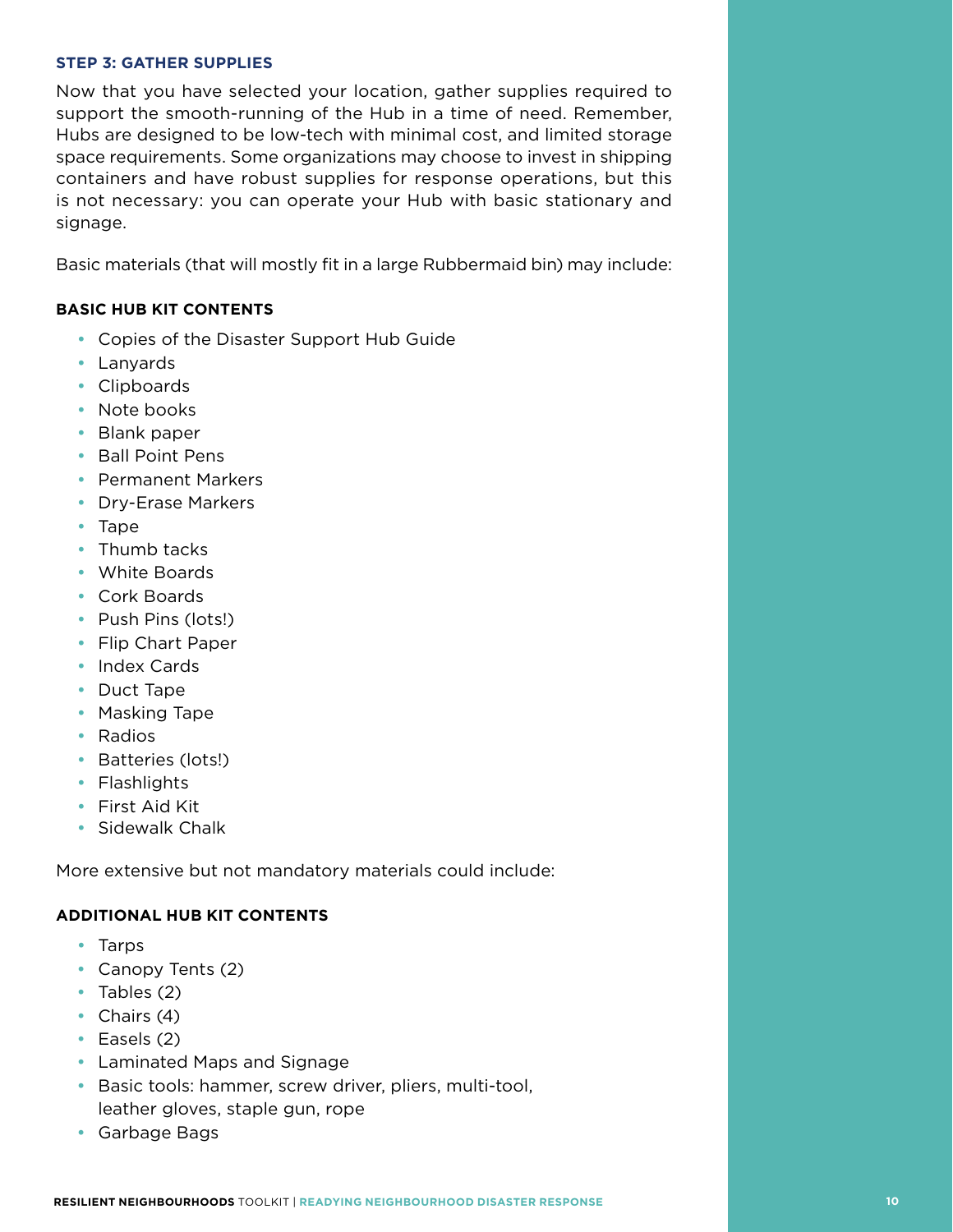- Glo Sticks
- Zip Ties
- Marker/traffic cones (8)
- Portable Toilet (19 Litre Plastic Bucket and sawdust can do the trick!)

*Of course, you can also include any other materials that you think you might need, but remember, you may not be able to access these during a disaster. Luckily, people are resourceful*―*you don't need to have all of the gear or gadgets*―*just a solid team willing to solve problems.*

#### **STEP 4: UNDERSTANDING ROLES AND RESPONSIBILITIES**

Disaster Support Hubs were created on the premise that everyone has unique skills, knowledge and abilities that they can use to help their community respond to and recover from a disaster. Hub roles are designed to facilitate the flow of information and connection between needs and offers in the community. These roles may be adapted as needed by each individual Hub, and roles may be added as necessary. A complete list of roles and responsibilities is contained at the end of this module.

#### **STEP 5: HOSTING AN EXERCISE**

In communities all over the world, in every disaster, neighbours and community members come together to provide critical support to oneanother. This happens naturally and informally. The Disaster Support Hub concept is an effort to try to put some structure around these natural occurrences, so they can be considered and practiced in advance. By considering our roles during a disaster we can prepare, respond and recover―faster and more effectively.

Exercises are one way that communities can practice this in advance. They provide opportunities for communities to connect socially, build trust and collectively solve problems: foundational features of resilient communities. Scenarios and role playing help us step into "what might happen", while knowing that every single disaster is different and brings unanticipated challenges that we cannot predict.

Exercises are hands-on training opportunities and while role-playing can sometimes feel awkward, it helps us build "muscle memory" for stepping into the roles needed to operate a Disaster Support Hub, and solving problems at the neighbourhood level.

There are two main types of exercises:

1. **Table top:** These are done as a meeting or in a classroom-based setting. Participants talk through the step-by-step actions they would take in a real-life situations. Table Tops are low-stress ways to discuss and clarify roles and responsibilities, and to highlight gaps in existing plans. These types of exercises can be very short and are a great way to start familiarizing yourselves with the functions of a Hub. Table top exercises can be very short―and can be done in 30 minutes to two hours, depending on the level of detail you want to get into.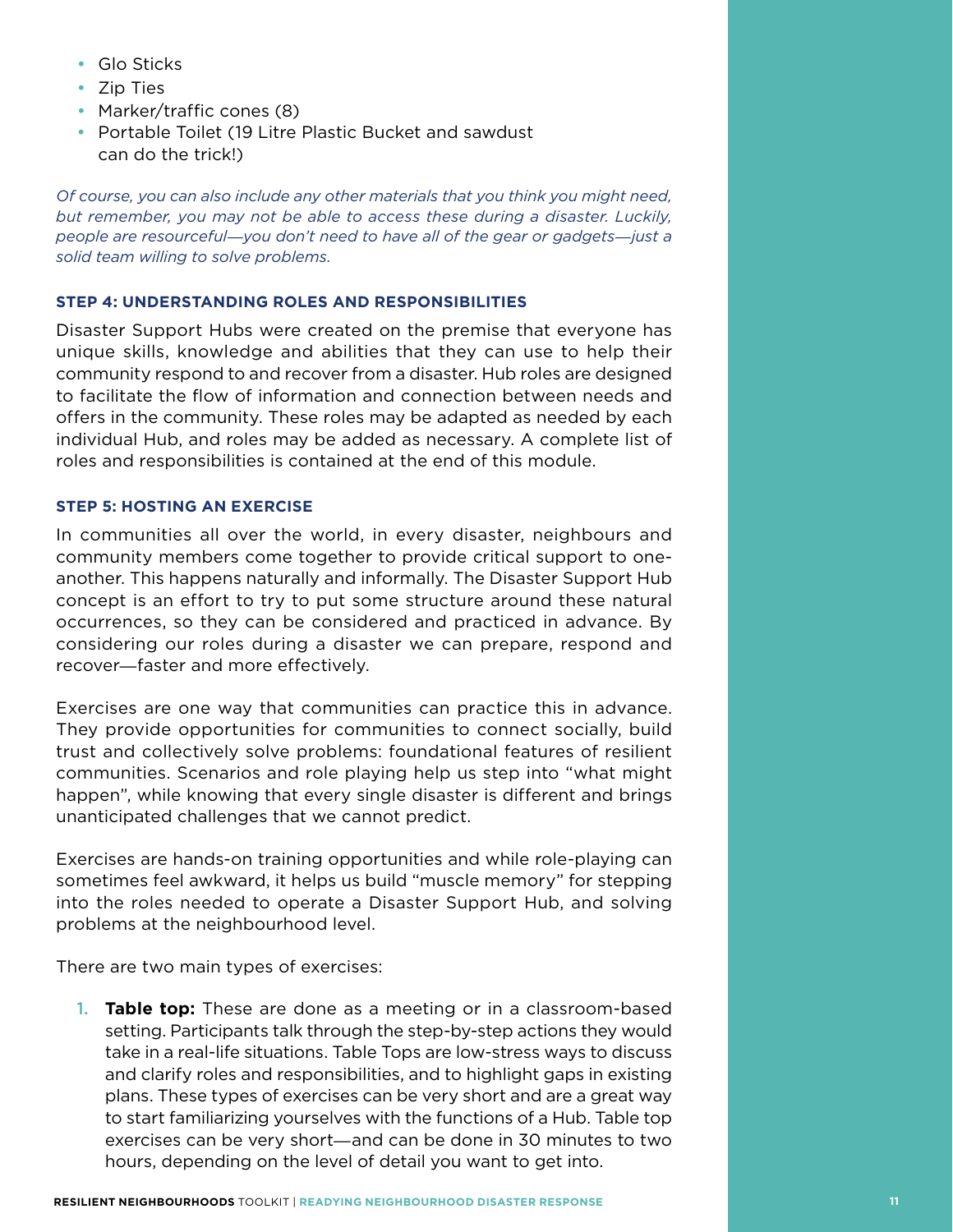2. **Functional:** These are on the ground exercises at an actual Hub location. Rather than talking through step-by-step actions, participants practice the actions of setting up, getting organized and playing roles of the Hub team and of community members, as if the real-life situation has taken place. These exercises are more time and resource intensive, and can require more planning to execute. Functional exercises do not have to be very long, but usually run at least 1 to 2 hours so that participants can get comfortable in their roles.

We recommend starting with a table-top exercise first as they are easier to plan and organize, and are in a tightly controlled environment. Once you have done this, plan a larger functional exercise.

In both cases, you will use a description of a particular emergency and its potential impacts to help you work through different roles, responsibilities and functions of the Hub. There are 3 emergency scenarios provided to use for your exercises included in the appendix. These are the same scenarios you used in your Neighbourhood Mapping activities in Module 3. You may even choose to use your asset map as part of the exercise to connect possible needs and offers spatially within the neighbourhood.

#### **OPENING THE EXERCISE:**

Open your exercise by providing participants with an overview of what to expect. You may choose to set your exercise at different points throughout response and recovery. For example, you may choose to set the exercise at the start of response, immediately following the disaster. Or you may choose to set it several weeks in. This will determine whether participants work through setting the hub up or starting with it already underway.

In addition to providing an overview of the exercise, have a brief "ice breaker" discussion to help frame the exercise. Below are questions around response and recovery that can be used as icebreakers for the group.

**Response:** Response is a short, focused phase that begins immediately after disaster strikes, and is completed when the situation is stabilized. While Hubs are a location that community can gather to support each other, they are also a location you can use as part of your family emergency plan. It is important to have a plan for yourself and your loved ones so that you can respond to help others in your neighbourhood as quickly as possible when disaster strikes.

- 1. **In the event of a disaster, I might need help with:**
- 2. **In the event of a disaster, I can help with:**
- 3. **In the event of a disaster, how will you find/connect with your loved ones?**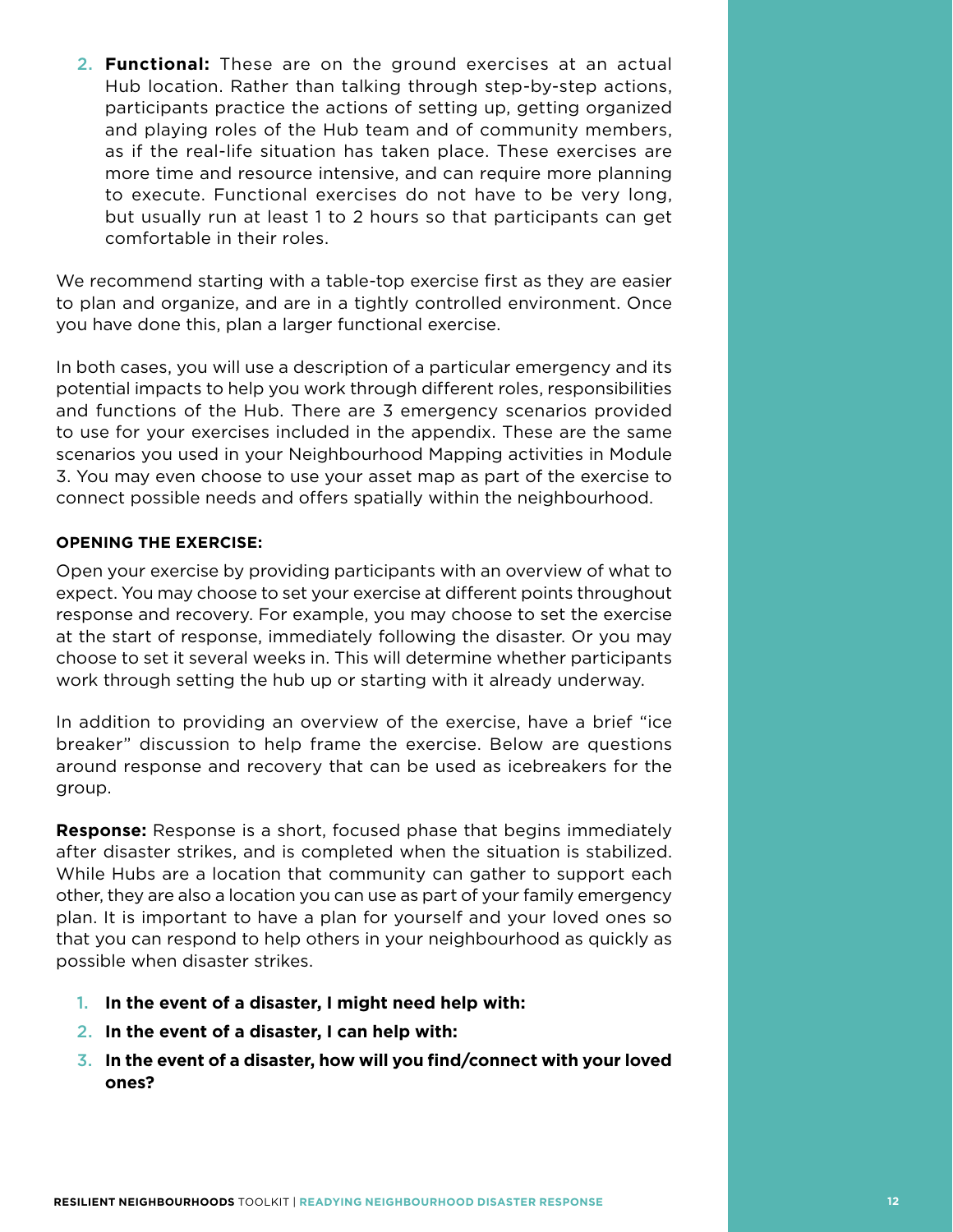**Recovery:** Recovery happens alongside response in a disaster, and continues on afterwards for weeks, if not months or years. Recovery is the process of people coming together to help their neighbours and community whole again―socially, physically and economically. Hubs support community put their neighbourhood back together, and hopefully make it better over the long-term.

We often do not plan for recovery in advance, but **recovery is our opportunity to build a stronger, healthier, happier, more resilient community**. In order to frame recovery for your community, we recommend starting all exercises with one of these preambles:

- 1. **What do you most value/love about this neighbourhood / community?**
- 2. **If you could design this neighbourhood from scratch, what would you do differently? What would you keep the same?**
- 3. **Disasters are damaging and disruptive, but they can also be generative over the long term. The word emergency comes from the Latin, "emergere" which means to "arise out or up". If a disaster or major emergency occurred tomorrow in this neighbourhood / community, what would you like to emerge from it?**

#### **SCENARIOS:**

While every disaster is different, there are some core needs that typically need to be addressed in each, likely to fall under these broad categories:

- Shelter
- • Food
- • Water
- Energy
- Medical
- • Waste and Sanitation
- Communication and Coordination
- Emotional and Psychological

These are the same categories from your Neighbourhood Mapping Activities in Module 3 of this toolkit.

While we are often tempted to plan for the absolute worst case scenario, this can sometimes overwhelm people to the point where it is difficult to take positive action.

We don't want to scare people away from planning and preparing! So, we suggest running exercises using scenarios that encourage problem solving and solutions to moderate impacts (at least to start). You can do this either by controlling the type of emergency your exercise is based on (blizzard, heat wave or moderate earthquake), or by explicitly suggesting response needs. For example, your scenarios may require that you work on these needs: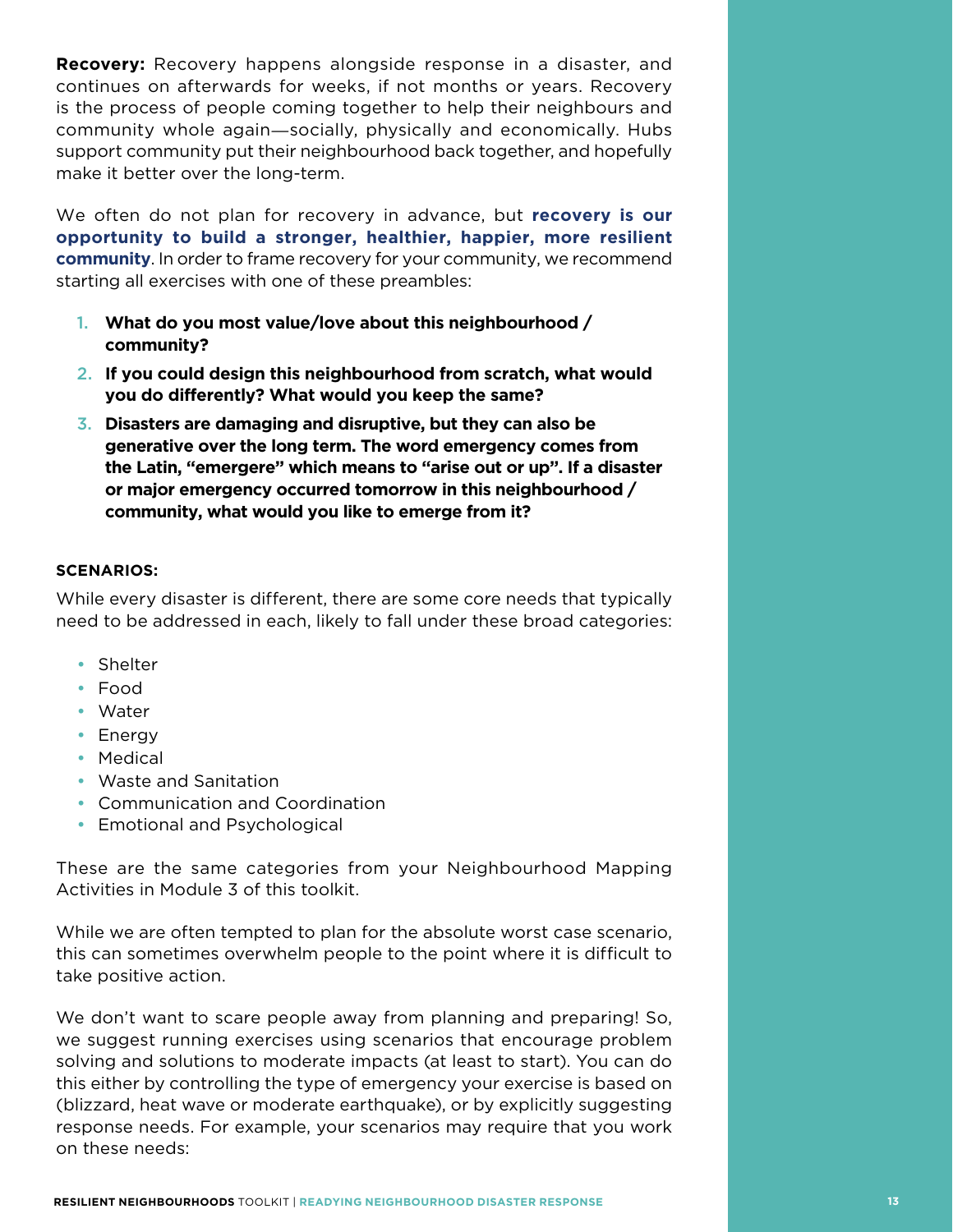- Shelter 100 people for 72 hours;
- Feed 250 people for 72 hours;
- Obtain clean drinking water for 50 people for 72 hours;
- Manage waste and sanitation for a 10-block radius;
- Check on 100 people who are sheltering-in-place (or staying indoors) and require external support; and
- • Coordinate and Communicate the above.

You can use the scenarios on the following pages for your Hub exercises.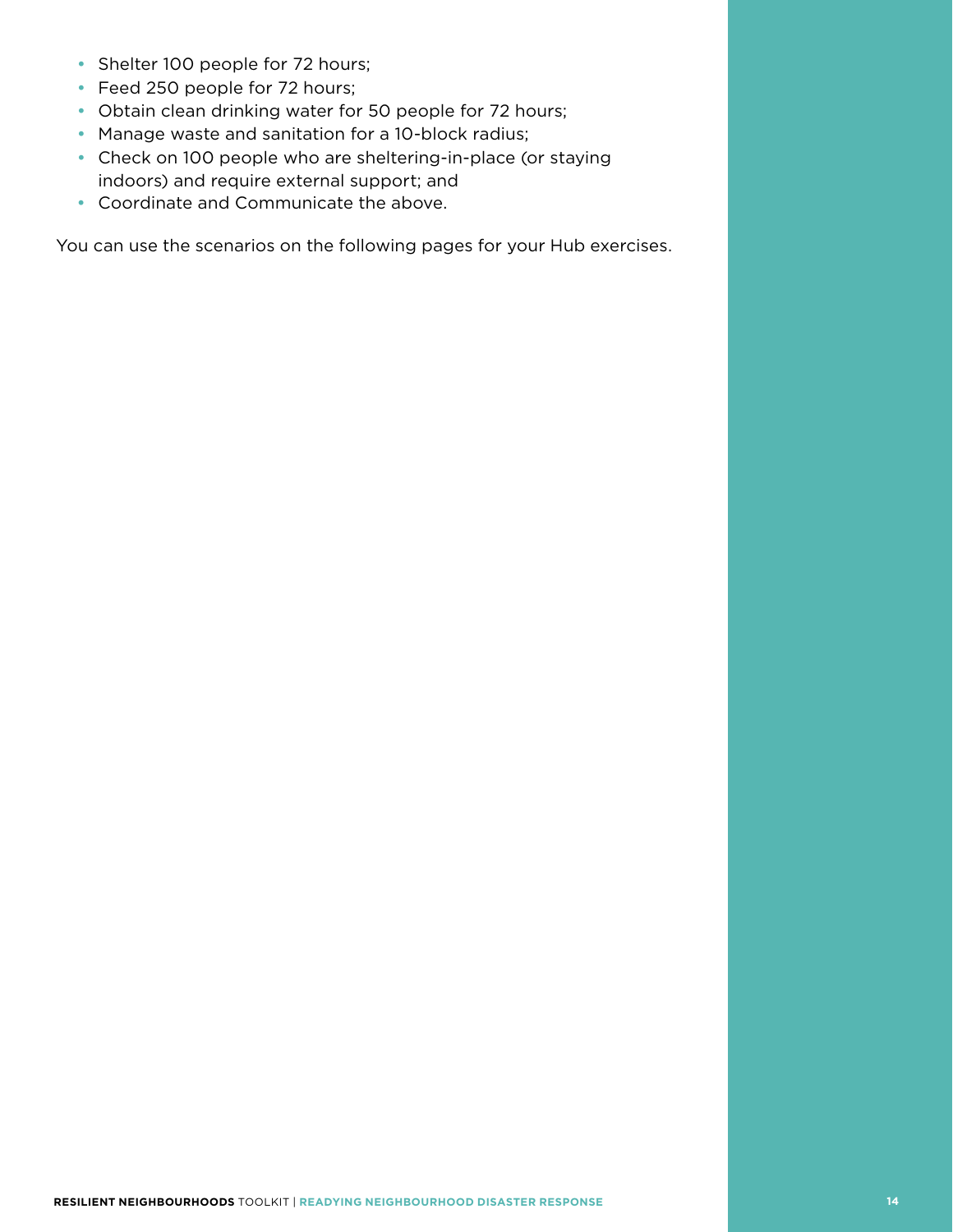## **POWER OUTAGE & BLIZZARD**



#### **SCENARIO:**

Vancouver is experiencing record-breaking winter snowfall and a prolonged power outage. Cold temperatures and icy conditions have limited walking and driving. Homeless people are especially at risk of freezing. Many seniors and people with disabilities are unable to leave their homes due to icy sidewalk conditions. Many homes in your neighbourhood are now without heat. While the city is working to clear snow and repair electricity, your neighbourhood is expected to be without power for an indeterminate amount of time. Natural gas is severely disrupted.

Further information about this scenario:

- 95% of all restaurants use natural gas.
- 45% of homes are without electricity including electric heat.
- 55% of homes are heated by natural gas but are without electricity.
- Most schools are heated by natural gas.
- Only 5% of people are prepared with physical cash in an emergency fund.
- Walking distance is limited to 10 blocks by visibility and icy conditions.
- Cell phones and internet are working but spotty.

#### **NEEDS AND OFFERS:**

Use specific examples of needs and offers of community members to guide and prioritize Hub activities. Choose from:

#### **NEEDS**

- 1. Akiko's young children are stuck at school and she is on the other side of the City, and she doesn't own a car. She is desperate to get in touch with them, but power is out so the school phone isn't working and busses are stuck.
- 2. Hussein lives alone at home. He has mobility challenges and requires a walker to leave his home. He needs help getting food and water due to the icy road conditions.
- 3. Li Xiu Ying just moved to Vancouver to take an English course for 3 months. English is not her first language, and she is having trouble understanding what is happening in the neighbourhood, and what services might be available.
- 4. Fatima has been without power in her home for days and needs a place to warm up.
- 5. Jennifer is a single mother with 2 children. Her childcare has been disrupted and she needs help with childcare while she goes to work.
- 6. Mariana has a 2 month old baby. Her partner is away for work. She wants company and emotional support but is worried about leaving her home with her baby because of the icy road conditions.
- 7. The Singh family's home has suffered some damage―there is a leak in the roof and their basement is flooding. They need someone to help them repair it.
- 8. Micah is concerned about his neighbour. She is an elderly woman who lives alone but has seemed intimidated by Micah in the past, so he wants someone else to come with him to check on her.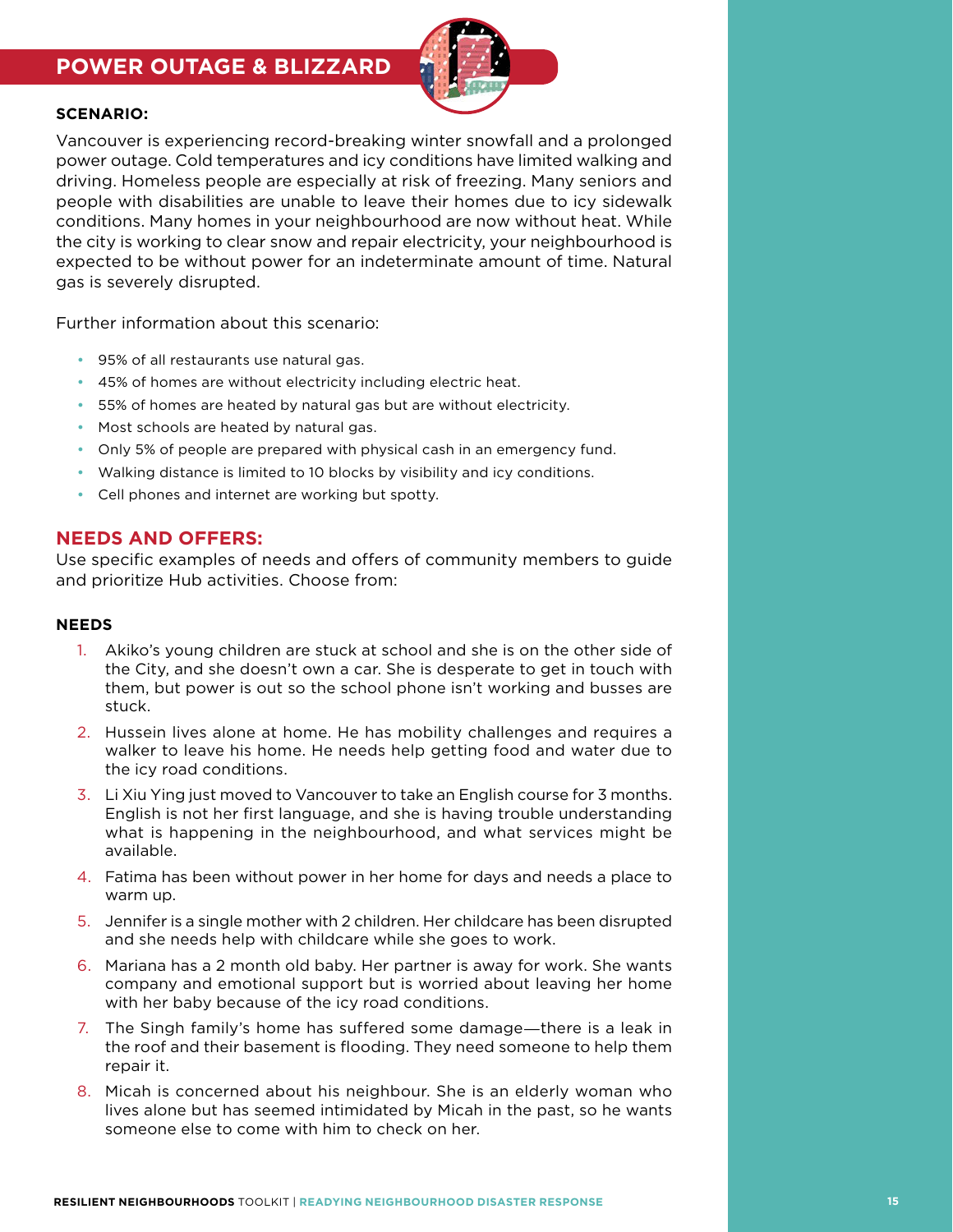- 9. Jerry has run out of food for his dog, Fluffy. The local pet store is closed due to the blizzard, and Jerry is wondering if anyone else can share their dog food.
- 10. Preeti is pregnant and needs to go to the doctor but is worried about leaving her home given the icy conditions.
- 11. Luisa has a chronic medical condition and needs power to charge medical support devices, but her home has lost power.
- 12. Nancy's toilet is not working. Sewage pipes leading to her home are broken. She needs help setting up a portable toilet.
- 13. Ali is a senior who has trouble walking. He is afraid to leave his home in case he falls.
- 14. Henry is homeless and needs to know where he can go for shelter.
- 15. Ana is trying to get in touch with her family but her cell phone is out of batteries. She needs a power source to charge it.

#### **OFFERS**

- 1. Zhang Wei has his amateur radio license and radio equipment, and wants to know how he can help.
- 2. Jorge works for a local construction company and wants to know how he can help.
- 3. Arjun and Aniel are teenagers from the neighbourhood. They want to know how they can help.
- 4. Katie is a skilled trades person offering to help.
- 5. Melissa is a retired nurse who can help with first aid and medical support. She is keen to help.
- 6. Emily is a local parent who organizes school activities every year. She wants to know how she can help.
- 7. Rosie is a therapist who wants to provide emotional support to people who need it.
- 8. Yoshi is a local chef who has access to an industrial-sized kitchen, BBQ and propane and wants to help.
- 9. Alejandra has an extra bedroom in her home and wants to know if anyone needs it.
- 10. Luisa is a local community organizer and wants to help at the Hub.
- 11. Lucy is a local artist who wants to know how she can help.
- 12. Ian runs a local community garden and is offering two boxes of fresh produce to community members.
- 13. Aaliyah is an avid outdoors person with camping supplies and wants to know if anyone needs a tent or sleeping bag.
- 14. Robyn owns a local brewery and wants to know if there is any way she can help.
- 15. Amanda speaks three languages and is offering to translate information for community members.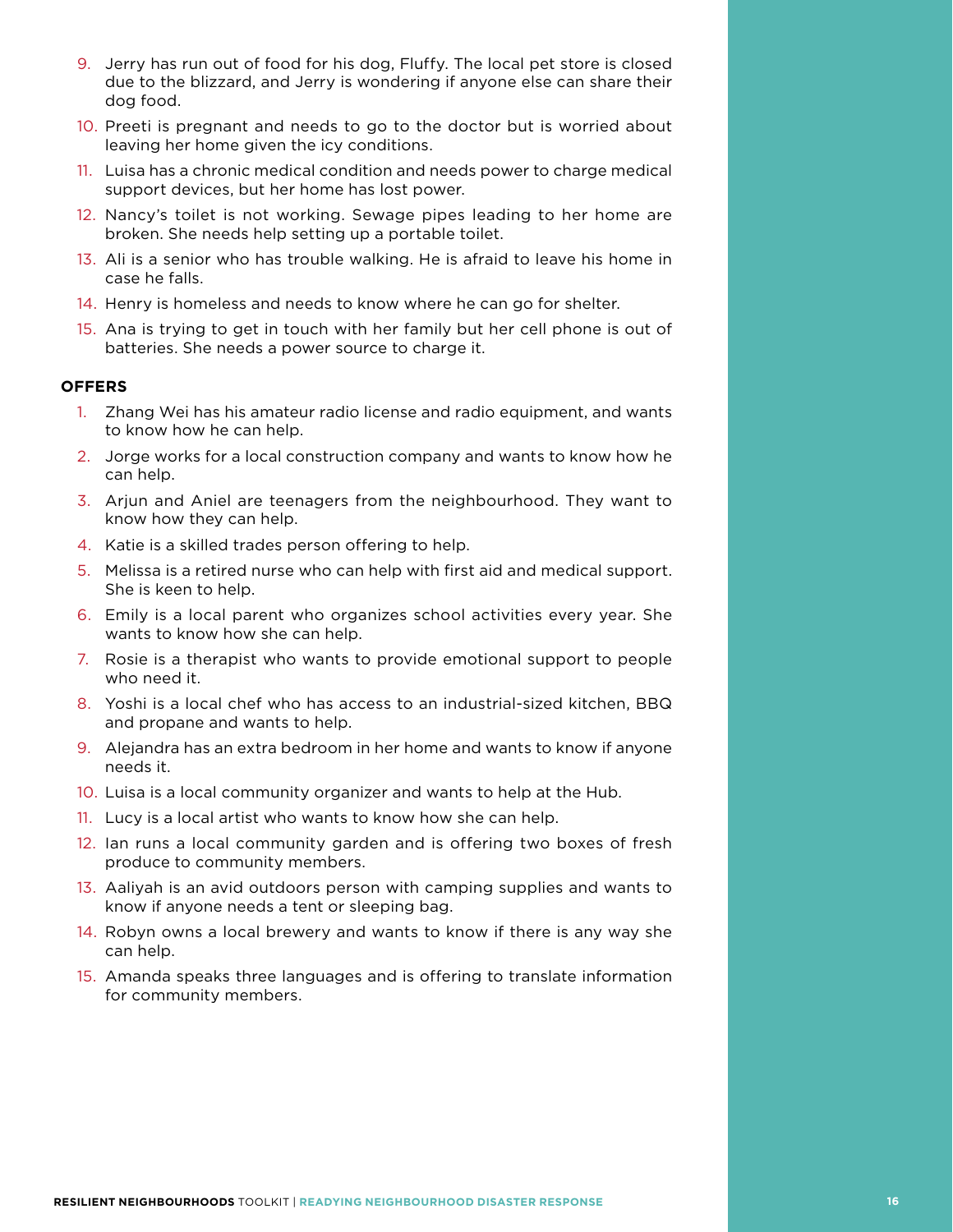## **HEATWAVE, DROUGHT & AIR QUALITY ADVISORY**

#### **SCENARIO:**

Vancouver is experiencing a record-breaking heat wave and severely compromised air quality from forest fires. Afternoon temperatures are reaching 30 degrees Celsius and evening temperatures are remaining as high as 25 degrees Celsius. People have been warned to stay indoors in airconditioned spaces and avoid being outside, particularly during the warmest afternoon hours. However, many people do not have air conditioning and individuals vulnerable to heat-related illness (children, seniors, and people with chronic health conditions) need to access air-conditioned shelter outside of their home. Homeless people are at increased risk of heat-illness and breathing problems from lack of indoor relief from polluted air. Outdoor workers face similar risks.

Further information about this scenario:

- • Extreme heat and poor air quality are limiting active modes of transportation.
- Environment Canada and Vancouver Coastal Health are suggesting people "shelter-in-place" or stay indoors as much as possible.
- Maximum walking distance is 10 blocks due to air particulate exposure.
- Public buildings like libraries and community centres have air conditioned space with air filtration for smoke.

#### **NEEDS AND OFFERS:**

Use specific examples of needs and offers of community members to guide and prioritize Hub activities. Choose from:

#### **NEEDS**

- 1. Akiko has a young child with asthma. Her apartment doesn't have air conditioning or good air filters. She wants to know where she can take her child to cool down and breathe more easily.
- 2. Hussein lives alone. He has a respiratory illness. He needs help getting food and water.
- 3. Li Xiu Ying just moved to Vancouver to take an English course for 3 months. English is not her first language, and she is having trouble understanding what is happening in the neighbourhood, and what services might be available.
- 4. Fatima is feeling faint and nauseous from the heat but isn't sure she can make it to her doctor by herself.
- 5. Danielle is a single mother with 2 children. Her childcare has been disrupted and she needs help with childcare while she heads to work.
- 6. Aaliyah has a 2 month old baby. Her partner is away for work. She wants company and emotional support but can't risk leaving her home and exposing her baby to the smoke.
- 7. The Singh family's home was under renovations and the interior of the house is exposed to the smoky air. They are not sure if it is safe for them to stay there or where they should go.
- 8. Micah is concerned about his neighbour, an elderly woman who lives alone but has seemed intimidated by Micah in the past, so he wants someone else to come with him to check on her.
- 9. Jerry is homeless and needs to find somewhere to stay out of the smoke.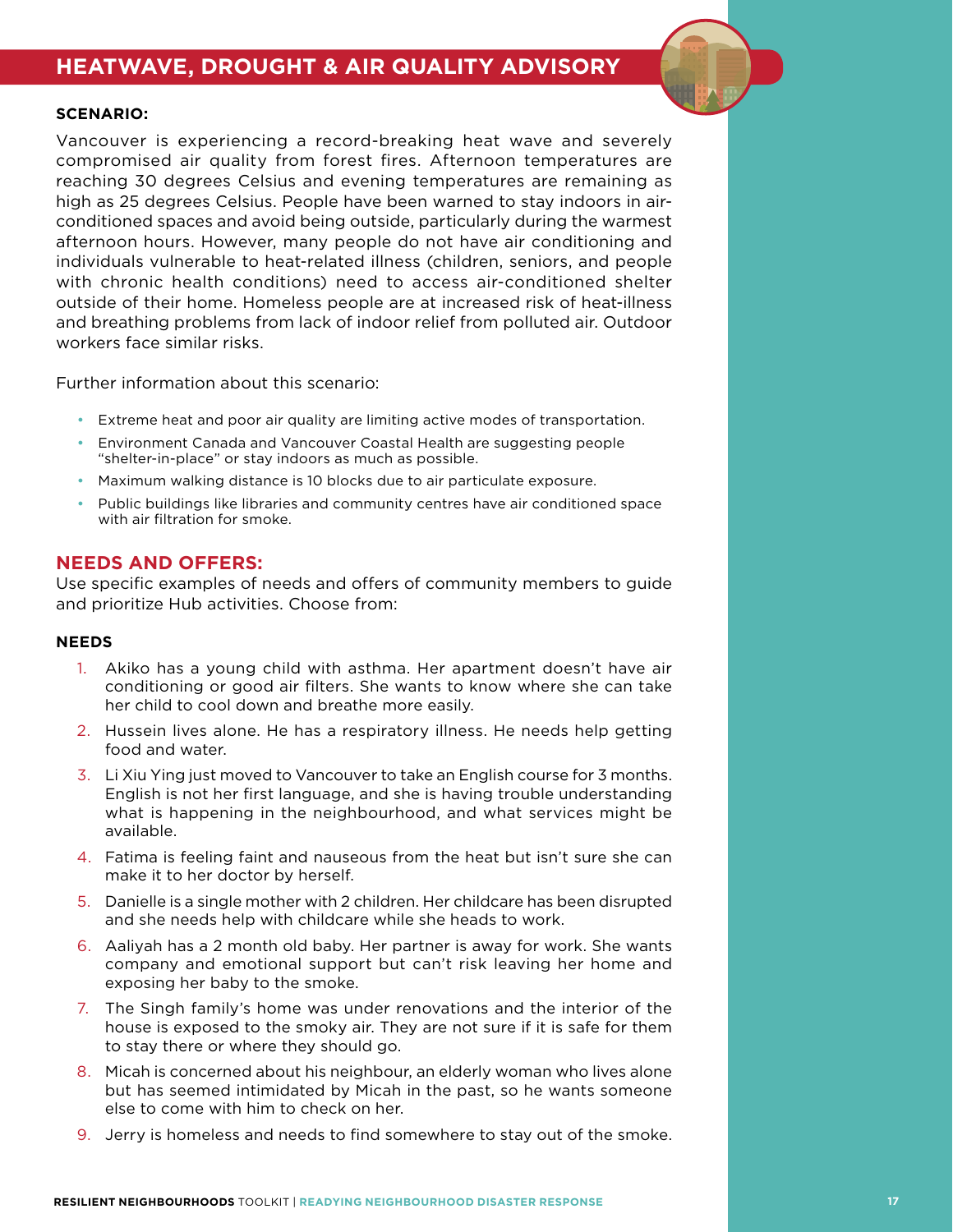- 10. Preeti is pregnant and needs to see her doctor but is afraid of leaving her home.
- 11. Luisa has been told her apartment doesn't have sufficient air filtration and isn't safe to stay in. She needs to find somewhere else to stay.
- 12. Nancy's power is out. She needs to find somewhere to stay with air conditioning.
- 13. Ali is an outdoor worker who is feeling dizzy and having trouble breathing.
- 14. Li Wei has run out of food in his home and needs help accessing food supplies through the Hub.
- 15. Alejandra is trying to get in touch with her family but her cell phone is out of batteries. She needs a power source to charge it.

#### **OFFERS**

- 1. Zhang Wei has his amateur radio license and radio equipment, and wants to know how he can help.
- 2. Jorge works for a local construction company and wants to know how he can help.
- 3. Arjun and Aniel are teenagers from the neighbourhood. They want to know how they can help.
- 4. Katie is a skilled trades person offering to help.
- 5. Melissa is a retired nurse who can help with first aid and medical support. She is keen to help.
- 6. Leigh is a local parent who organizes school activities every year. She wants to know how she can help.
- 7. Emily is a therapist who wants to provide emotional support to people who need it.
- 8. Yosh is a local chef who has access to an industrial-sized kitchen, BBQ and propane and wants to help.
- 9. Annabel has an extra bedroom in her home and wants to know if anyone needs it.
- 10. Isabel is a local community organizer and wants to help at the Hub.
- 11. Rachel is a local artist who wants to know how she can help.
- 12. Ian runs a local community garden and is offering two boxes of fresh produce to community members.
- 13. Lucy has two extra fans and wants to know if anyone else needs them.
- 14. Robyn owns a local brewery and wants to know if there is any way she can help.
- 15. Amanda speaks Cantonese and Mandarin and is offering to translate information to community members.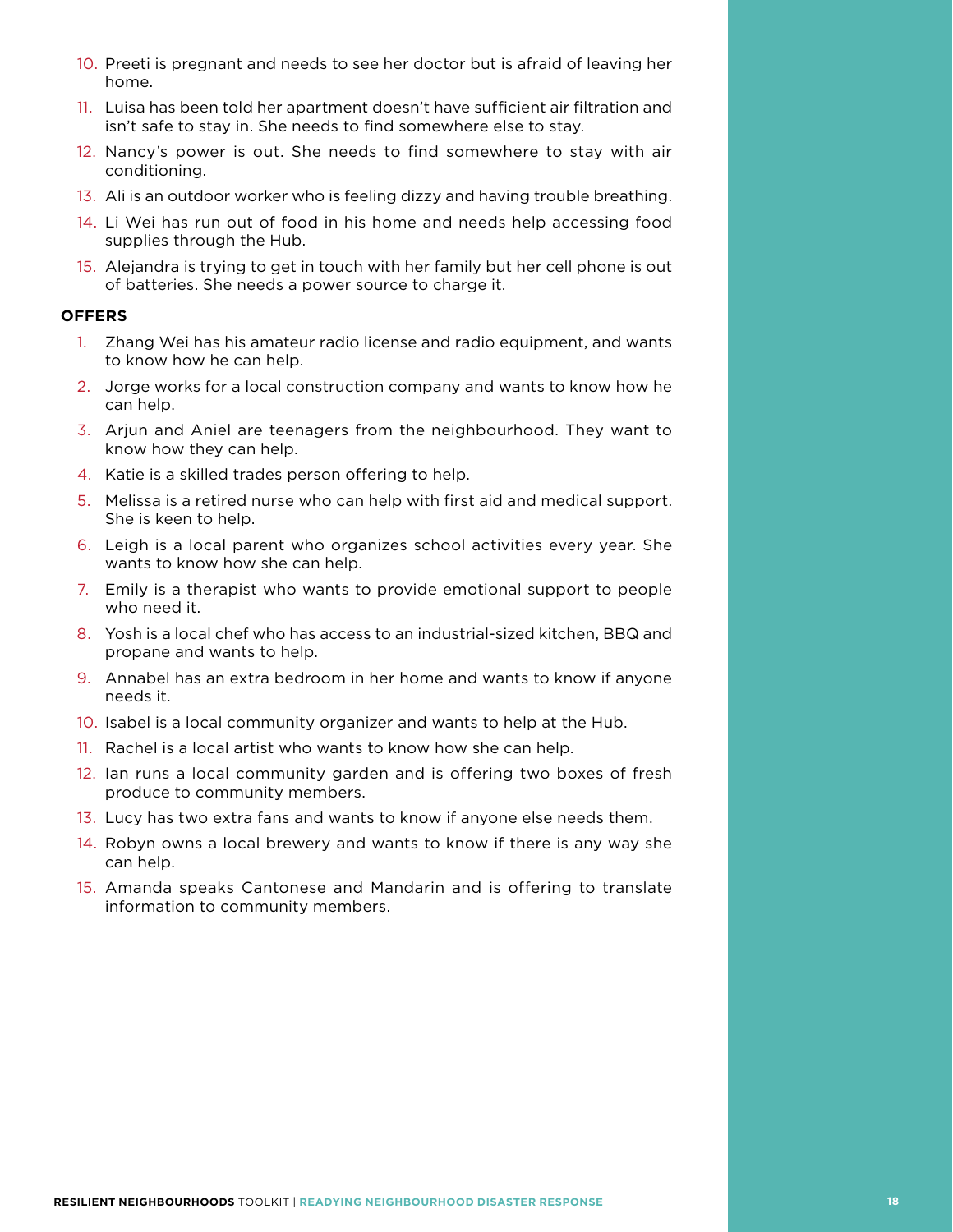### **EARTHQUAKE**



#### **SCENARIO:**

A magnitude 7.3 Georgia Strait earthquake has struck Vancouver. Bridges, roads and telecommunications systems are impacted. Fires have broken out across the city and some buildings have collapsed. Downed power lines and broken gas lines have left hazards in streets. Access in and out of the neighbourhood as well as movement within the neighbourhood is limited by debris. Families are trying to reunite but cellular communication is unreliable. People are unable to access city water and have limited food supplies.

Further information about this scenario:

- Shaking & fires have damaged many commercial buildings along arterial roads.
- Many streets are blocked by debris or downed power lines, limiting travel.
- 15% of residential units are no longer safe to occupy.
- Some high-rises damaged beyond repair.
- Some liquefaction along shorelines and spread throughout the city.
- Moderate damage to infrastructure—water mains broken, sewer lines damaged, power and natural gas disruptions.
- Periodic communications outages—loss of cellular networks, landlines.
- Aftershocks are expected, likely causing additional damage to buildings.

#### **NEEDS AND OFFERS:**

Use specific examples of needs and offers of community members to guide and prioritize Hub activities. Choose from:

#### **NEEDS**

- 1. Akiko's young children are stuck at school and she is on the other side of the City. She doesn't own a car. She is desperate to get in touch with her kids, but no one is answering the school phone. She needs help reaching them.
- 2. Hussein lives alone at home. He has mobility challenges and requires a walker to leave his home. He needs help getting food and water.
- 3. Li Xiu Ying just moved to Vancouver to take an English course for 3 months. English is not her first language, and she is having trouble understanding what is happening in the neighbourhood and what services might be available.
- 4. Fatima is walking with a friend on the other side of the City. She wants to find out whether it is safe to get home and what the best route might be.
- 5. Danielle is a single mother with 2 children. Her childcare has been disrupted and needs help with childcare while she finds food and water for her family, and performs basic repairs on her home.
- 6. Aaliyah has a 2 month old baby. Her partner is away for work. She wants company and emotional support.
- 7. The Singh family's home has suffered some damage―mainly broken windows and small cracks in the walls. They are not sure if it is safe for them to stay there.
- 8. Micah is concerned about his neighbour, she is an elderly woman who lives alone but has seemed intimidated by Micah in the past, so he wants someone else to come with him to check on her.
- 9. Jerry has run out of food for his dog, Fluffy. The local pet store is closed due to the emergency event, and Jerry is wondering if anyone else can share their dog food.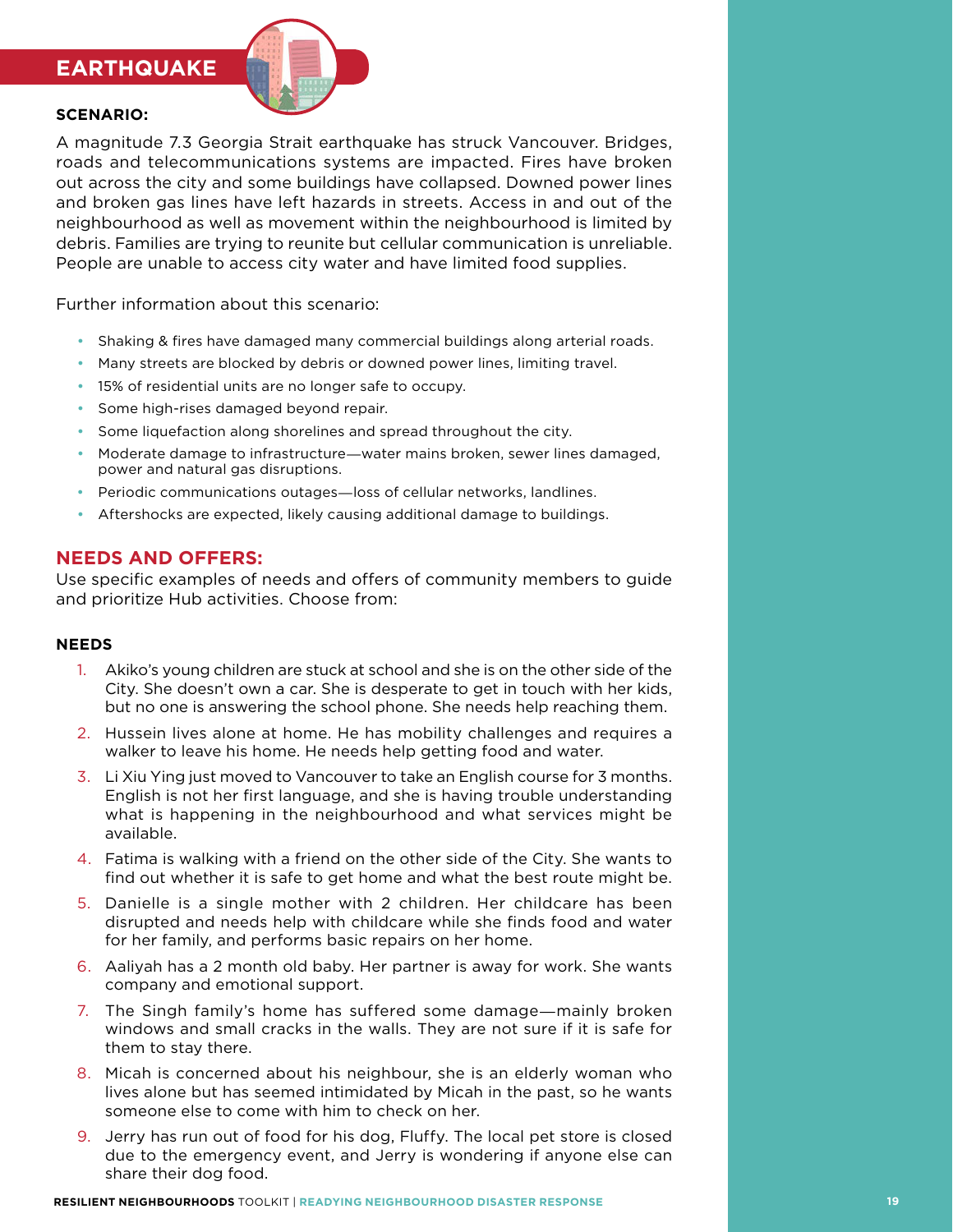- 10. Lucy and Norah have arrived alone. They are 8 & 10 years old. They aren't sure where their parents are and are scared.
- 11. Luisa has been told her apartment isn't safe to enter. She needs to find a place to stay.
- 12. Nancy's toilet is not working. Sewage pipes leading to her home are broken. She needs help setting up a portable toilet, or creating a backyard latrine.
- 13. Ali is a senior who has trouble walking. He is afraid to leave his home in case he falls.
- 14. Li Wei has run out of food in his home and needs help accessing food supplies through the Hub.
- 15. Preeti is trying to get in touch with her family but her cell phone is out of batteries. She needs a power source to charge it.

#### **OFFERS**

- 1. Zhang Wei has his amateur radio license and radio equipment, and wants to know how he can help.
- 2. Jorge works for a local construction company and wants to know how he can help.
- 3. Arjun and Aniel are teenagers from the neighbourhood. They want to know how they can help.
- 4. Katie is a skilled trades-person offering to help.
- 5. Melissa is a retired nurse who can help with first aid and medical support. She is keen to help.
- 6. Alejandra is a local parent who organizes school activities every year. She wants to know how she can help.
- 7. Rosie is a therapist who wants to provide emotional support to people who need it.
- 8. Yoshi is a local chef who has access to an industrial-sized kitchen, BBQ and propane and wants to help.
- 9. Isabel has an extra bedroom in her home and wants to know if anyone needs it.
- 10. Jing is a local community organizer and wants to help at the Hub.
- 11. Rachel is a local artist who wants to know how she can help.
- 12. Ian runs a local community garden and is offering two boxes of fresh produce to community members.
- 13. Leigh is an avid outdoors person with camping supplies and wants to know if anyone needs a tent or sleeping bag.
- 14. Robyn owns a local brewery and wants to know if there is any way he can help.
- 15. Amanda speaks Cantonese and Mandarin and is offering to translate information to community members.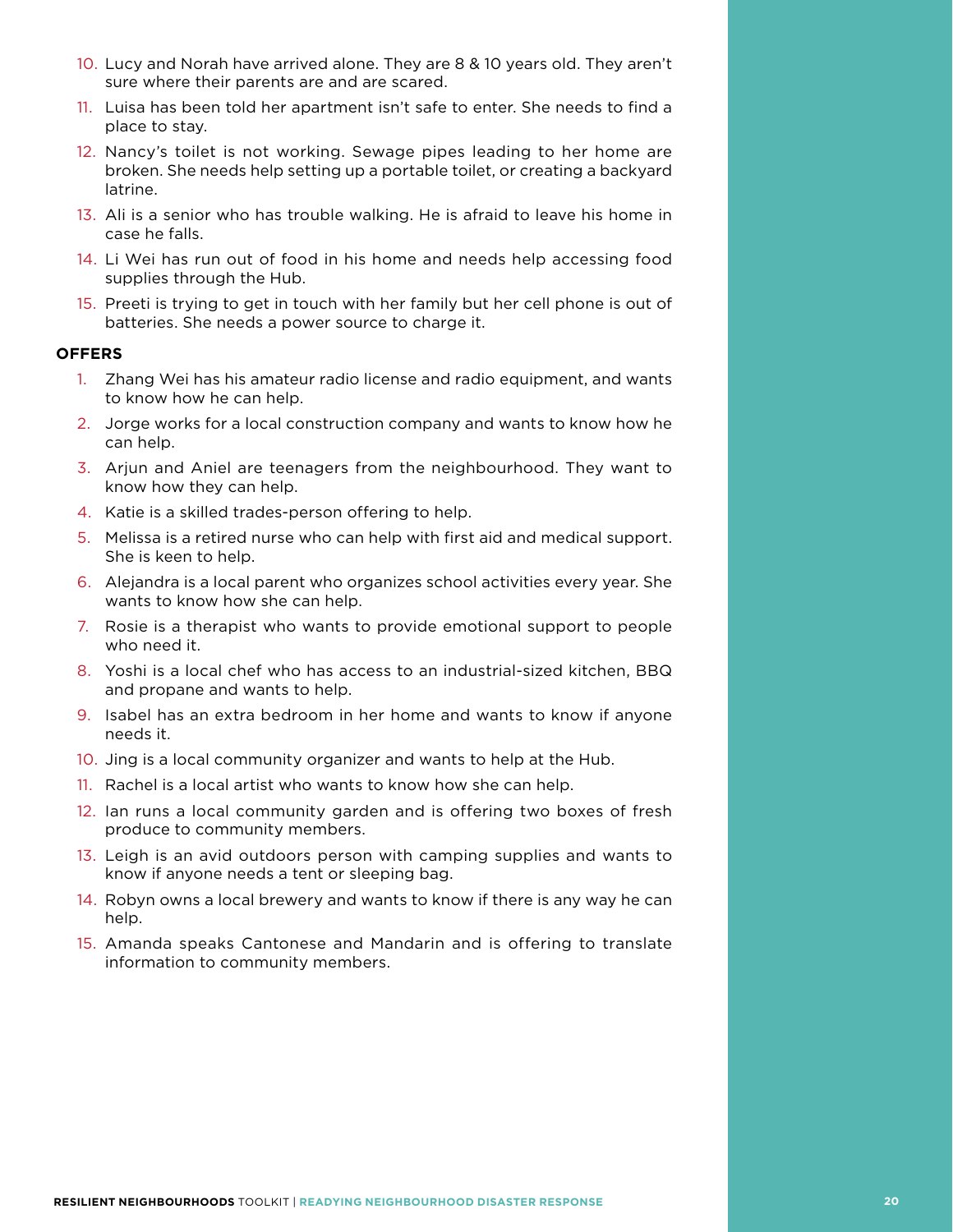## **EXERCISE INJECTS**

In addition to the Needs and Offers characters above, select several of the prompts below to guide the activation and running of your Hub.

#### **GENERAL HUB ACTIVATION AND OPERATIONS:**

- You have just arrived at the Hub, what are your first steps?
- Who will take on which role?
- What information do you need at this point? Where would you get it?
- What are your first priorities at the Hub?
- How will you track tasks and priorities?
- What equipment or materials will you need to reach your objectives, in addition to the materials you previously sourced in your Hub pack? How might you access / get them?
- Who will need to be informed of Hub activities? How will you keep them informed?
- Who might need information from you? What type of information would they need and how would you provide it?
- How are you going to coordinate ongoing staffing?

#### **COMMUNITY PROBLEM-SOLVING AND PRIORITIZATION:**

#### **VULNERABLE INDIVIDUALS**

• Where are vulnerable individuals who are stuck indoors located? How will you reach them? How will you support them? Consider door-to-door check-ins.

#### **SHELTERS**

- Where can people find shelter in your neighbourhood?
- How many people could each shelter accommodate? Do they have power?
- Are there areas in your neighbourhood that are outside of the travel range of shelters?
- Who do you rely upon to use the identified shelters?

#### **FOOD AND WATER**

- Are there disruptions to food and water? Where might those be? Where can you source alternatives for food and water?
- Who do you rely upon to access the identified food and water?

#### **TRANSPORTATION**

- What is your transportation strategy given conditions of roads and sidewalks?
- What is needed to help people be self-sufficient? Consider clearing sidewalks and gathering mobility supplies. Ride sharing where possible and necessary.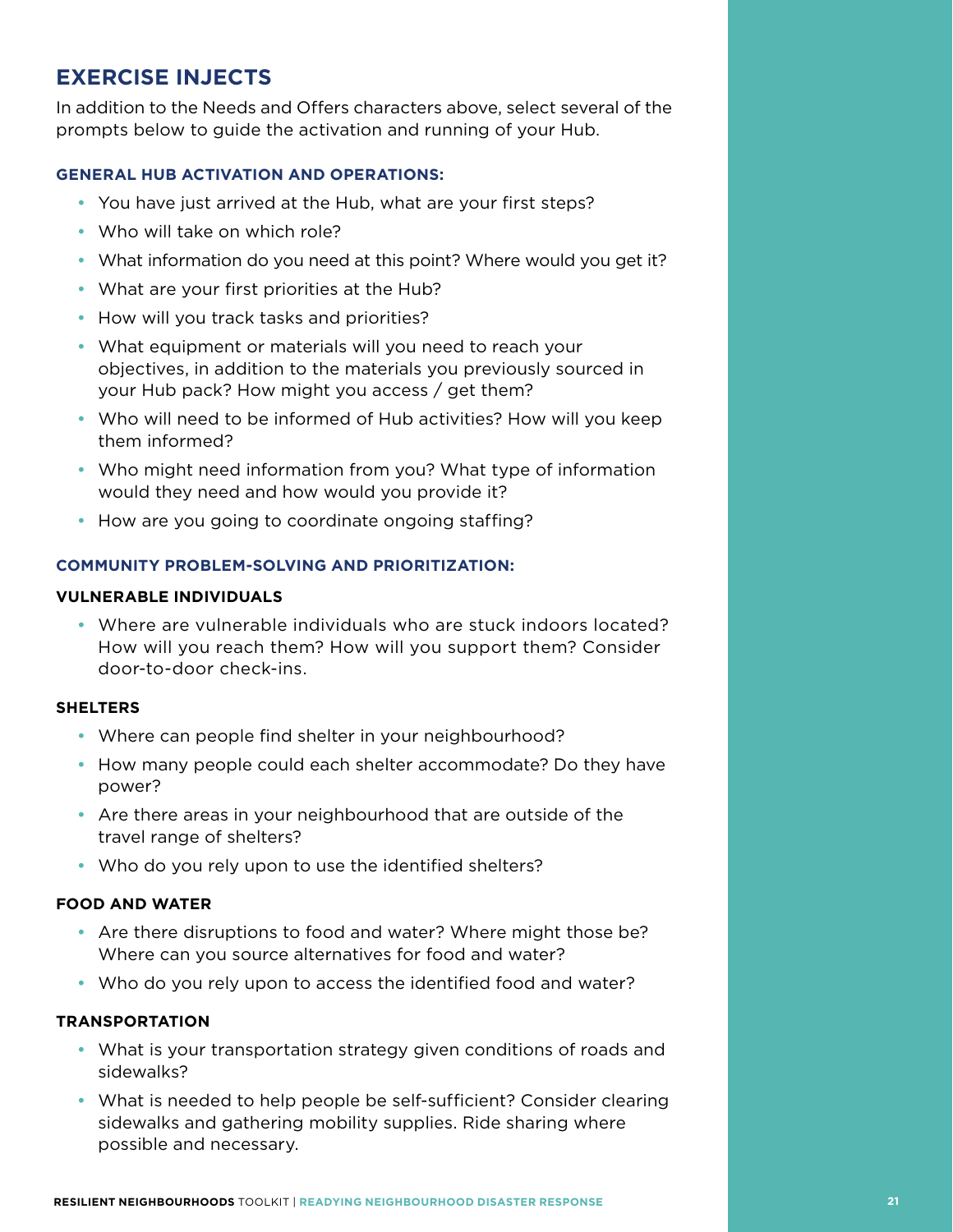• Take note of transportation assets (ex. motor vehicles, walking paths, bicycles etc.) for transporting people and goods (food, water, first aid supplies) to shelters.

#### **COMMUNICATION**

- How are people informed and coordinated? Are there people without access to phones or internet? Who might need to receive information in person?
- How will you inform people about available services; help people communicate with their family; or, coordinate and connect people to shelter and heat, food and water, medical needs and transportation?
- Could your access to communication change either by getting disrupted by a new hazard or restored?
- How might you communicate with the City's Emergency Operations Centre? What kind of information might they want?

#### **OTHER**

- What else might be needed to help your community respond? Think back to your Neighbourhood Mapping Activities. Consider unique social, cultural and physical characteristics of your neighbourhood.
- Remember: the main purpose of a Hub is to connect the community with information that can help them make informed decisions, and to match community needs with resources and support from within the community itself.

#### **FINISHING AN EXERCISE:**

In addition to keeping recovery at the core of your Hub planning and preparedness, we suggest considering how you can build stronger social connection amongst neighbours. Research on disasters across the globe shows that communities with strong social cohesion demonstrate the strongest resilience. Your organization already has extensive networks in the neighbourhood, so contemplate how you can expand and draw upon these.

Consider ending each Disaster Support Hub exercise with a BBQ or potluck, and take time to celebrate your increased preparedness and connect with participants as neighbours and hopefully new friends! Plus, the smell of a good food can bring all sorts of people to the Hub who hadn't already heard of your exercise!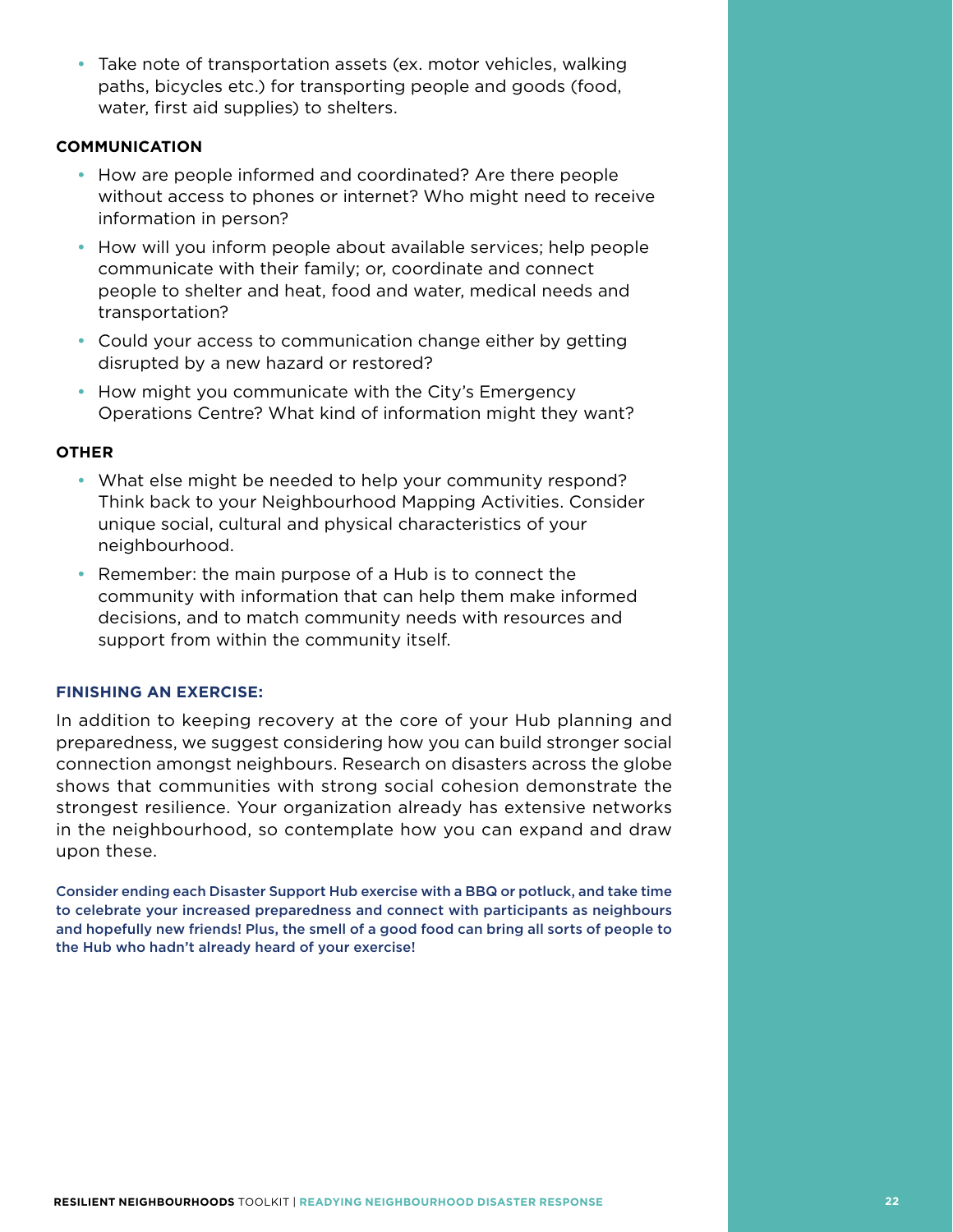## **PART 3: RESPONSE AND RECOVERY (QUICK START FOR WHEN DISASTER STRIKES)**

### **RESPONSE**

Now that you have practiced the roles, responsibilities and functions of a Hub, here is a quick start guide on what to do when a disaster strikes.

#### **STEP 1: WHEN DISASTER STRIKES**

- **a. Immediately after:** Immediately following a shock it's essential to first look after yourself, your family and those immediately around you such as coworkers or neighbours. For those already at home, they will take care of their families and neighbours first before coming to the Hub. Others may already be at work and need to check in at home. Everyone should solve problems immediately around them―start with the building, then move on to check on neighbours. It is important that all staff arrive at the Hub knowing that loved ones and neighbours are safe and secure so that they can concentrate on the broader community.
- **b. Heading to the Hub:** Assess the situation. Once the immediate block is safe, try to find updates from the City of Vancouver and local news sources on the general state of the area. If you are making your way to the Hub from somewhere else like home, are there any serious hazards being reported that will impact your ability to safely get to the Hub? What might the safest route to the Hub be? Once you have assessed this, head to your local Hub and be careful on your route―you may encounter hazards along the way.
- c. **Accessing the Hub:** Once you arrive at your Hub, survey the area to ensure that there are no hazards that could harm you or other community members. For example, if there is a gas leak or fire, it is not safe to use the area. If the area is not safe, find another location to operate your Hub. For example, is there another organization with a facility nearby that you can partner with? Leave a note stating where you are going and why. If the area is safe, identify exactly where you will set up. Tidy the area and gather together the materials you have access to and set them up. Start a list of what else would be helpful once more resources become available. These items can even be posted on your Needs and Offers board―see below.
- d. **Working together:** As staff and team members arrive, put together the initial team. At this point, community members may also be arriving at the Hub. You may choose to solicit their help right away, or you may ask them to wait while you get organized. Hubs are an opportunity to incorporate community members and neighbours into response and recovery as convergent volunteers―especially while staff members are busy looking after their families and neighbours.

*Two to four people is enough to get started with setting up your Hub. Introduce yourself to newcomers if you don't already know them. Learning people's names is an important part of building the team, and helps foster trust and cohesion of the group.*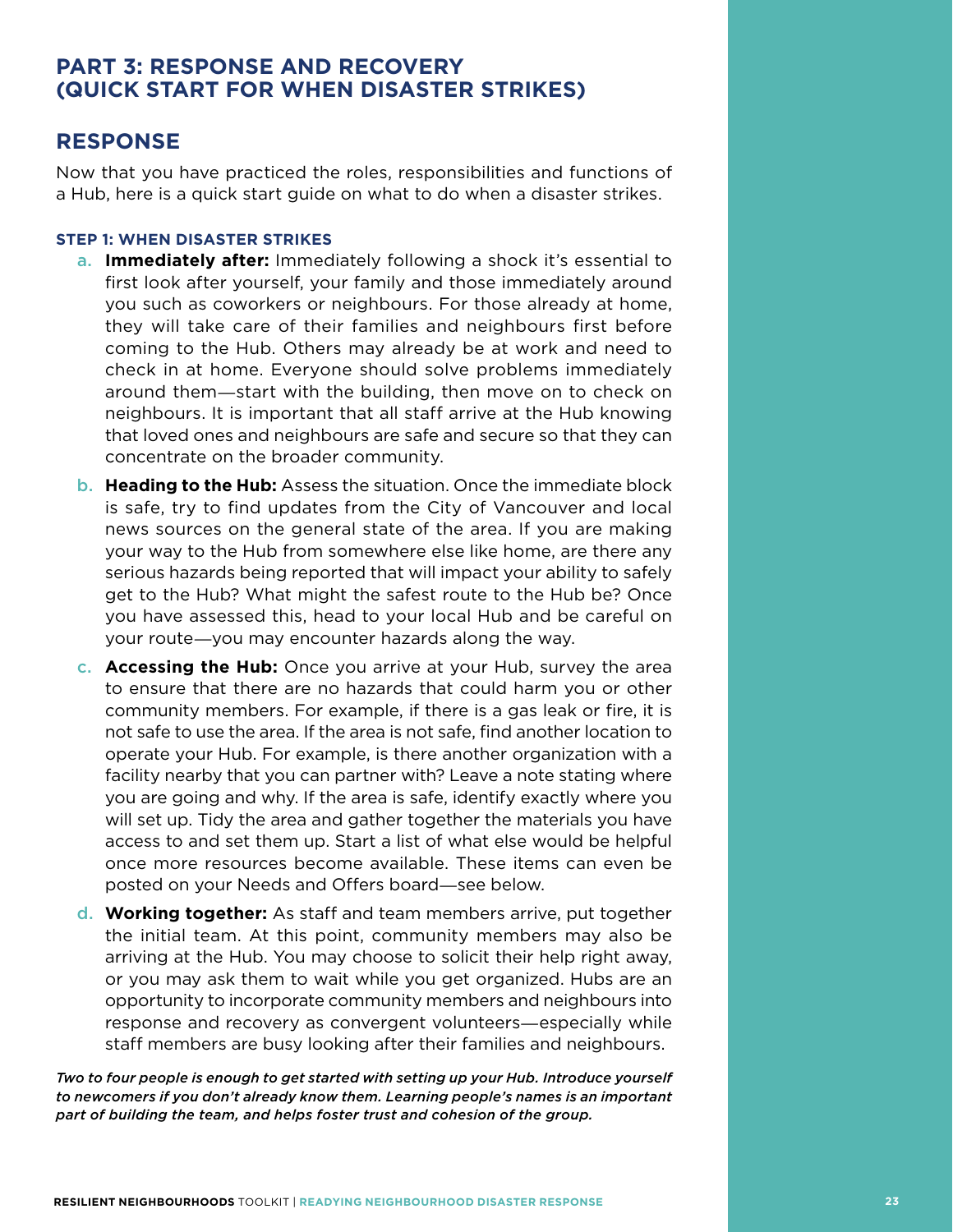### Remember, you do not have to "open" the Hub until you are ready to do so.

As a group, your first tasks should be to:

- Collectively agree upon and appoint a Hub Supervisor to facilitate set up;\*
- Review the purpose of the Hub;
- Review the general situation in your neighbourhood, and the city as a whole;
- Decide what needs to be done to set the Hub up and how it should be done;
- Determine who is going to do what during set up.

\*It is important to have one person who is providing high-level oversight of Hub activities to ensure that objectives are being met, and that the entire team is being cared for.

#### e. **Setting Up:**

**Look around the area:** where are community members likely to enter through? Is there any safe, natural shelter you can use? Are there natural access points or places to put signage?

**Set up the Public Information Board:** This is a large board that should be easy to see when people enter (see page 70). It will contain up-to-date information about the city and neighbourhood that will be useful to community members as they enter.

**Set up a Task Board:** This is the record of what actions are being taken at the Hub, and who is responsible for what. This board is not for the public, and should be set up in an area that is more private for the Hub team.

**Set up a Needs and Offers Table:** This table is for Hub team members to transcribe needs and offers from community members onto the Needs and Offers forms. It should be located close to, but not directly next to the Needs and Offers Board.

**Needs and Offers Board:** This is a large board where all outstanding needs and offers are posted. Ideally, you will have one board for Needs and one for Offers. Each will have columns or rows for types of needs such as "Food, Water, Medical, Shelter, Tools, People, Other". See template in appendix. These boards should be visible and accessible to community members, but are administered by Hub staff.

**Community Space:** This is an area for community members to rest, wait for assistance or wait while they are assigned to a volunteer role.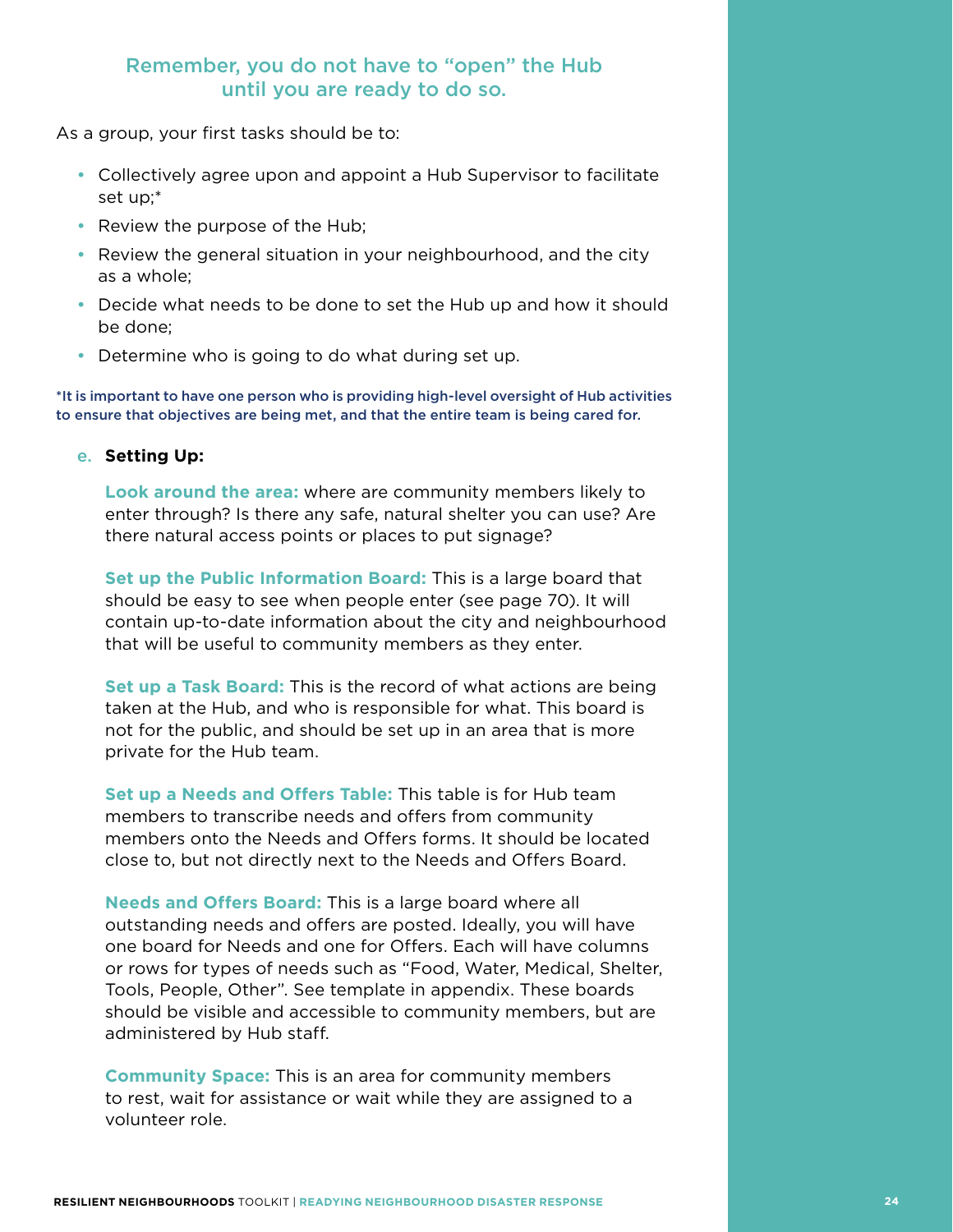**Hygiene Station:** This is a quiet, separate area to set up portable washrooms. If you are able to set your Hub up inside a building you may not need to set this up.

**NOTE:** Disaster Support Hubs need to be accessible for everyone. Make sure that you consider accessibility of the physical space and signage. Are there ramps that wheelchairs can access? Is lettering of signage large and in clear font? If you have extra volunteers, can any of them provide wayfinding?

#### **SUGGESTED HUB FLOOR PLAN:**

Given that you may be setting up a Hub outside, consider how you can use your surroundings to set up a perimeter. Sidewalks, trees, fences and other outdoor features can be used to construct work spaces and facilitate movement through the space.

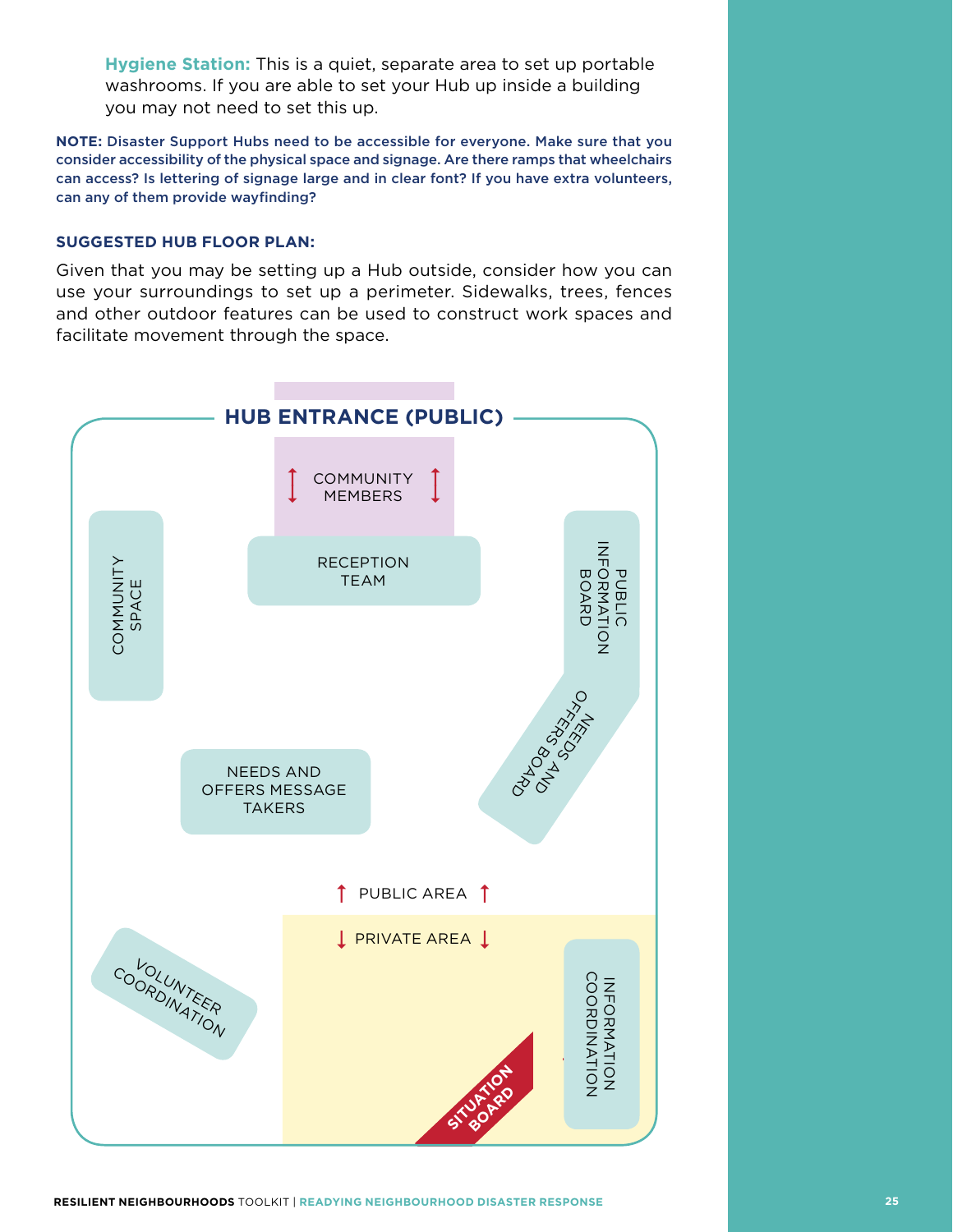#### **HUB WORK FLOW:**



#### **ASSIGNING ROLES:**

Once you have finished setting up and decide to "open" the Hub, your team will take on specific roles and responsibilities. Below is a list of the common roles and responsibilities for operating a Hub.

There are 9 core roles that operate the Hub. The first four are priority roles to fill, starting with the Hub Supervisor:

- 1. **Hub Supervisor**
- 2. **Information Coordination**
- 3. **Public Information**
- 4. **Reception**
- 5. Needs and Offers Message Takers
- 6. Needs and Offers Message Matchers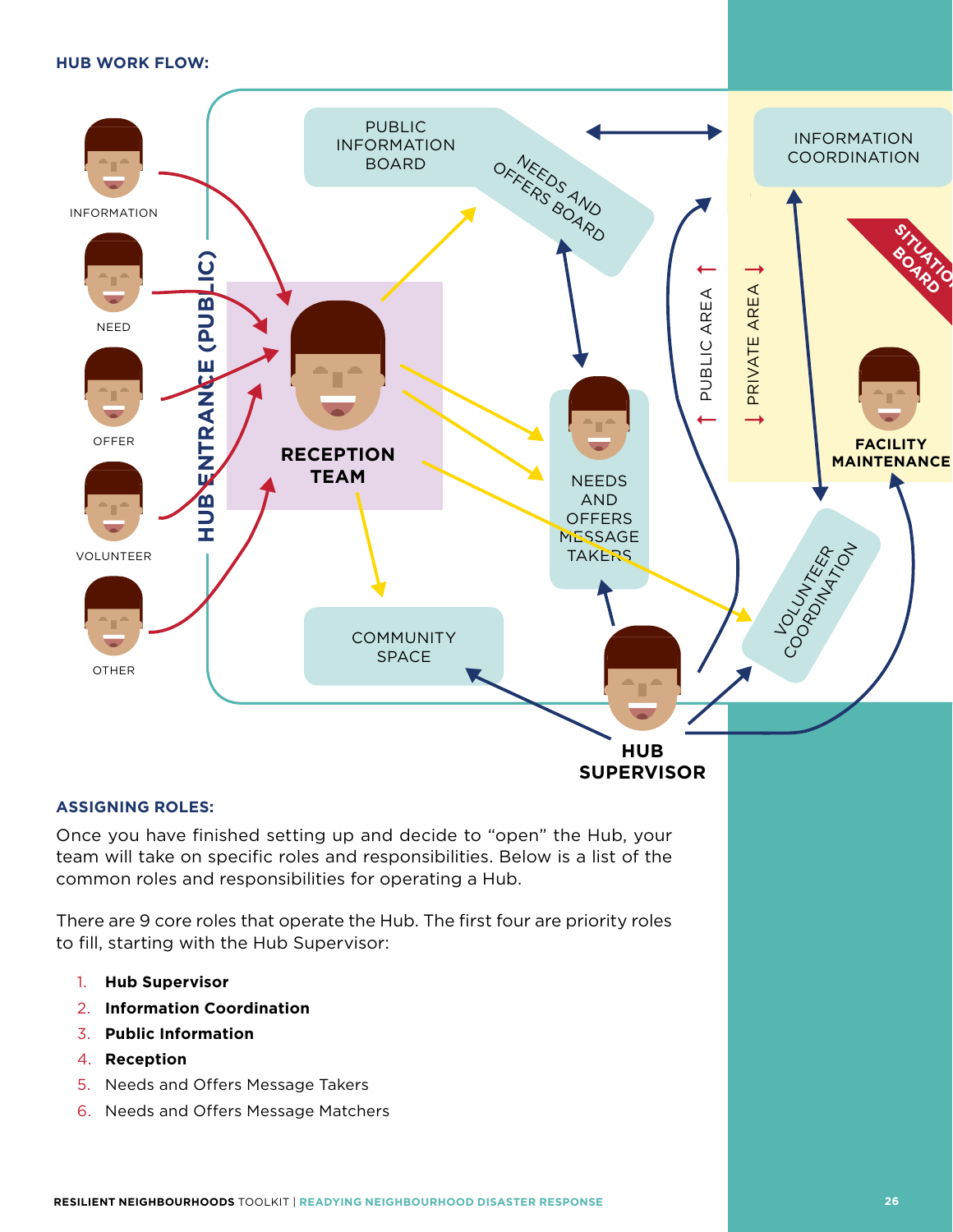- 7. Facility Maintenance
- 8. Community Space
- 9. Volunteer Coordination
- 10. Runners

If you have fewer people than the roles listed, you may have people perform multiple roles for a short time until more help arrives. If the volume of work becomes unmanageable you can increase the number of people performing particular roles such as the Needs and Offers Message Takers. If you have too many people, send some of them home and let them know you will be asking them to come back for the next shift, or when it is busier.

When assigning volunteers to roles, try to leverage their existing skills and knowledge wherever possible. This does not need to be done within the official roles listed below. Ask them about their hobbies, their work and what they like to do. Give them a description of the available roles, and try to match them with one they feel comfortable doing. If someone has a particular skill and wants to help using that, try to find a way for them to do so. For example, if someone is a counsellor, they may want to provide emotional support in the Community Space. Another person who speaks multiple languages may be useful as a translator. This is a valuable way of supporting the community, even though it is not one of the roles listed in this guide. Hubs use the skills and resources within the neighbourhood, and must be flexible and adaptable to the needs of the community.

#### **ROLE LANYARDS**

Lanyards are a simple, space-saving way to identify Hub team members and their roles. The lanyards have the position titles on the front to identify the role to other people in the Hub. The lanyards also include a list of tasks on the back to remind the person of what tasks they need to do in that role for quick reference. The Hub team should wear their lanyards at all times while on shift as identification. These can be made, and kept in the Hub kit, in advance.

## **ROLE LANYARDS**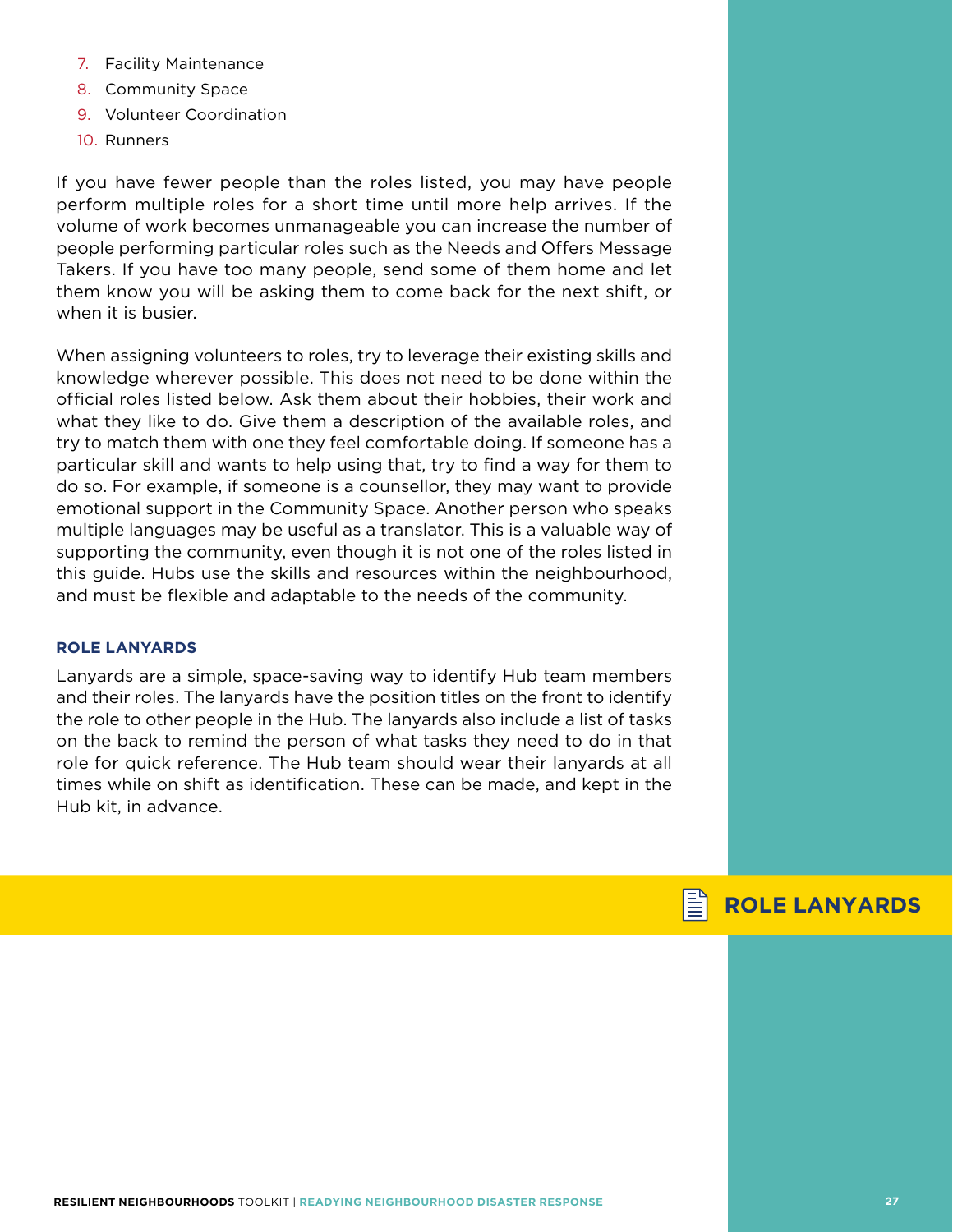The purpose of the Hub Supervisor is to oversee all Hub personnel and Hub activities. They maintain a high-level view of the emergency situation, and ensure that objectives of the Hub are being met while the Hub is operated as safely and smoothly as possible. A Hub Supervisor ensures that the entire Hub team is looked after, and provides leadership, troubleshoots emerging problems and helps determine priorities.\*

\*The Hub Supervisor is NOT the sole decision-maker at the Hub. Decisions should be discussed and made as a team.

#### **HELPFUL SKILLS OR KNOWLEDGE**

- • Supervisory/team management experience
- People-person
- Clear communicator
- • Comfortable prioritizing

#### **RESPONSIBILITIES**

- Maintain high-level oversight of the entire Hub and emergency situation;
- Oversee all Hub personnel and all Hub activities;
- Ensure Hub objectives are met;
- • Prioritize health and safety of Hub team and community;
- Open and close the Hub;
- Ensure that all roles are filled:
- • Work with the media, as necessary; and
- Ensure everyone has what they need to do their jobs.

- Oversee set up and ensure that area is safe;
	- » Recheck safety of area after any new hazard occurs (like an aftershock);
	- » Open the Hub when the team and the space are ready.
- Maintain high-level oversight of emergency situation.
	- » Work with Information Coordination and Public Information to understand the situation and identify current or potential challenges;
	- » Help prioritize objectives and activities of the Hub.
- Oversee all Hub personnel—make sure roles are filled, keep the team working together as a group and ensure that decisions are made as a team.
	- » Keep a running log of tasks, activities and who is assigned to them.
	- » Organize and facilitate regular team meetings and regularly check in with entire team.
	- » Troubleshoot emerging problems and find answers to questions from other team members.
	- » Work with Facility Maintenance to ensure that everyone has what they need to do their job―everything from tables and chairs to information.
	- » Coordinate turning over hub operations to relief volunteers, or closing hub overnight.
	- » Model a calm, positive attitude for other Hub workers and community members.
	- » Make sure everyone is prioritizing health and safety. Use frequent rotations or breaks to avoid fatigue, stress. Ensure everyone is eating and staying hydrated. Monitor for signs of stress and if needed, facilitate someone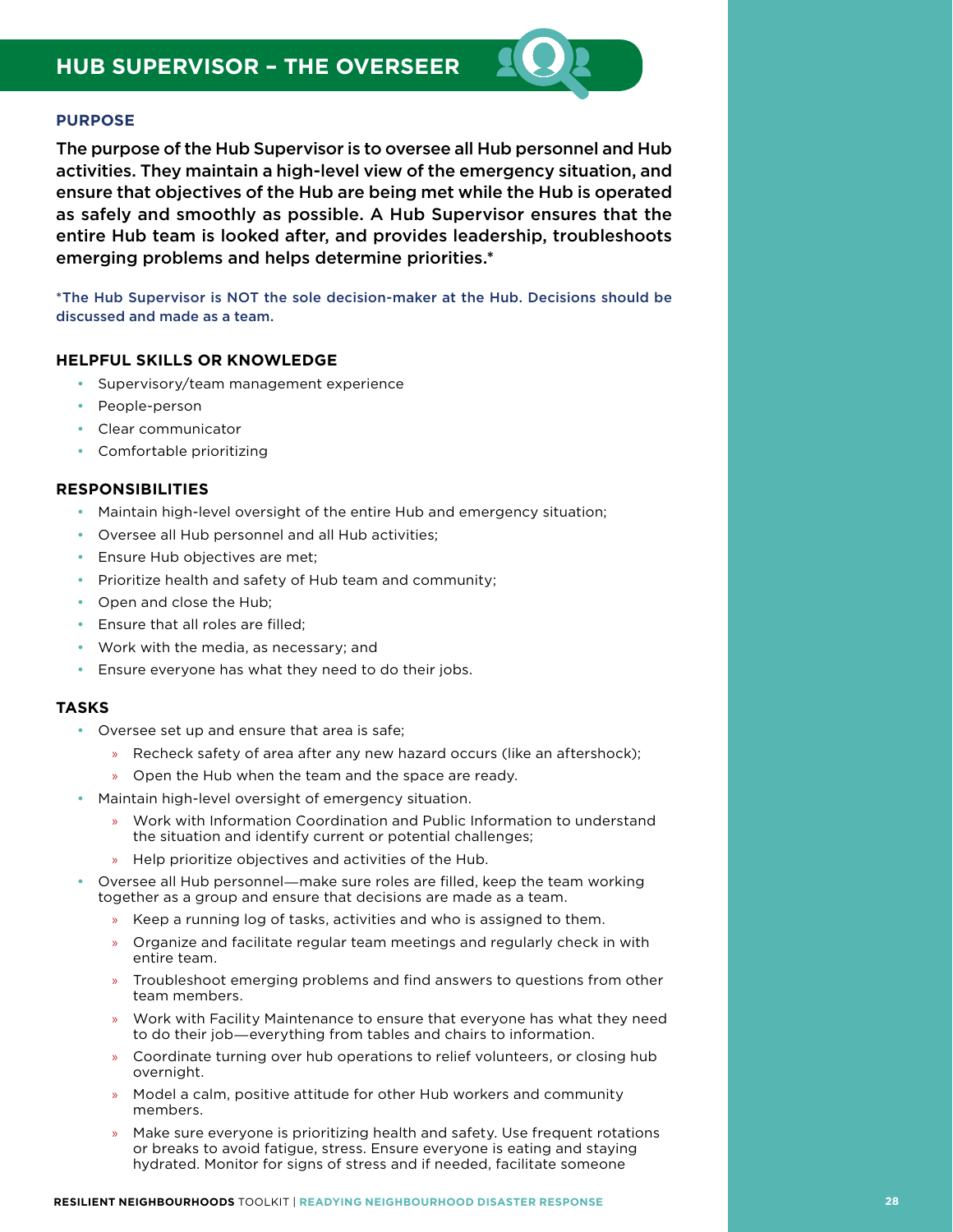changing roles, taking a break, or going home. Model this behaviour for everyone through your own actions.

- » Work with Volunteer Coordinator to identify Hub needs and assign roles based on skills, knowledge, and resources.
- Oversee all Hub operations—make sure that objectives are met and prioritize work.
	- » Monitor flow of work and adapt operations as needed to ensure objectives are met.
	- » Maintain a log and summary of current situation and all significant decisions, and be prepared to communicate these to the incoming Hub Supervisor during a shift change, and to City staff or First Responders.
	- » Work with Media and external organizations, as needed. Foster collaborative relations and share resources with other communities if needed.
	- » Close the hub overnight or whenever is appropriate: make sure all equipment is locked up securely. Use signage to say that the hub is closed and when it will open.
- Close the Hub when the community no longer needs it.
	- » Use signage to tell the community that the Hub will no longer open, and provide information on where they can go to find assistance.
	- » Clean up all areas. Return any moved furniture and equipment.
	- » Collect together all of the records for the event and leave them in the Hub container for collection.
	- » Communicate this closure to City staff and hand off any documentation or records they may need.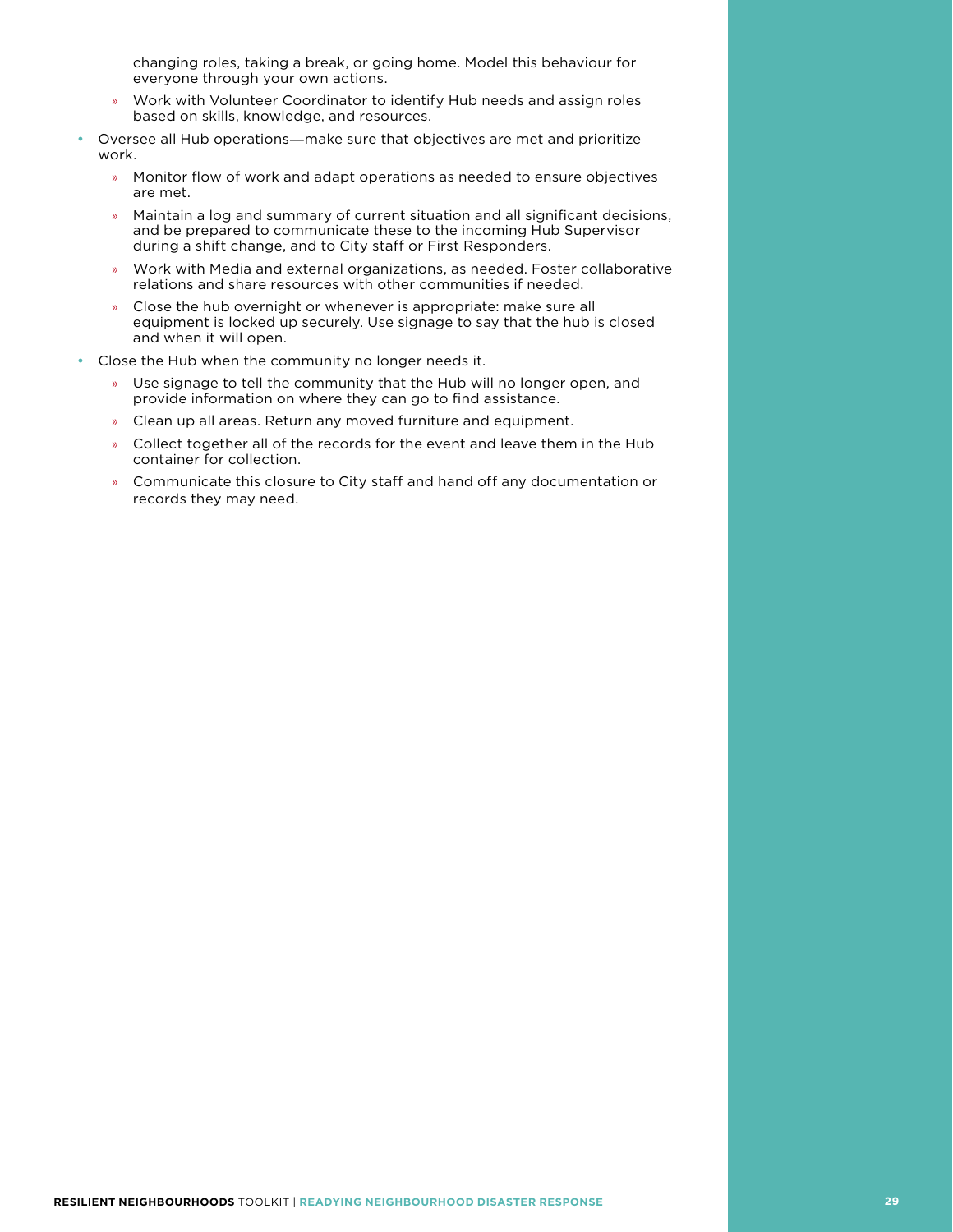The purpose of Information Coordination is to collect and maintain useful information for members of the Hub Team to guide decision-making and prioritization. They also maintain and update the Situation Board and maintain a display of Hub tasks and priorities which should be situated in a more private area. They verify or dispel rumours and ensure that information is accurate.

#### **HELPFUL SKILLS OR KNOWLEDGE**

- Strong attention to detail;
- Clear communicator;
- Skilled at consuming large amounts of information and presenting in a clear, concise way;
- Excellent and in-depth knowledge of neighbourhood and City;
- Clear, legible writing;
- HAM radio certification and skills, if available.

#### **RESPONSIBILITIES**

- • Collect, confirm and share appropriate information about emergency situation to the Hub team;
- Ensure accuracy of information by verifying or dispelling rumours;
- • Display and update the Situation Board;
- Maintain a running list of Hub Team tasks and priorities;
- • Update Hub Team with important information.

- Identify sources and actively seek out information (radio, social media, runners, community members, etc.)
- Collect and validate information on an ongoing basis;
- Monitor radio, social media, and other appropriate channels for incoming and relevant information;
- Work with Public Information (see below) to gather information sourced directly from community members;
- Update and display information on the Situation Board in a private location only accessible to Hub team members. Components may include:
	- Information should contain time and date-stamps, notices, and maps where relevant and available
	- » Write clearly to make sure it is easy to read. Use large print and a dark marker
	- » Overall picture of what is happening in neighbourhood/city
	- » Current hazards (downed power lines, fires, etc.)
	- » Status of Utilities (if known)
	- » Weather reports
	- » Maps
	- » Hub Team Task List
	- » Hub Team Priorities
- Create and share regular Situation Updates to the Hub Team generate short, concise written Situation Reports as documentation. These may be requested by formal emergency management agencies;
- Update the Hub Team as pertinent information comes in, and provide a summary of information at team briefings.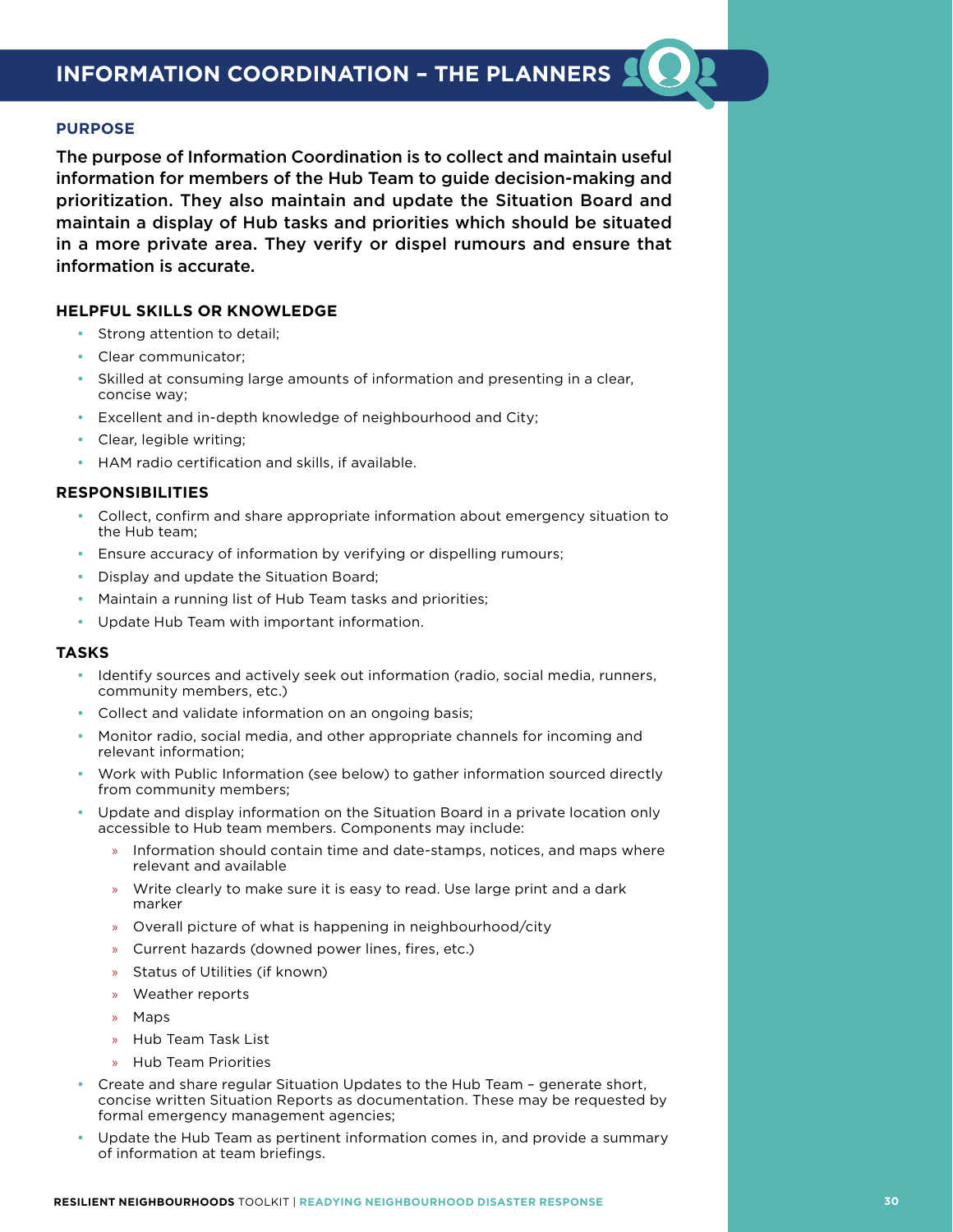## **SITUATION BOARD**

Time: 00:00 DATE/TIME LOCATION (Address/Maps/ Images) EVENT/ISSUE (Description) RESPONSE (Who/What) **STATUS** (Urgent/In Progress/ Completed/On Hold) WEATHER FORECAST RESOURCES NEEDED HUB PRIORITIES | HUB TASKS | HUB STAFF

**LAST UPDATED** Date: DD/MM/YY

- • Date and Time
- • Location of Issue/Incident
- • Description of Issue/Incident
- • Description of Response and Who is Responsible
- • Status (haven't started, in progress, completed)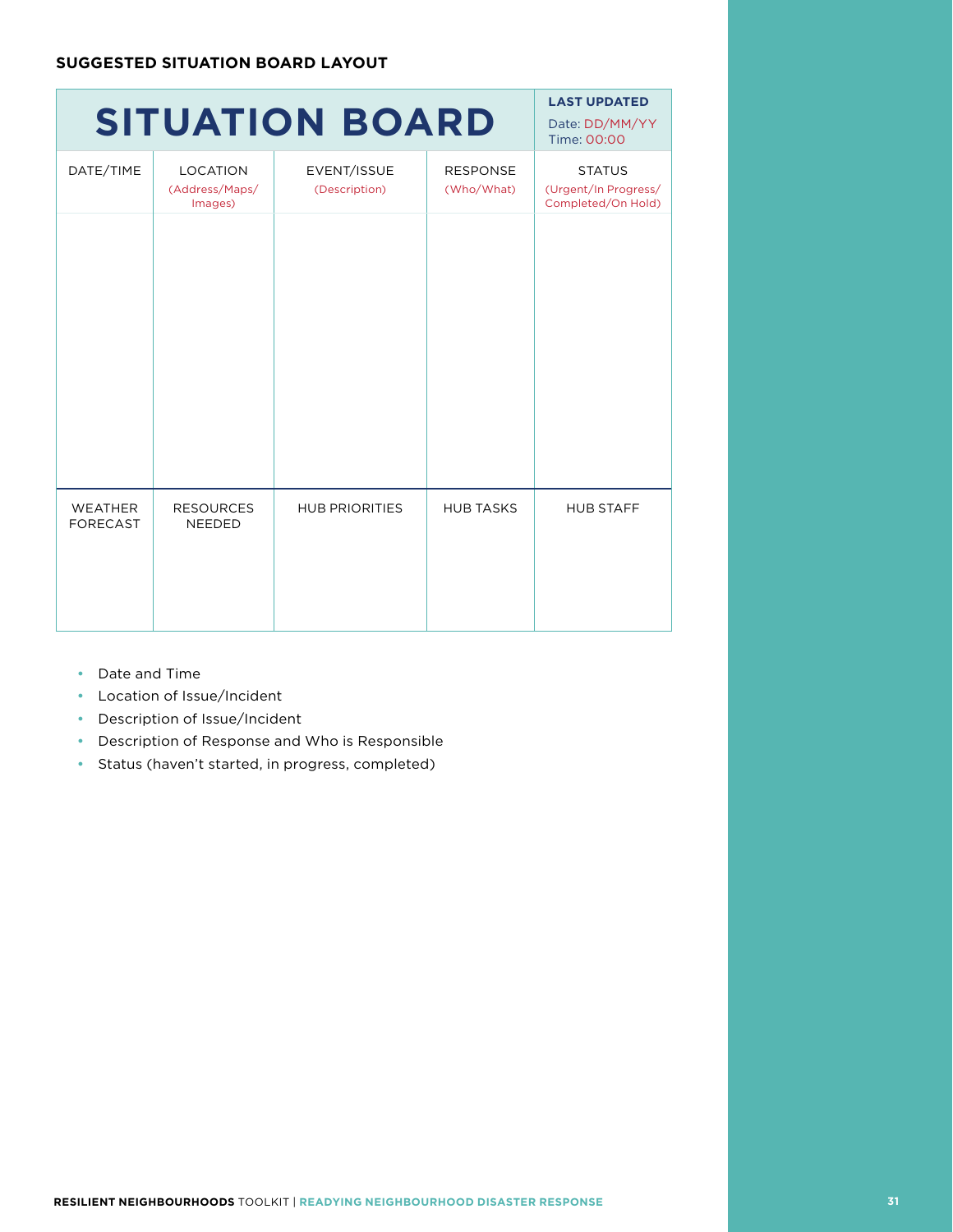

The purpose of Public Information is to collect and maintain a display board of useful information for community members to inform their decision-making and safety. Some people may only be coming to the Hub in search of information, so the Public Information Board should be located in plain sight, near the entrance of the Hub. Public Information personnel verify or dispel rumours and ensure that information is accurate.

#### **HELPFUL SKILLS OR KNOWLEDGE**

- Strong attention to detail;
- Clear communicator:
- Skilled at consuming large amounts of information and presenting in a clear, concise way;
- Excellent and in-depth knowledge of neighbourhood and City;
- • Clear, legible writing.

#### **RESPONSIBILITIES**

- Collect, confirm and share appropriate information about the neighbourhood, and the broader situation;
- Ensure accuracy of information by verifying or dispelling rumours;
- Display and update the Public Information Board;
- Support community members in understanding situation and support them in thinking of actions they may take.

- Work with Information Coordination and Needs and Offers Matching to collect, confirm and share appropriate information about the neighbourhood, and the broader situation;
- Display and update the Public Information Board in a visible location, near the entrance;
	- » The Public Information Board is information about the neighbourhood and broader situation to help community members make informed decisions. It should also contain advice, where relevant.
	- Information should contain time and date-stamps, notices, and maps where relevant and available.
	- » Write clearly to make sure it is easy to read. Use large print and a dark marker.
	- » Content should include current hazards, the status of utilities, and an overview of what is happening in the neighbourhood and in the city/region as a whole.
- Examples of important information include:
	- » Hazards (e.g. floods, fires, gas leaks, contaminated water).
	- » Weather reports as available.
	- » Status of Infrastructure like water, sewage, power, gas, telecommunications, transportation, etc.
	- » Location of resources or support. Monitor the news through radio and City social media.
- Support community members in understanding situation and support them in thinking of actions they may take.
- Work with the Hub Supervisor to liaise with other Hubs, First Responders, and different organizations;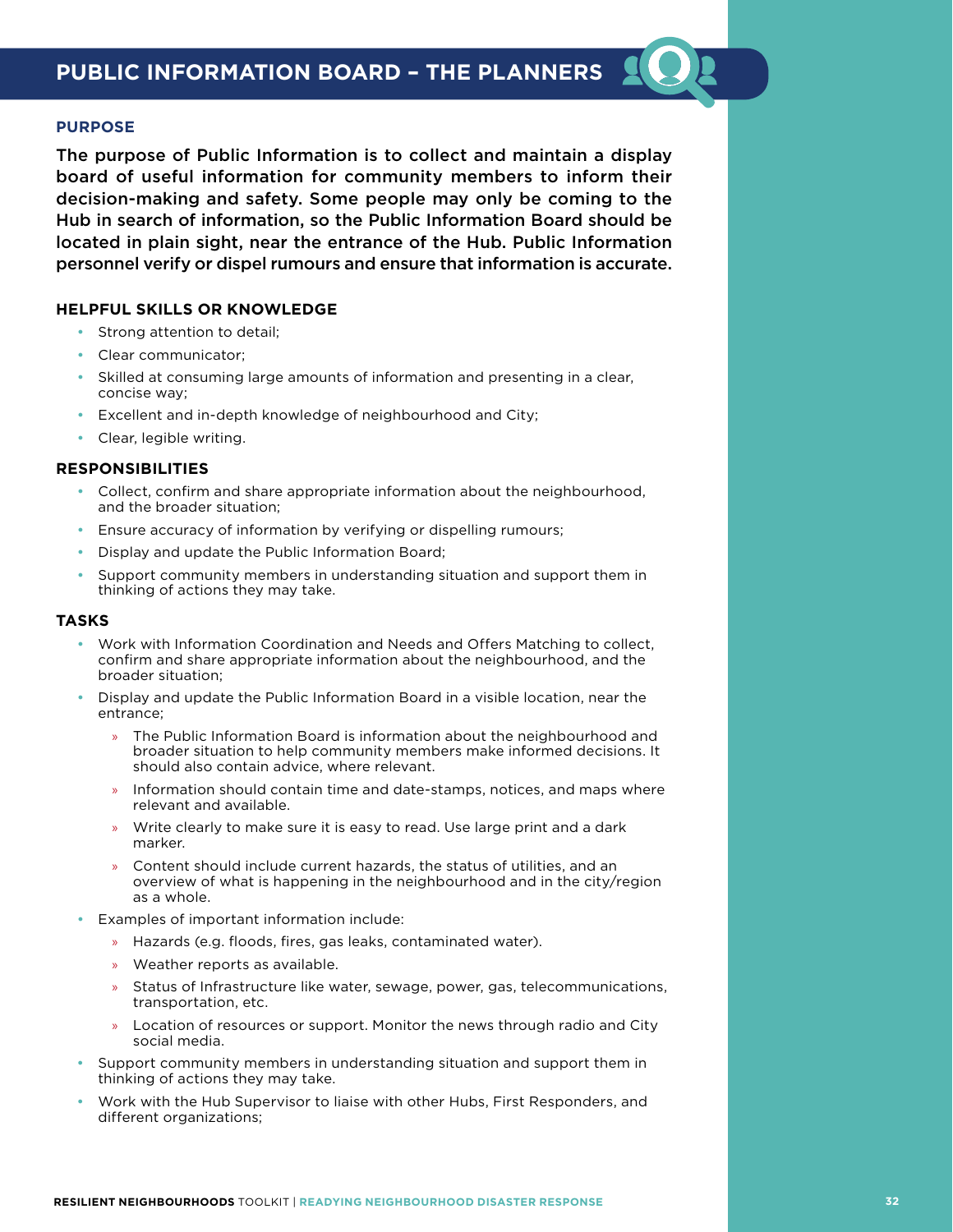- Work with the Hub Supervisor to liaise with Media;
	- » Work with the Hub Supervisor to assess whether incoming Media members have useful information to contribute.
- Work with Reception and Needs and Offers teams to identify information coming in from community members;
	- » Work with Reception to gather information coming in from community members as they arrive. Some questions may be, "What street did you come from? What was going on there? Does anyone there need help?" etc.
- Work with Runners to gather information from the neighbourhood, as needed;
- Validate all incoming information to ensure accuracy and clearly mark if information isn't confirmed;
- Write down questions that need to be answered and try to gather that information.

Do NOT display Personal information (people's names, addresses, etc.), private or confidential information you have received, details of any deaths or injuries or addresses of evacuated homes.

#### **SUGGESTED PUBLIC INFORMATION BOARD LAYOUT**

#### **LAST UPDATED** Date: DD/MM/YY Time: 00:00 PUBLIC INFORMATION BOARD Situation Overview — earthquake (magnitude 6.5) — power outages throughout the city — water and sewer pip damage — some collapsed buildings — shelters beginning to open at community centres — some small fires due to gas leaks throughout city Weather Forecast — rain  $-10^{\circ}$ C — light wind Health and Safety Advisories — aftershocks expected — boil water advisory in effect — do not flush toilets — stay away from downed power lines (at least 10 meters) — do not enter collapsed/severely damaged buildings — call 9-1-1 in event of life-threatening emergency — visit Blue Jay Medical Centre at 700 E. Vancouver Avenue for medical assistance Hub News — nightly potluck at 5:00pm — accepting donations of food, shovels and water bottles — accepting volunteers to help with neighbourhood clean-up activities

- Date and Time
- **Situation Overview**
- **Health and Safety Notices**
- Weather Forecast
- • Hub News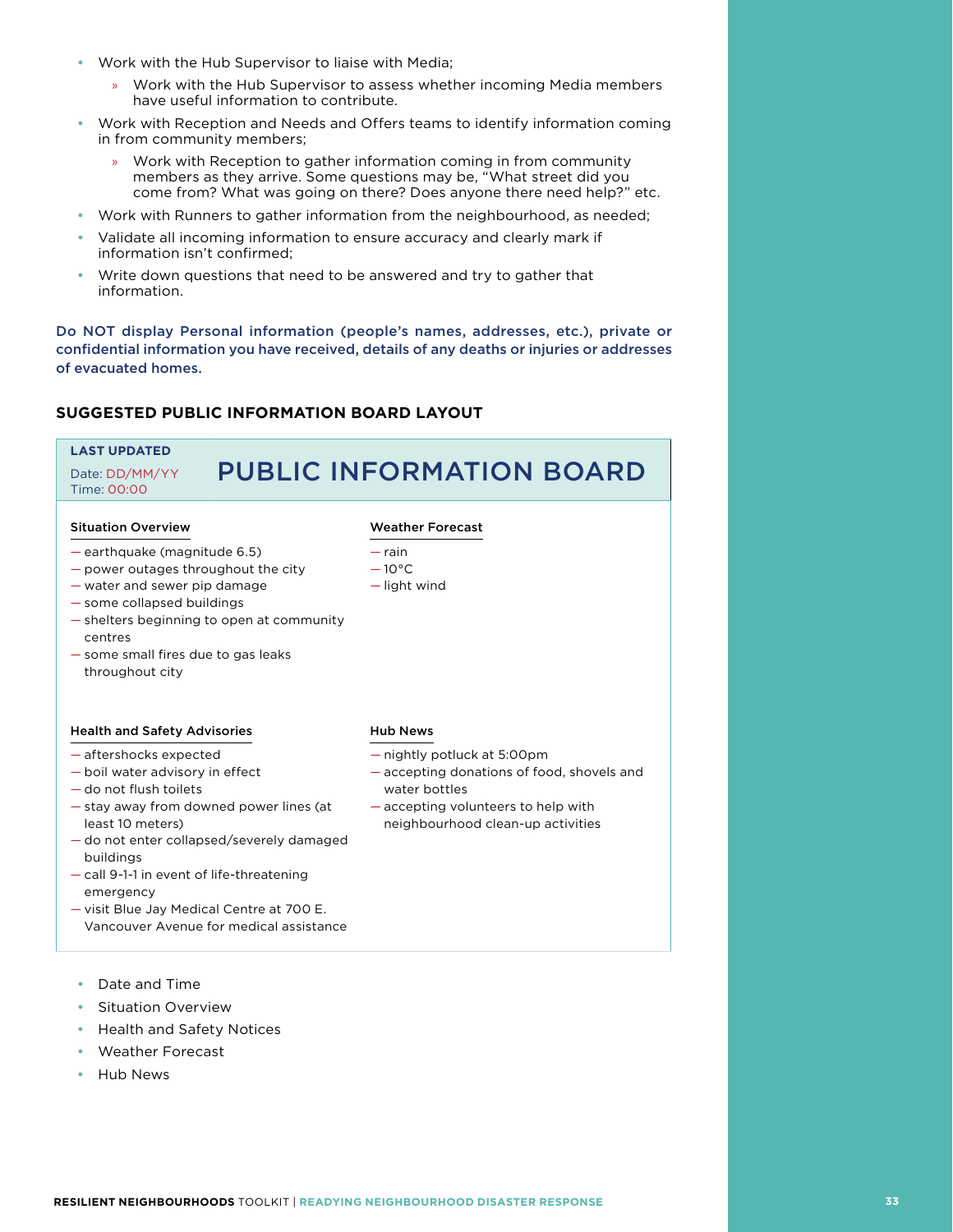

The purpose of Reception is to be the first point of contact when community members arrive. Welcome people as they arrive, ask what brought them to the Hub to find out what services they may need, and direct them to the appropriate Hub service. Depending on volume of people entering the Hub, this role may need to be filled by multiple people.

#### **HELPFUL SKILLS OR KNOWLEDGE**

- People-person:
- Familiar with the neighbourhood and community;
- • Calm and confident under pressure;
- • Experience working with people under stress;
- Clear communicator;
- • Additional languages are always an asset.

#### **RESPONSIBILITIES**

- • Greet every person who enters the hub;
- Create a calm, welcoming reception area at the entrance to the Hub;
- Explain what the Hub is for and what kinds of services are offered. Be able to explain what services or functions the Hub cannot provide;
- Provide clear instructions to direct people to where they should go next at the Hub based on their specific need or offer;
- Alert the Hub Supervisor if additional volunteers are required for this role to avoid long line ups.

- Stay stationed and visible at entrance to the hub and be clearly identifiable;
- Be the first point of contact for every person entering the Hub;
- Using empathy and compassion in all interactions with community members;
- Stay calm at all times, even if people are visibly upset or frustrated;
- Listen carefully to what each person's needs are and direct them to the appropriate person/Hub service;
- Be honest when you don't know the answer, and try to direct the person to someone who might;
- Explain and set expectations about what kind of services the Hub may or may not be able to supply;
- Maintain continual understanding of what is happening at the Hub to best direct people. Set the tone for interactions at the Hub by being calm, friendly and curious.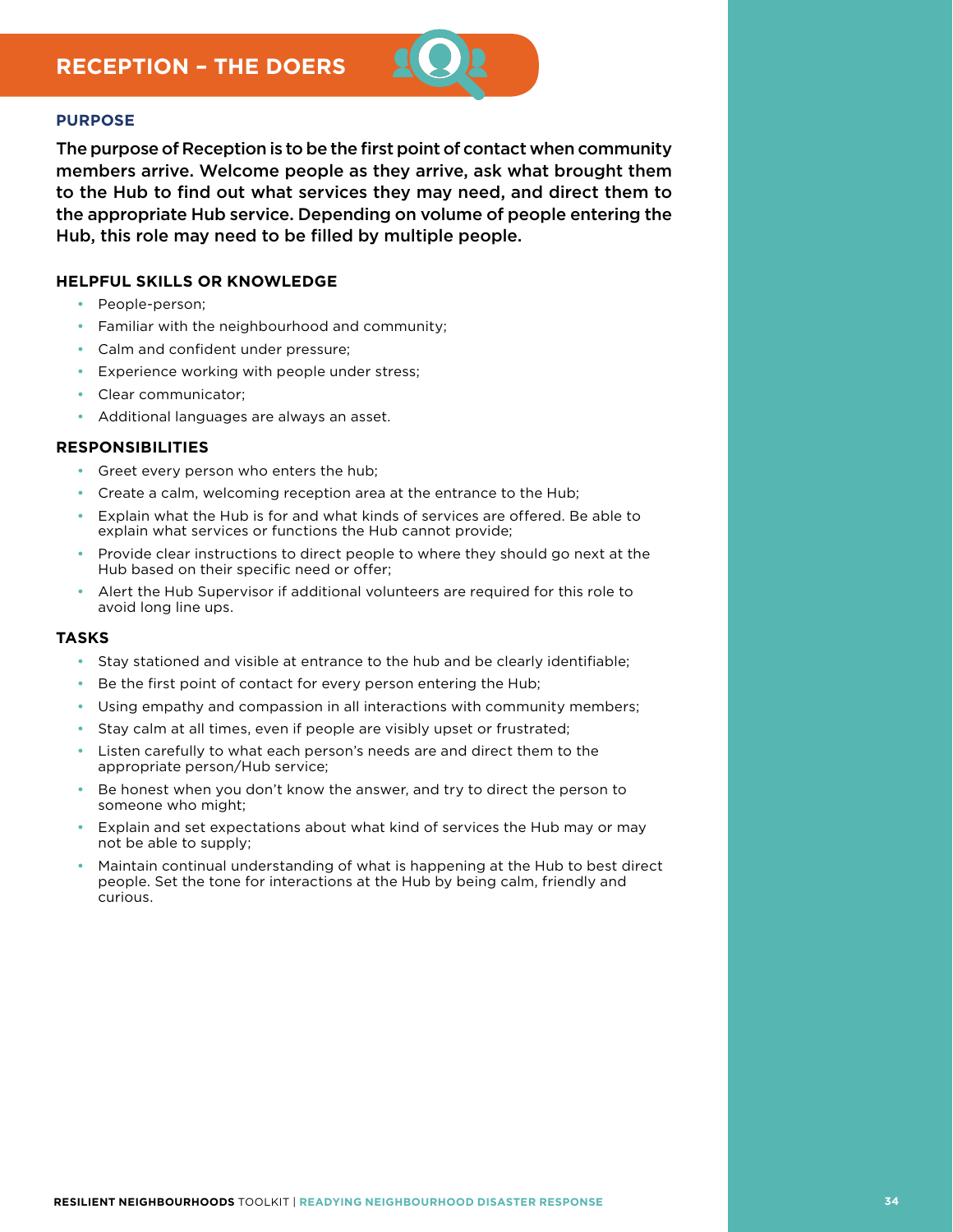## **NEEDS AND OFFERS MESSAGE RECORDERS – THE DOERS**



#### **PURPOSE**

The purpose of Needs and Offers Takers is to collect and record needs and offers from community members so that these can be matched up through the Needs and Offers Board. Depending on volume of people entering the Hub, this role may need to be filled by multiple people.

#### **HELPFUL SKILLS OR KNOWLEDGE**

- Strong listening skills;
- • Clear, legible writing;
- Familiar with the neighbourhood and community;
- Calm and confident under pressure;
- • Additional languages are always an asset.

#### **RESPONSIBILITIES**

- Interview community members using the Needs and Offers forms as prompts/ questions;
- Capture messages (Needs and Offers) from community members on Needs and Offers Forms;
- Direct community members to the Needs and Offers Board;
- • For life-threatening needs, call 9-1-1 and solicit help from the Hub Supervisor.

- • Interview and record Needs and Offers of community members using the Needs and Offers forms. Use clear, legible printing with black or blue pen.
- Pass completed Needs and Offers forms on to Needs and Offers Matchers.
- Provide clarifications on message information where necessary.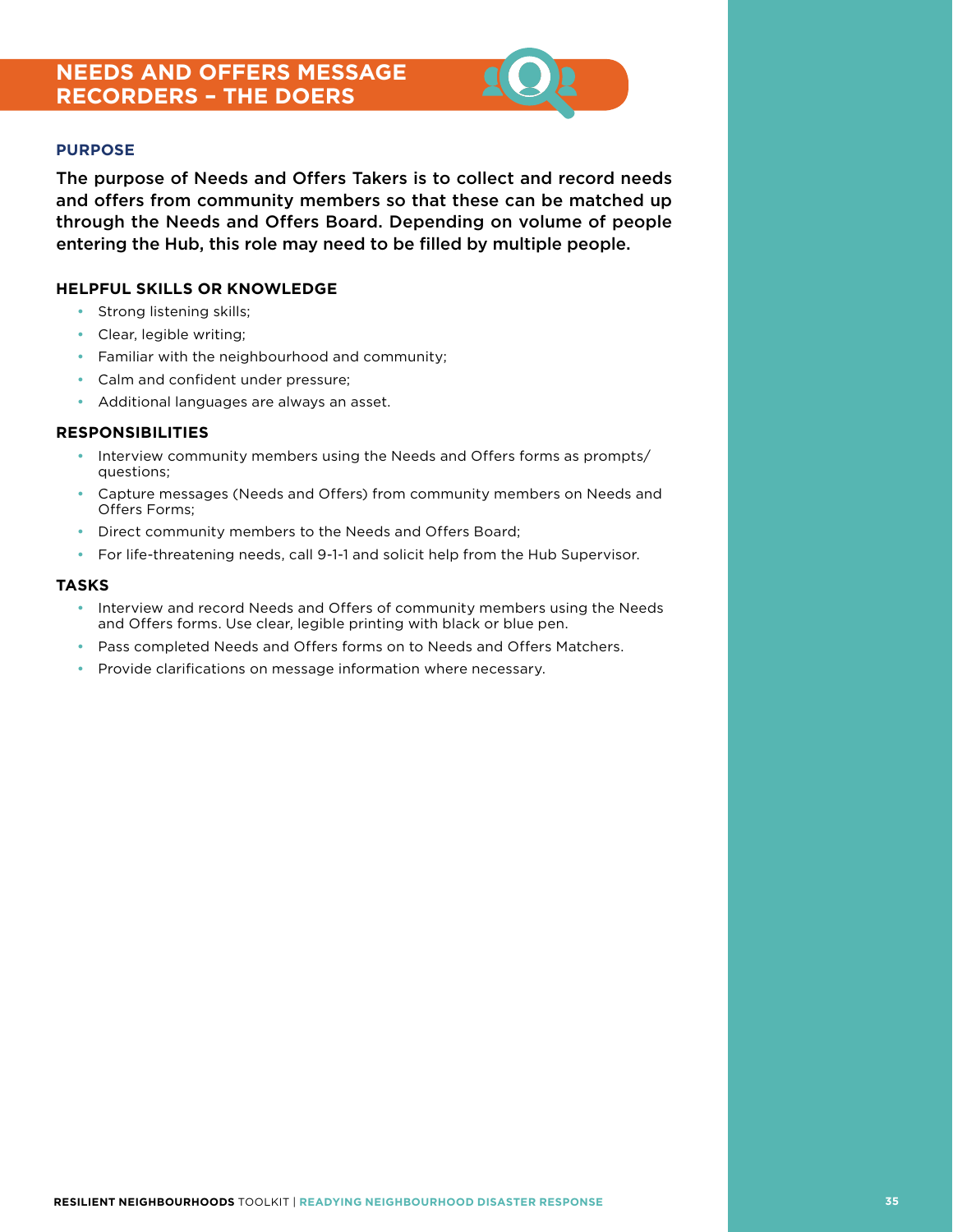## **NEEDS AND OFFERS BOARD MATCHERS – THE DOERS**



#### **PURPOSE**

The purpose of Needs and Offers Matchers is to collect Needs and Offers forms from message takers, and post them on the Needs and Offers Display Board under the correct categories, and to match Needs and Offers notes and connect needs and offers where possible. Depending on volume of people entering the Hub, this role may need to be filled by multiple people.

#### **HELPFUL SKILLS OR KNOWLEDGE**

- Strong reading comprehension;
- Good problem-solving skills;
- • Clear, legible writing;
- Familiar with the neighbourhood and community;
- • Calm and confident under pressure;
- • Additional languages are always an asset.

#### **RESPONSIBILITIES**

- Collect Needs and Offers forms from Needs and Offers takers;
- Review messages for accuracy and seek clarification where required;
- Triage messages and help connect needs and offers;
- Post Needs and Offers on Needs and Offers Display Board and organize by category and priority.
- When solutions have been found, or offers have been used up or are no longer available, remove them from the board and store them safely.

- Set up Needs and Offers Display Board(s) between the Needs and Offers Message Takers and the entrance of the Hub, next to the Public Information Board.
	- » Use two columns or rows―one for needs and one for offers.
	- » Put thematic headings to categorize messages, including: shelter, food, water, medical (non-life-threatening), sanitation, equipment, etc.
	- » Gather new Needs and Offers forms from message takers and confirm any unclear information.
	- » Try to match Needs and Offers immediately with what is already on the board. If you cannot match them, post them on the board under the correct heading.
- Remove requests when the need has been matched with an offer and record the solution directly on the forms. Do not throw them away: store them in a bin in case you need to refer to them later.
- Remove offers when they have been used up or are no longer available. Record that they have expired. Do not throw them away, either: store them in a bin in case you need to refer to them later.
- If you come across any information that could affect the community, the running of the Hub, or the wider response to the emergency, pass it on to the Hub Supervisor.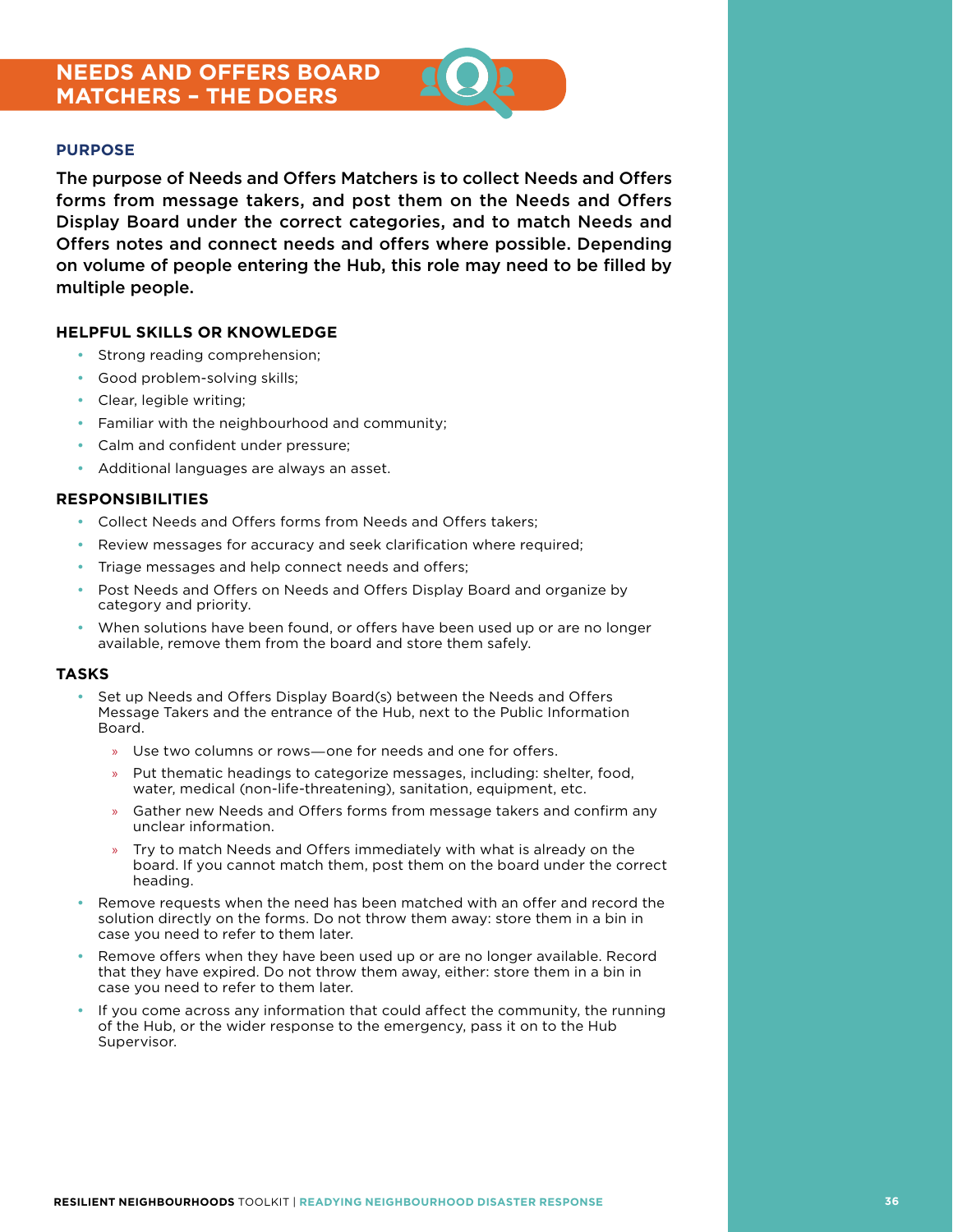One of the core objectives of the Hub is to solve problems using the skills and resources available to the neighbourhood/community. There are some fundamental basic needs common to every disaster that will need to be addressed. The first priority is always the preservation of life, health, and safety. This includes rescue and medical attention to those who are injured, and checking on people to make sure they are safe. The other basic needs are shelter, water, food, waste/sanitation, communications, tools, people/ skills and lost or missing people or pets. Messages will often fall under these categories.

#### **SUGGESTED NEEDS AND OFFERS BOARD LAYOUT**

| <b>NEEDS AND OFFERS BOARD</b> |                                      |              |               |
|-------------------------------|--------------------------------------|--------------|---------------|
| <b>CATEGORY</b>               |                                      | <b>NEEDS</b> | <b>OFFERS</b> |
|                               | Shelter                              |              |               |
|                               | Food                                 |              |               |
|                               | Water                                |              |               |
|                               | Medical<br>(non-life<br>threatening) |              |               |
|                               | Sanitation/<br>Waste                 |              |               |
|                               | Equipment                            |              |               |
|                               | People/Skills/<br>Help               |              |               |

- **Needs**
- **Offers**
- • Thematic Headings

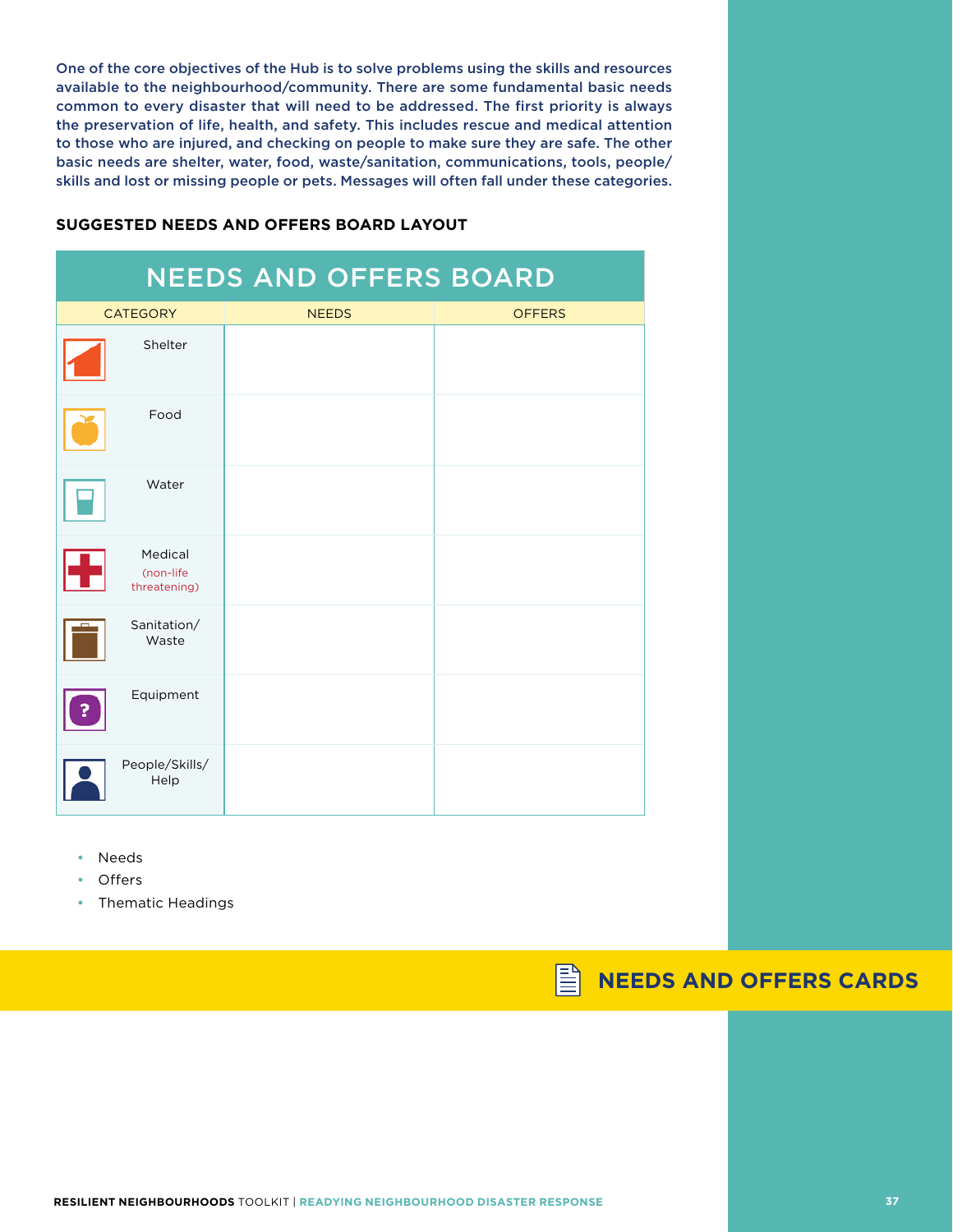

The purpose of the Community Space is to provide social and emotional support to community members through hospitality distractions, and social activities for people of all abilities. Disasters are stressful, often traumatic experiences. Making time and space for people to sit quietly or participate in normal, fun activities can be an enormous help.

#### **HELPFUL SKILLS OR KNOWLEDGE**

- People person:
- Kind, caring, calm demeanor;
- Familiar with the neighbourhood and community;
- Calm and confident under pressure;
- Experience in hospitality, recreation, community development, or counselling/ therapy/social support services is an asset;
- • Additional languages are always an asset.

#### **RESPONSIBILITIES**

- Set up and maintain a clean, positive environment for people to relax;
- Organize a space where people can be around others for general support or company;
- Support people in their experience by listening;
- Create healthy distractions such as drawing or games;
- Cultivate a space for people to connect, spend time together, and engage in an informal information exchange;
- Maintain hospitality services such as coffee, tea, and snacks.

#### **TASKS**

- Set up and maintain a community space at the Hub, ensuring it is accessible to all community members;
- Ensure that the space is relatively quiet and peaceful;
- Ensure that there is comfortable, clean seating and that the space is accessible to all people;
- Respectfully listen to people as a calm, caring ear;
	- » Comfort people who are distressed or struggling (but do not attempt to counsel them unless you are accredited or qualified to do so);
	- » Help people feel in control of themselves by letting them make their own decisions;
	- » Don't get sentimental or emotional―hold space for them;
	- » Help them recover their composure in their own way and in their own time;
	- » Do not tell distressed individuals not to worry, that it could have been worse, that others are worse off, or that everything will be alright. Do not try to "fix" their emotions.
	- » Do try to connect them with support services if their needs are greater than the Hub can provide.
- Set out refreshments if available.

Some people may come to the Hub to seek company or reassurance from other community members. The Community Space is intended to be a place for people to gather for comfort, and to have a clean, safe location to wait for resources or services.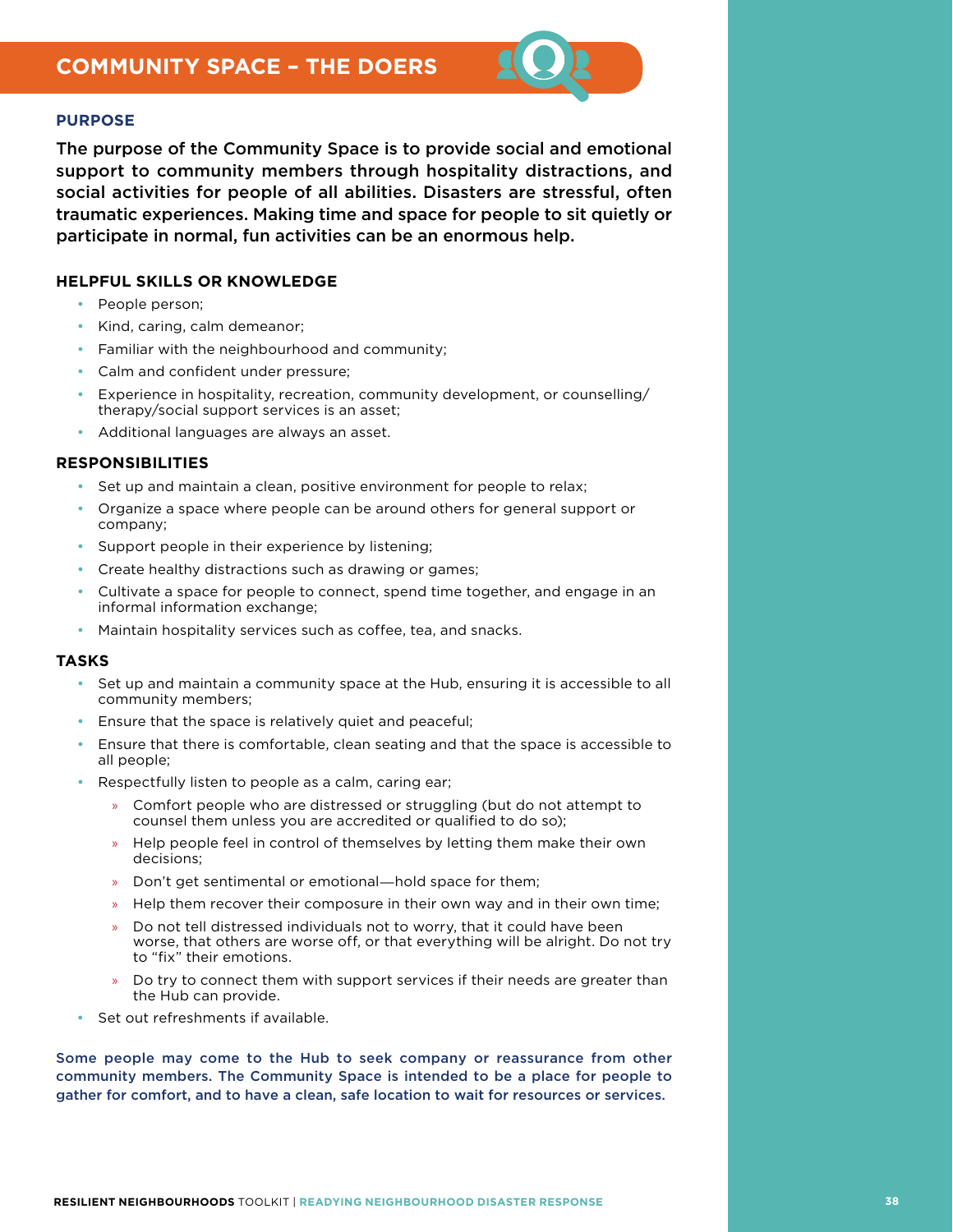The purpose of Facility Maintenance is to keep the physical space of the Hub running smoothly, efficiently and cleanly. Facility maintenance ensures that physical resources needed to operate the Hub are obtained, and that the space is functional, safe and welcoming.

#### **HELPFUL SKILLS OR KNOWLEDGE**

- Background in facility maintenance/management;
- Handy with tools and resourceful;
- Experience with occupational health and safety or first aid training.

#### **RESPONSIBILITIES**

- • Ensure the space is safe, functional and clean. Indicate physical deficiencies clearly with signage and cordon off where necessary;
- Find and obtain needed resources and equipment;
- Set up sanitation stations, sun and rain shelters, garbage and recycling bins, and other needed infrastructure;
- Safeguard supplies and equipment;
- Work to provide accessible spaces that accommodate people with all needs;
- Use personal protective equipment (PPE) as required, such as aprons, gloves or hardhats, and do not do anything unsafe.

- Ensure the space is safe, functional and clean. Indicate physical deficiencies clearly with signage and cordon off where necessary;
	- » Clean up any hazards (like broken glass) immediately;
	- » Work to provide accessible spaces that accommodate people with all needs, such as organize sweeping pathways for safe and swift movement of wheelchairs, bikes and others;
	- Set up sanitation stations, sun and rain shelters, garbage and recycling bins, and other needed infrastructure;
	- » Safeguard supplies and equipment;
	- » Collect rubbish and ensure bins are readily available;
	- » Maintain signage;
	- » Keep pathways clear of debris;
- Work with Hub Supervisor to ensure that all Hub team members have resources and equipment necessary to do their jobs;
	- » Fix deficiencies and source additional materials as needed.
- Plan for and support facility and operations, as needed;
- Ensure set up of Hub is optimized to the flow of people in and out of the space;
- • Weatherproof the Hub wherever possible.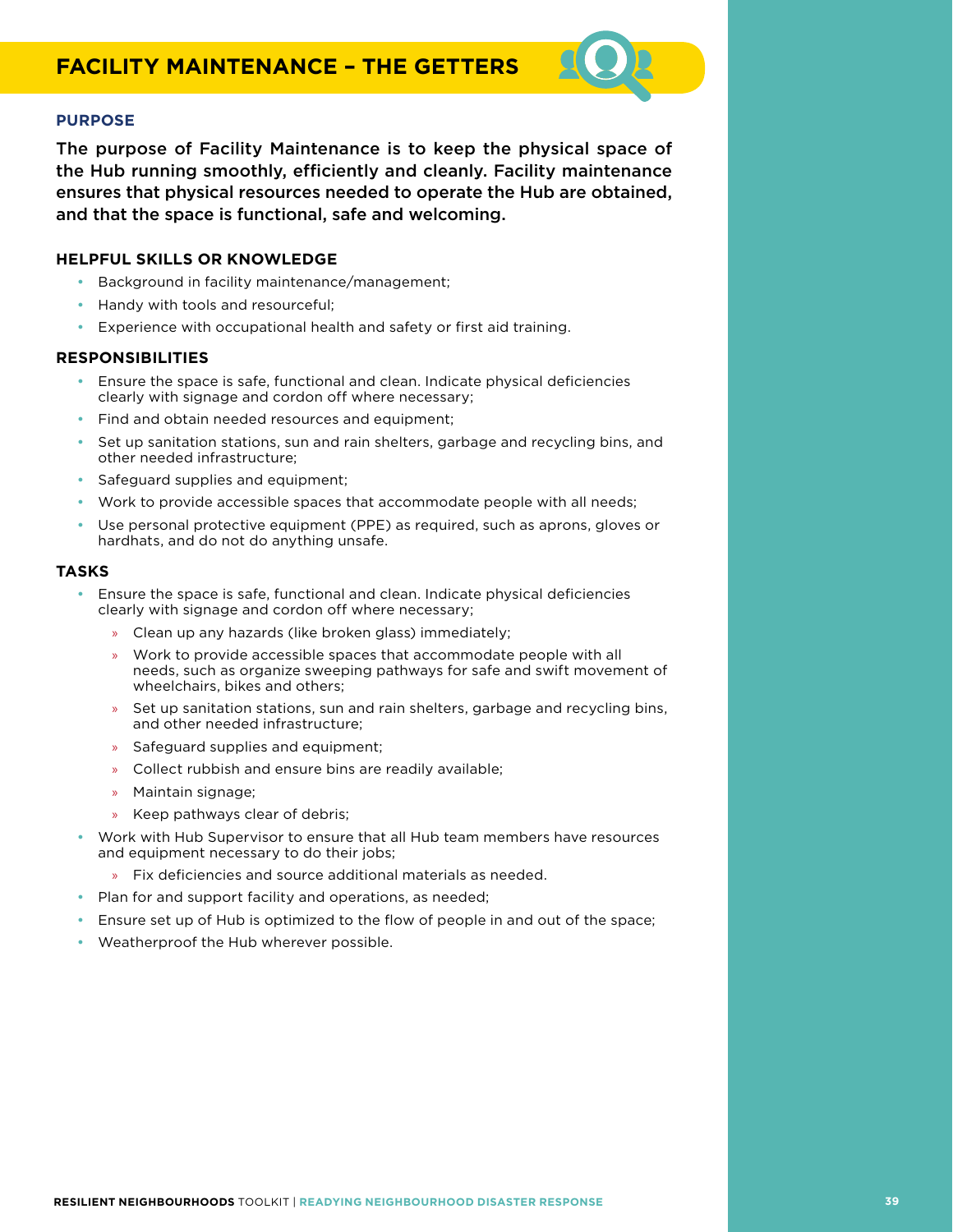

The purpose of runners is to take information or small resources to and from the Hub, and to conduct outreach to home-bound individuals in the neighbourhood. Runners may also use vehicles or bicycles, if available.

#### **HELPFUL SKILLS OR KNOWLEDGE**

- • Good physical fitness and mobility;
- Strong knowledge of the neighbourhood and city;
- **Excellent navigational skills;**
- Thorough and detail-oriented;
- • Comfortable carrying supplies and equipment.

#### **RESPONSIBILITIES**

- Bring information and resources to and from the Hub as needed;
- Connect with local organizations to collect information and take stock of neighbourhood hazards or issues on route;
- Maintain safety at all times and be mindful of hazards on route (downed power lines, fires, etc.);
- Use other modes of transportation as available and necessary;
- Conduct door-to-door notification and checks for home-bound individuals who may need help.

- Stay with a buddy/in a pair ensure the health and safety of partner runner at all times;
- Work with Hub Supervisor and Public Information to determine where you will be dispatched and for what purpose;
	- » Carry information and resources between the Hub and other organizations;
- Seek clarity on needs of information and resources:
	- » For example, if you are asked to pick up "30 power bars", ask whether you need to pick up electrical power bars or nutrient bars! (This example is taken from a real-life emergency response.)
- Collect and record important information on routes and at each end location;
- Report back to Hub regularly with information on situation around neighbourhood;
- Collect information to inform support services offered at the Hub and connect home-bound individuals with support wherever possible.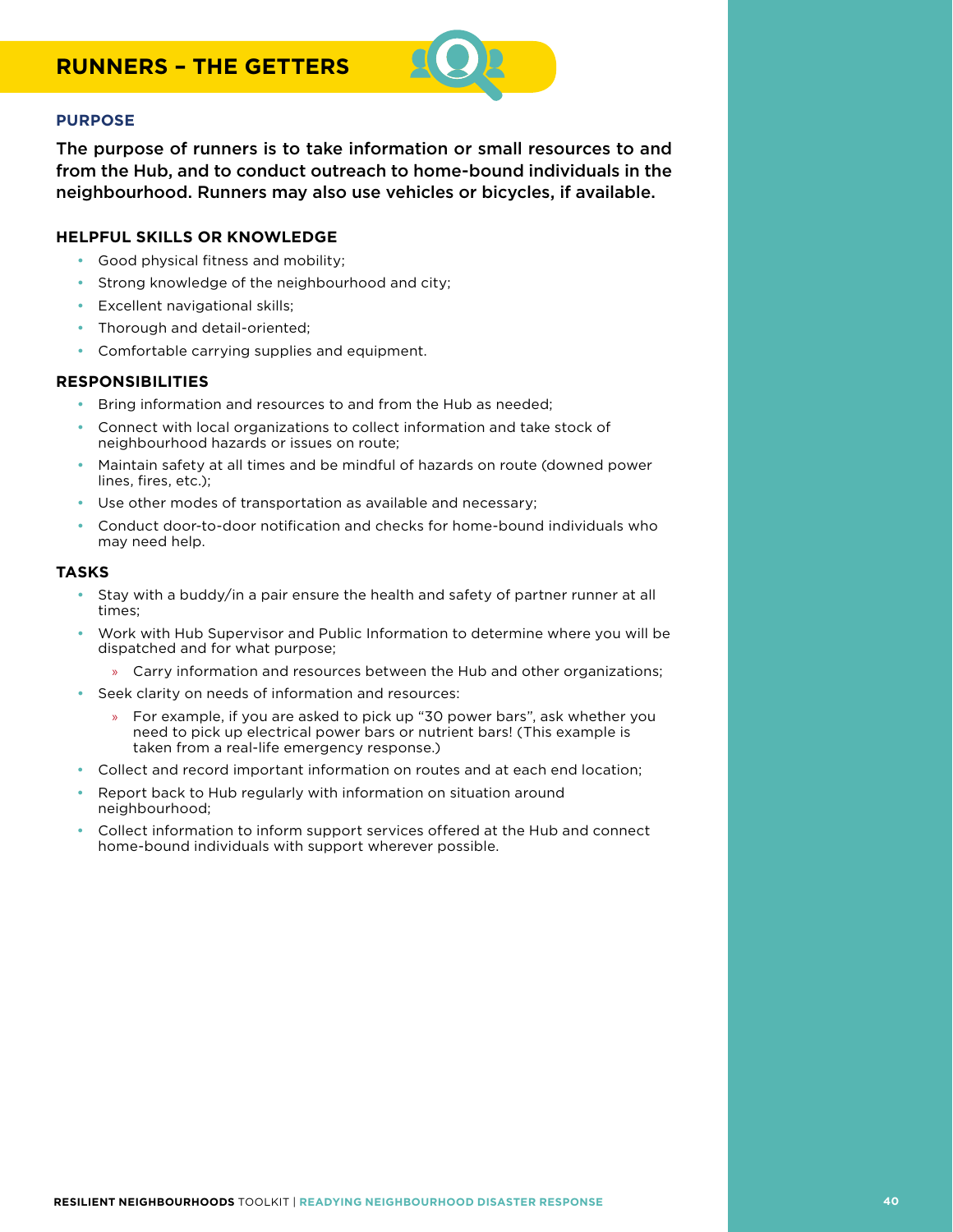The purpose of the Volunteer Coordinator is to work with the Hub Supervisor to determine personnel needs for the Hub, and interview, onboard, train and schedule all volunteers.

#### **HELPFUL SKILLS OR KNOWLEDGE**

- People-person;
- Friendly, calm demeanor;
- Organized and experience with scheduling an asset;
- Strong, clear communicator;
- • Experience as a trainer or coach.

#### **RESPONSIBILITIES**

- • Ensure critical Hub roles are filled;
- • Work to understand individual volunteer skills, knowledge and interests;
- Assign volunteers to roles;
- Provide orientation and training for all new volunteers;
- • Create, maintain, and communicate volunteer schedule to all volunteers.

#### **TASKS**

- • Keep an up-to-date running list of roles that need to be filled and work with the Hub Supervisor to prioritize these;
- Welcome, interview, orient and train new volunteers;
	- » Work with volunteers to match their own skillsets and knowledge with roles they are suited to perform;
- Manage a volunteer schedule—do your best to think long-term and rotate people frequently so they don't burn out;
	- » Consider the daily opening hours, the length of time it will be open and make a roster. Remember, your Hub may be operating for days if not weeks or months. Schedule for a marathon so you don't burn out volunteers early on.
- Look after the physical and emotional health of volunteers;
	- » Check on volunteers to ensure they are taking breaks, eating, and staying hydrated;
- Communicate current situation to all new volunteers.
	- » Ensure all volunteers have a strong understanding of Hub roles, responsibilities, functions, activities and objectives.

*These are suggested roles for running a Disaster Support Hub. Depending on the functions your organization performs day-to-day, you may choose to incorporate other roles relevant to the ongoing services your organization provides. Some possible other roles could include:*

- Emotional support
- • Child care
- Radio Communications Operator
- Translator
- • Donations Intake and Distribution

Note: Where possible, get your organization's regular services and programs back up and running as soon as possible to provide continuity for the community, and give people some sense of normalcy.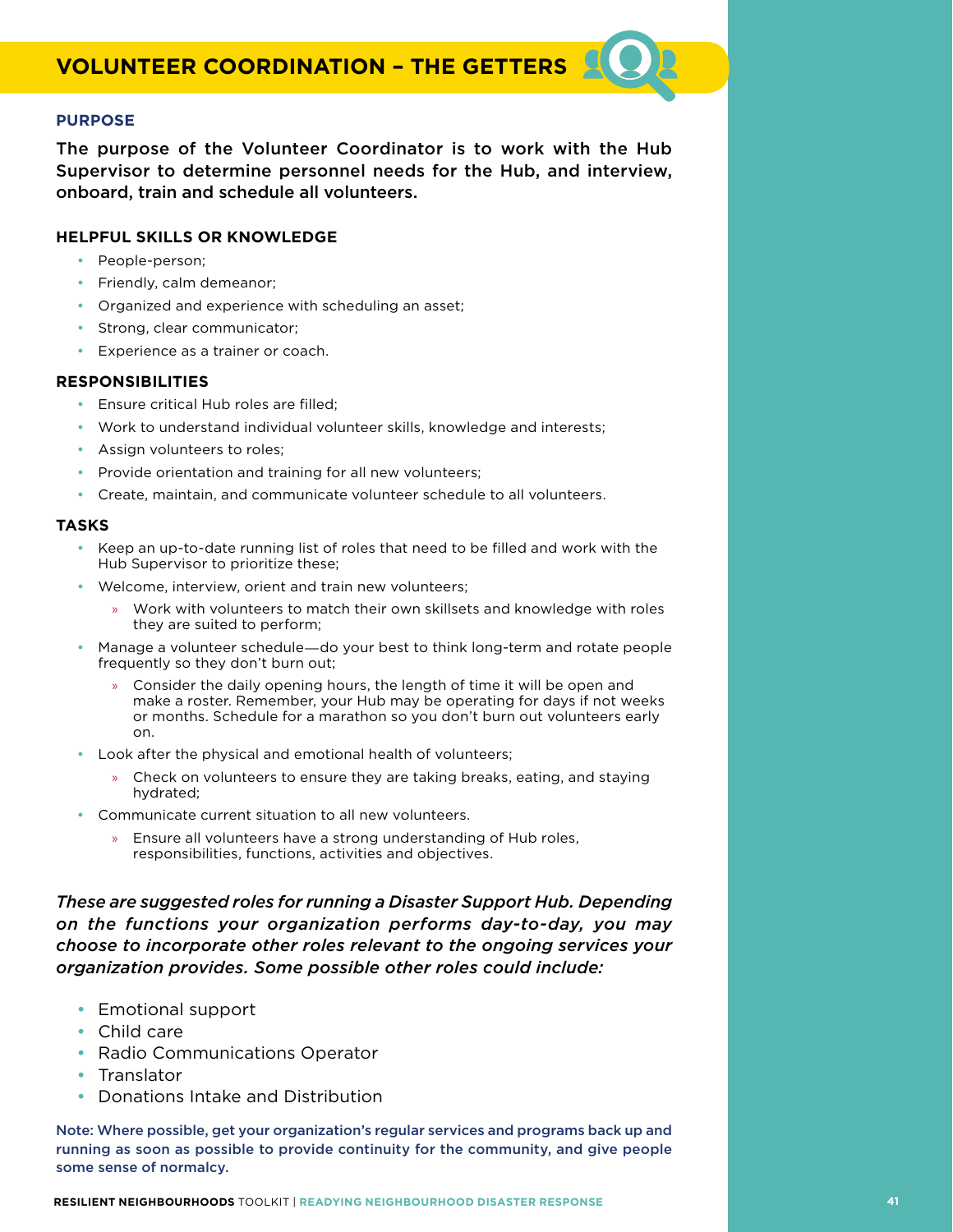## **STEP 2: ACTIVATING THE HUB**

Now that you have set up, and the team has been assigned to their roles, it is a good time for a final review before opening. Some important information to review may include:

- The overall situation and any information about the neighbourhood and broader City that you have access to (through radio, word-of-mouth, City staff and affiliated organizations, etc.)
- The purpose and objectives of the Hub. What are you there to do as a group? What are you trying to achieve?
- Responsibilities and tasks immediately following opening. What are the next steps that each person must take?
- Other skills, knowledge, and resources needed to perform our duties or to reach our objectives in the near term. Who else might be able to help us? When will we need to take breaks or go home? What do we need in order to operate?

#### **Remember, you do not have to "open" the Hub until you are ready to do so.**

## **STEP 3: ONGOING RESPONSE**

The first few days of the response may feel chaotic as people learn their roles and responsibilities, but everyone will gain confidence in their ability to work together as they solve-problems.

- Continue gathering and updating information about the neighbourhood and overall situation. Remove but store outdated information nearby in case you need to refer to it later.
- Continually check in with all team members to ensure that they feel supported.
- Solicit help from newly arrived volunteers, or send runners to look for extra help. Response and recovery may go on for a long time, and you don't want your team to burn out.
- As the response slows down, relieve volunteers more frequently or reduce the hours of operation of the Hub to ensure people get ample break time.

Other community support groups may also organize in your area, and formal City response may come in, if needed. Work with them to make sure everyone in need is reached, the workload is shared and the overall response is efficient and coordinated.

### **STEP 5: INFORMATION AND WORKING WITH MEDIA:**

The media can be a useful resource for sharing information with the wider community.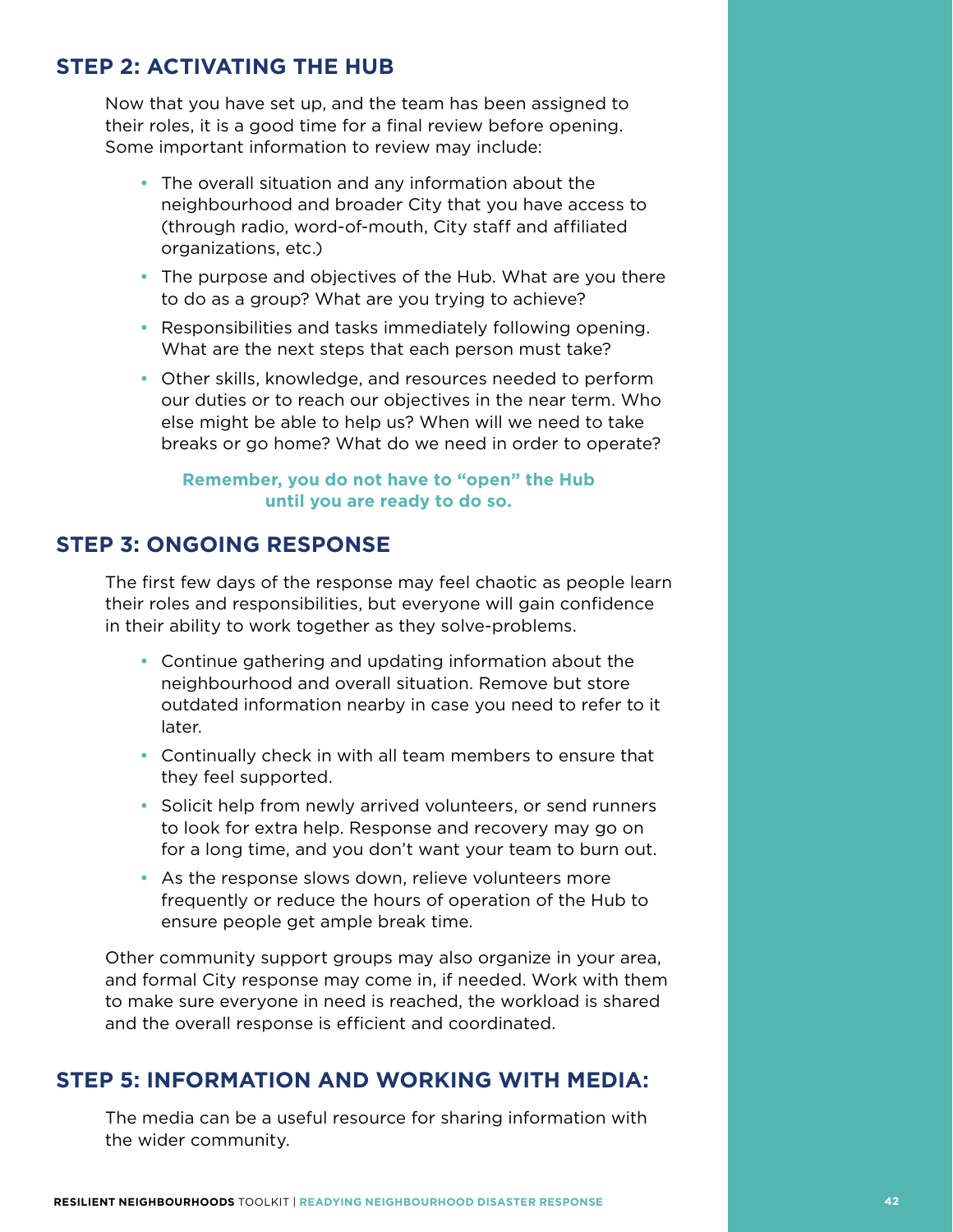Information you can provide:

- Anything they can see (such as we are open, weather conditions)
- General information (such as we are really busy, we are quiet, we have had lots of community offers and help.)
- Public information you have received via public radio.

Information you cannot provide:

- Personal information (people's names, addresses, etc.)
- Any private or confidential information you have received.
- Details of any deaths or injuries.
- Addresses of evacuated homes.

## **STEP 6: RECOVERY**

**Ongoing:** Recovery to major disasters can last for weeks if not months or years. Hub activities will look markedly different a few days in, a few weeks in, and so on. Community needs will evolve and change over time. Response is focused on life-safety and stabilizing the situation. Recovery is about clean-up, rebuilding, healing and recuperating.

For example, in the aftermath of the Christchurch Earthquake in New Zealand in 2011, one of the most significant tasks was shoveling and cleaning up soil from liquefaction. The community also led different mural projects so people could have an outlet for collective grief. After the Calgary Floods in 2013, one of the most significant activities was cleaning out water-damaged homes.

Remember the questions posed during your exercises around what you want to preserve in your neighbourhood, and what you may want to emerge out of a disaster.

- • **What do you most value/love about this neighbourhood/ community?**
- • **If you could design this neighbourhood from scratch, what would you do differently? What would you keep the same?**
- • **Disasters are damaging and disruptive, but they can also be generative over the long term. The word emergency comes from the Latin, "emergere" which means to "arise out or up". If a disaster or major emergency occurred tomorrow in this neighbourhood/ community, what would you like to emerge from it?**

Recovery needs may fall under some of the following themes/subjects:

- Social/emotional
- • Economic/financial
- Physical/structural
- Environmental/ecological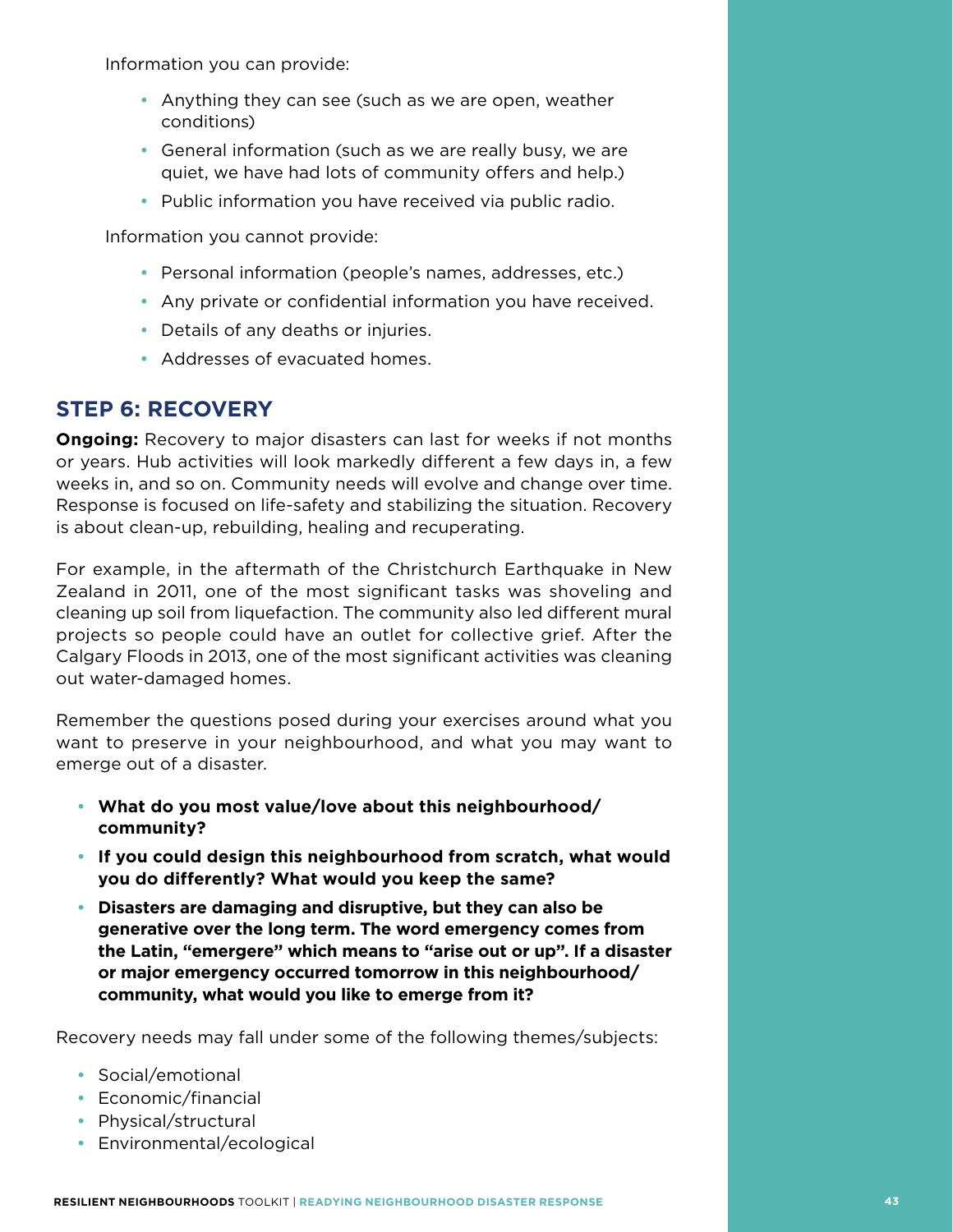The services provided at the Hub may transition to support these needs. Some examples of ways Hubs can support recovery may include:

- Connecting with and checking in with community members, especially those who have been displaced or isolated by the event.
- Working together to solve problems—big or small.
- Collectively advocating for outside support or resources.
- Finding volunteers to provide community members with bereavement support or grief counselling.
- Supporting community art projects such as painting murals for healing and connecting.
- Assisting children and families with transitions back to daycare or schooling, and returning a sense of normalcy.
- Finding volunteers to help community members navigate insurance claim applications.
- Helping local businesses clean up and restore operations.
- Connecting community members with skilled tradespeople to repair damaged homes and physical structures.
- Cleaning up garbage, waste and contaminated natural spaces like parks, lakes and the shoreline. \*Note: in the case of hazardous material spills clean up should only be performed by people who are trained and using approved safety equipment. Always follow the direction of authorities.

As the immediate response slows down, it is important to wind down the Hub and give people ample rest. Make sure team members are taking days off and getting time for their own personal recovery needs. If possible, find opportunities to socialize through shared meals or recreation.

Determine which roles can be reduced or removed from the daily roster. Reduce hours as necessary. Switch to shorter opening hours. Communicate these changes clearly to community members. Return your organization to normal operations and reinstate any programs and services that are not already back up and running. If asked, supply government agencies with documentation of major Hub activities and decisions.

#### **CLOSING THE HUB**

Eventually, you will need to de-activate your Hub. When this time comes, make sure you communicate this clearly to community members, City staff, and other affiliated organizations in writing, and leave signage indicating where people can go should they require additional assistance. Debrief with staff and volunteers on what worked and what did not― and incorporate these learnings into your future Hub planning and preparedness. Consider having a potluck or gathering before closing and invite the whole community to foster connections between neighbours, and thank volunteers.